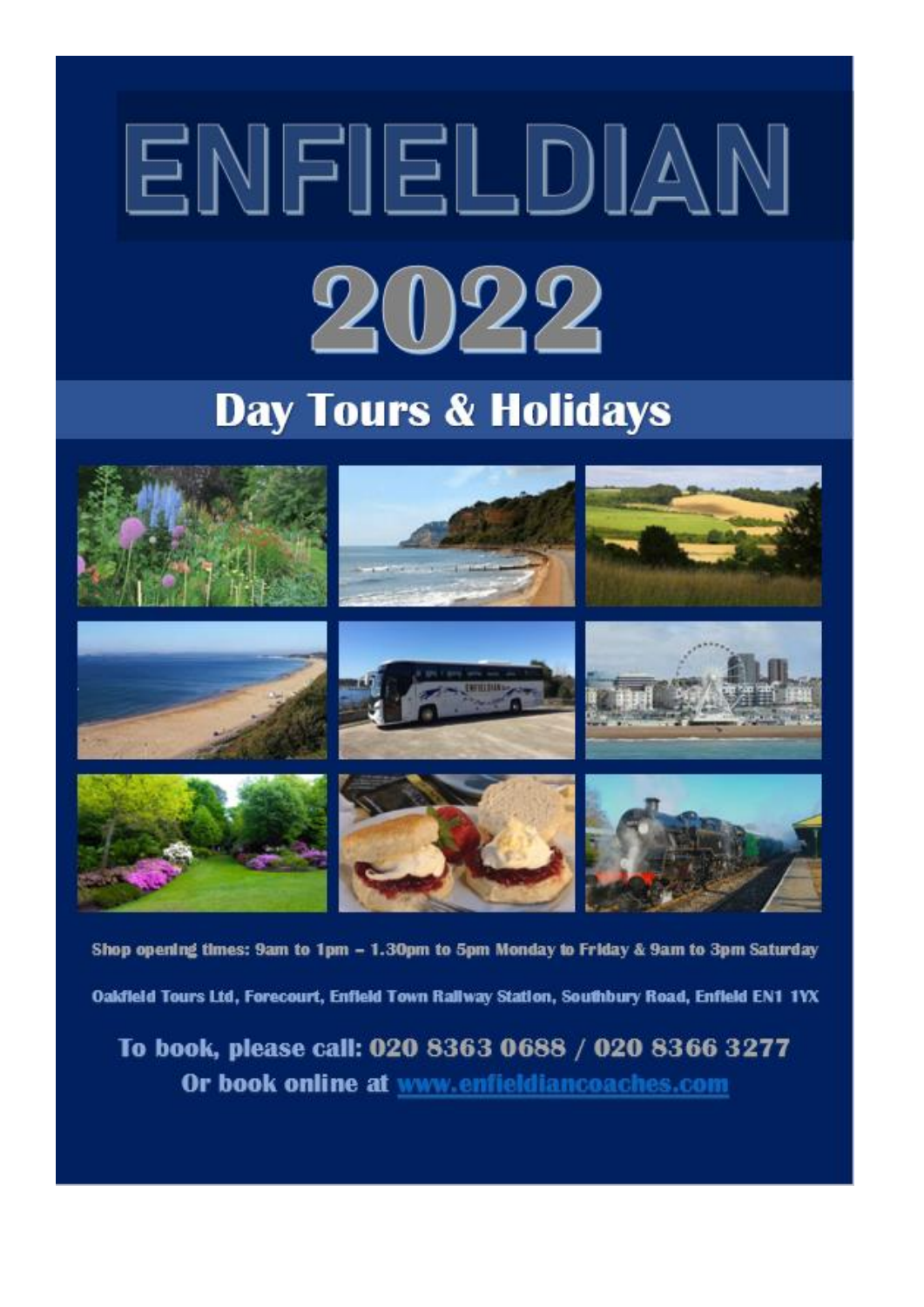Tel: 020 8363 0688 / 020 8366 3277 Enfieldian brochures and tickets are

# available at the following travel agents:

| Barnet:               | The Paper Shop, 170 High Street, Barnet, EN5 5XP                                                  | 020 8449 7603                  |  |  |  |
|-----------------------|---------------------------------------------------------------------------------------------------|--------------------------------|--|--|--|
| <b>Cheshunt:</b>      | Taylor Hawkins, 27 College Road, Cheshunt, Herts, ENB 9LS                                         | 01992 623868                   |  |  |  |
| East Barnet:          | The Quality Shop, 21 Church Hill Road, East Barnet, EN4 85Y                                       | 020 8440 1917                  |  |  |  |
| Enfield:              | Oakfield Tours, Forecourt, Enfield Town Railway Station.<br>Southbury Road, Enfield Town, EN1 1YX | 020 8363 0688<br>020 8366 3277 |  |  |  |
|                       | New Image Dry Cleaning, 777 Hertford Road, Freezywater, EN3 6SE                                   | 01992 710162                   |  |  |  |
| Finchley:             | Barnet Travel, 52 Ballards Lane, N3 2BU                                                           | 020 8343 3575                  |  |  |  |
| Tottenham:            | Dawling Travel, 70 West Green Road, N15 5NS                                                       | 020 8802 1114                  |  |  |  |
| <b>Waltham Abbey:</b> | Waltham Abbey Tourist Information Service, Highbridge Street,                                     |                                |  |  |  |
|                       | Waltham Abbey, Essex, EN9 1DG                                                                     | 01992 660336                   |  |  |  |

# Enfieldian Emergency Telephone Number: 07836 756753 (to be used ONLY in emergency situations)

# For your journey

#### REMEMBER NO SMOKING ON THE COACH!

#### Offensive or incompatible conduct

The Company reserves the right to decline any booking and to require any passenger to withdraw from a coach if it deems that his/her actions or conduct are offensive or incompatible with the general comfort of other passengers. In this event, no monies paid by the passenger for services not taken would be refunded.

#### **PASSPORTS**

Please note that you must always take a valid UK passport on any day tour or holiday when travelling on the continent of Europe. Non UK passport holders may require a Visa. You will be asked to leave the coach before leaving the country and no refund will be given if you have no passport.

#### **DAY TRIPS TO FRANCE & BELGIUM**

All of the continental day trips will allow time for stops to purchase wines, beers, spirits, cigarettes, cigars, tobacco and other goods either from local shops, hypermarkets or tax

#### **COACH SEATING PLAN**



free outlets at the ports, depending on the tour itinerary and type of tour. This is to enable you to take advantage of the cheaper prices on the continent. Any passengers suspected of bringing amounts of tax-free goods over the UK allowances will be put off the coach at Calais or Dover, without any refund of the fare or goods purchased.

#### **TRAVEL INSURANCE**

It is recommended that you are covered by travel insurance on coach holidays.

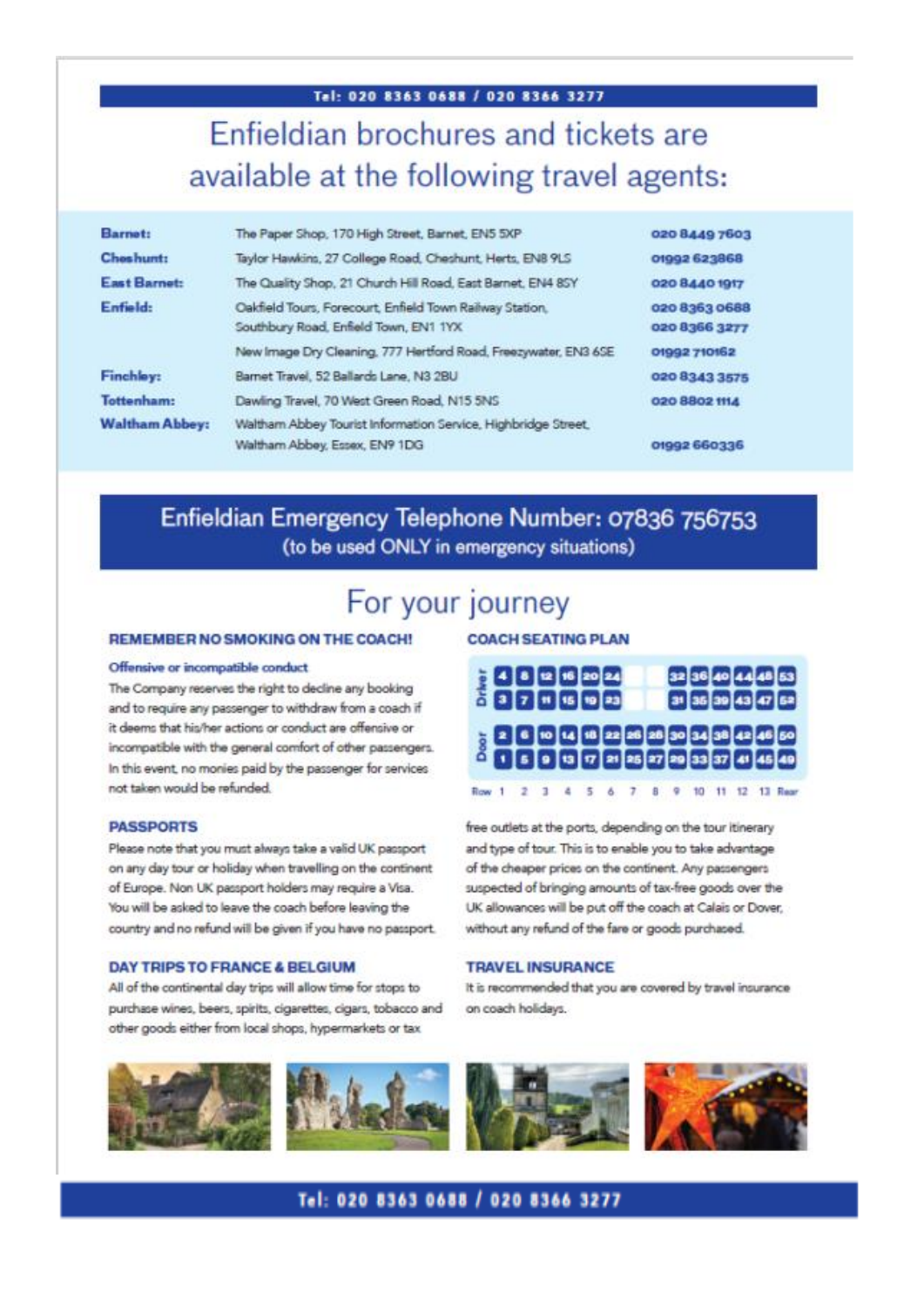# Please remember to be at your pick-up point 10 minutes before departure

| <b>PICK UP POINTS</b>                                              |  | <b>DEPARTURE TIMES</b>   |                          |                          |                          |       |       |                          |                                                       |                          |  |
|--------------------------------------------------------------------|--|--------------------------|--------------------------|--------------------------|--------------------------|-------|-------|--------------------------|-------------------------------------------------------|--------------------------|--|
| <b>GROUP</b>                                                       |  | в                        | c                        | D                        | Ε                        | F     | G     | н                        | J                                                     | К                        |  |
| Opposite Edmonton Green Baptist Church, Hertford Road, Bus Stop    |  | 08.45                    |                          | $\overline{\phantom{0}}$ | 10.00 06.05              |       |       |                          |                                                       | 08.40                    |  |
| Outside Edmonton Green Baptist Church, Hertford Road               |  | -                        | 07.20 09.40              |                          |                          |       |       | 14.45 14.45 08.15        |                                                       |                          |  |
| Ponders End, High Street. 'Tesco' - Bus Stop H                     |  | 08.55                    |                          |                          | 10.10 06.10              |       |       |                          |                                                       | 08.50                    |  |
| Ponders End, High Street. 'Opposite Tesco' Bus stop J              |  | -                        | 07.15 09.30              |                          | <u>—</u>                 | —     |       | 14.35 14.35 08.05        |                                                       |                          |  |
| Enfield Town, Genotin Road, Bus Stop 'R'                           |  |                          |                          |                          |                          |       |       |                          | 08.30 07.30 09.50 09.50 05.55 14.20 14.20 08.40 08.15 |                          |  |
| Bramley Road, Opposite Oakwood Station Bus Stop 'C'                |  | 08.20                    |                          |                          | 09.40 05.45              |       |       | 14.10                    | $\overline{\phantom{0}}$                              | 08.05                    |  |
| Oakwood Station Forecourt Bus Stop 'B'                             |  | $\overline{\phantom{0}}$ | 07.40                    | 10.00                    | $\overline{\phantom{0}}$ |       |       | $\overline{\phantom{0}}$ | 08.50                                                 |                          |  |
| East Barnet Village, opposite 'Co-op' Bus Stop 'BP'                |  | ÷                        | 07.45                    | 10.1                     | $\equiv$                 |       |       | ÷                        | 09.00                                                 | $\equiv$                 |  |
| East Barnet Village, 'Co-op' Bus Stop 'BB'                         |  | 08.15                    |                          | $\overline{\phantom{0}}$ | 09.35 05.40              |       |       | 14.00                    | $\overline{\phantom{0}}$                              | 8.00                     |  |
| Barnet, Western Parade Bus Stop 'R'                                |  | $\overline{\phantom{0}}$ | 07.50                    | 10.10                    |                          |       |       | —                        | 09.05                                                 |                          |  |
| Barnet, Greenhill Parade Bus Stop 'D'                              |  | 08.10                    | $\overline{\phantom{0}}$ |                          | 09.30 05.35              |       | $-$   | 13.55                    | $\overline{\phantom{0}}$                              | 07.55                    |  |
| Potters Bar, Southgate Road, Opposite 'Senate House'               |  | 08.00                    |                          | $\overline{\phantom{0}}$ | 0915                     | 05.25 |       | 13.45                    | $\overline{\phantom{0}}$                              | 07.45                    |  |
| Potters Bar, Southgate Road, 'Senate House'                        |  | $\overline{\phantom{0}}$ | 08.00                    | 10.20                    | $\overline{\phantom{0}}$ |       |       | —                        | 09.15                                                 | $\overline{\phantom{0}}$ |  |
| Freezywater, Hertford Rd, opposite 'Target Estate Agents' Bus Stop |  | 09.05                    | $\overline{\phantom{0}}$ | $\overline{\phantom{0}}$ | 10.20 06.20              |       |       | $\overline{\phantom{0}}$ | $\overline{\phantom{0}}$                              | 09.00                    |  |
| Freezywater, Hertford Rd, 'New Image Dry Cleaning Bus stop 'B'     |  | ÷,                       | 07.10 09.20              |                          | ÷                        |       | 14.05 | $\equiv$                 | 07.50                                                 |                          |  |
| Waltham Cross, Hertford Road. 'Lidl'                               |  | $\overline{\phantom{0}}$ | 07.05 09.15              |                          | $\overline{\phantom{0}}$ | —     | 14.00 | -                        | 07.45                                                 |                          |  |
| Waltham Cross, Hertford Road, Opposite 'Lidl'                      |  | 09.10                    | $\overline{\phantom{0}}$ | -                        | 10.25 06.25              |       |       | -                        | $\overline{\phantom{0}}$                              | 09.05                    |  |
| Cheshunt, The Pond. 'Beadles the Jewellers'                        |  | 09.20                    |                          |                          | 10.30 06.30              |       |       |                          |                                                       | 09.15                    |  |
| Cheshunt, The Pond, 'Tesco'                                        |  |                          | 07.00 09.05              |                          |                          |       | 13.50 |                          |                                                       |                          |  |
|                                                                    |  |                          |                          |                          |                          |       |       |                          |                                                       |                          |  |

Please see our website or brochure for our Terms & Conditions

Remember when you choose Enfieldian you'll enjoy the best of both worlds, Small Company Service combined with Big Company Expertise.

# **JANUARY 2022**

#### **SATURDAY 1ST JANUARY 2022 NEW YEAR'S DAY MYSTERY TOUR**

#### **Pick Up Group: A Fare: £26**

Celebrate the arrival of the New Year with our special New Year's Day Mystery Tour. Obviously, we can't tell you where we are going! It could be the coast or countryside. Home by approximately 6.30pm.

#### **SATURDAY 15TH JANUARY 2022 CITY OF CAMBRIDGE**

#### **Pick Up Group: B Fare: £26**

Drive direct to Cambridge which has been described as the loveliest city in Britain with its magnificent courtyards, bridges and 'Backs' along the River Cam and above all, the wealth of architectural styles to be admired, dominated by the fabulous King's College Chapel. There are many museums and a large 'Regional Shopping Centre'. Home by approximately 6.00pm.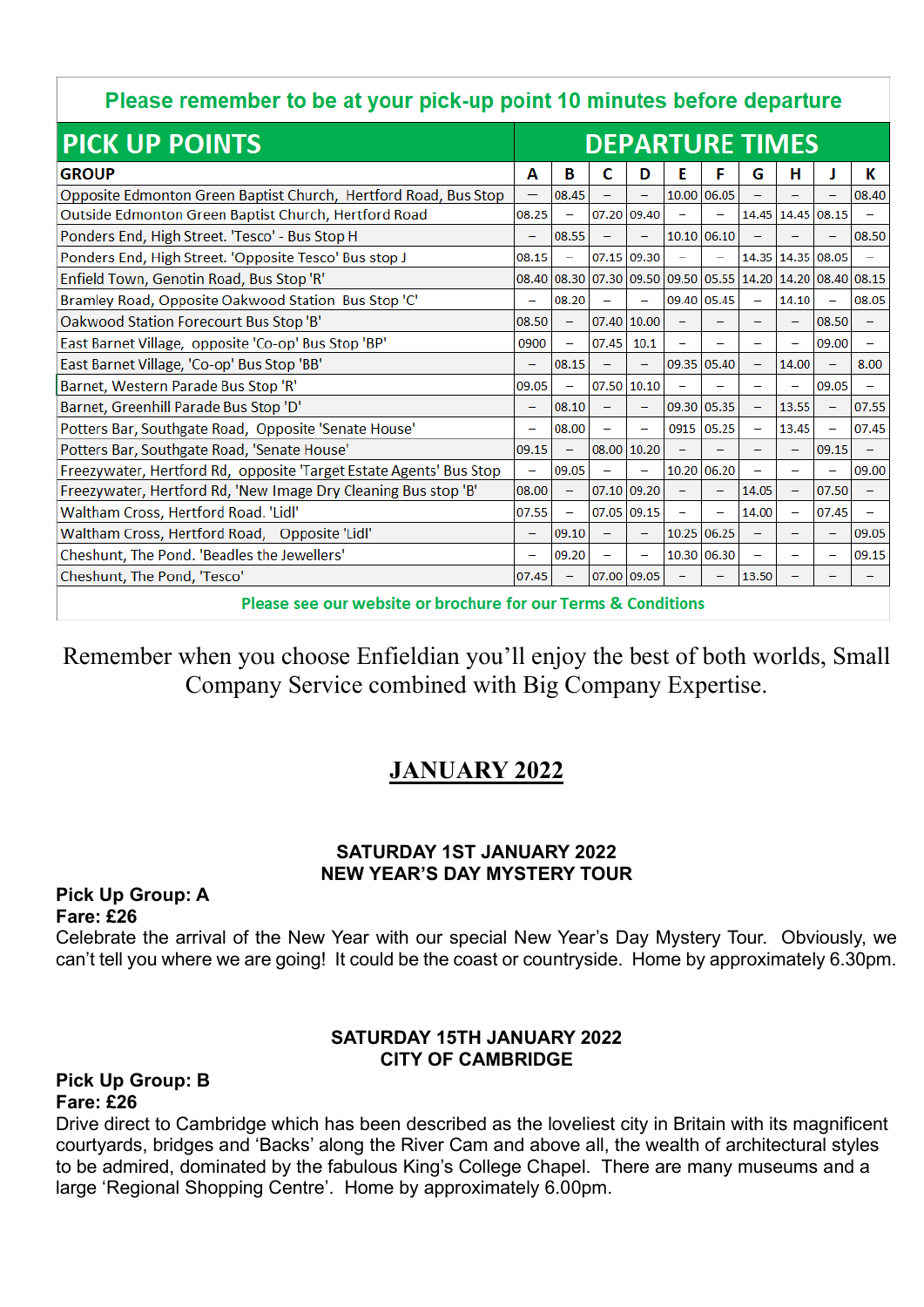#### **WEDNESDAY 26TH JANUARY 2022 WINTER WANDERER**

#### **Pick Up Group: J Fare: £26**

Our friends who travel with us in the winter are very special, so we are offering a series of mystery rides, each with its own charm, fascination and changing colours. We cannot tell you where we are going...or what we shall see... It may be the coast or countryside. The coach should arrive back in Enfield by approximately 6.00pm and during the ride your ticket will be entered into a 'Lucky Seat' competition which if you win will enable you to enjoy even more days out with Enfieldian. So don't stay indoors this winter, get out and about on the Winter Wanderer.

# **FEBRUARY 2022**

#### **SATURDAY 12TH FEBRUARY 2022 PETERBOROUGH CATHEDRAL AND MARKET**

#### **Pick Up Group: B Fare: £26**

The opportunity to visit the interesting city of Peterborough, dominated by its ancient cathedral, noteworthy as the burial place of Katherine of Aragon and for the fine, painted ceiling along the entire length of the Nave. The city has an interesting, free, museum showing examples of work done by German Prisoners of War whilst the Shopping Centre is the largest in East Anglia. There is also a large covered market. Home by approximately 6.30pm.

#### **TUESDAY 15TH FEBRUARY 2022 SNOWDROPS AT ANGLESEY ABBEY (NT) AND ELY**

#### **Pick Up Group: E**

#### **Fare: £40 including admission (National Trust Members £25)**

Today's tour visits Anglesey Abbey Gardens and Lode Mill near Cambridge for the stunning Snowdrop displays. Early in the New Year the gardens are transformed into a 'Sea of White' as thousands of snowdrops announce the arrival of Spring. The celebrated garden, with its sweeping avenues and classical statuary offers captivating views whatever the season. There will be time for lunch and also there is a shop selling local products and gifts, a plant centre, second-hand bookshop and the historic watermill. After our visit we drive across the Fens to Ely with its magnificent cathedral dominating the skyline for tea and a browse around the town. Home by approximately 7.00pm

#### **THURSDAY 17TH FEBRUARY 2022 WANDERING THROUGH WILTSHIRE**

#### **Pick Up Group: A Fare: £26**

With almost half its landscape falling within an area of outstanding natural beauty, Wiltshire is a wonderfully diverse county and its timeless nature offers endless opportunities to get off the beaten track and explore the rural countryside. Today we have lunch in Bradford-On-Avon, an ancient town with a superb nine arched bridge and a Saxon church. We stop for tea in the National Trust village of Lacock where the streets, lined with stone cottages, keep the period look because there are no intrusive power cables or other modern-day eyesores. It is therefore much in demand for film locations including the Harry Potter films. Home by approximately 7.30pm.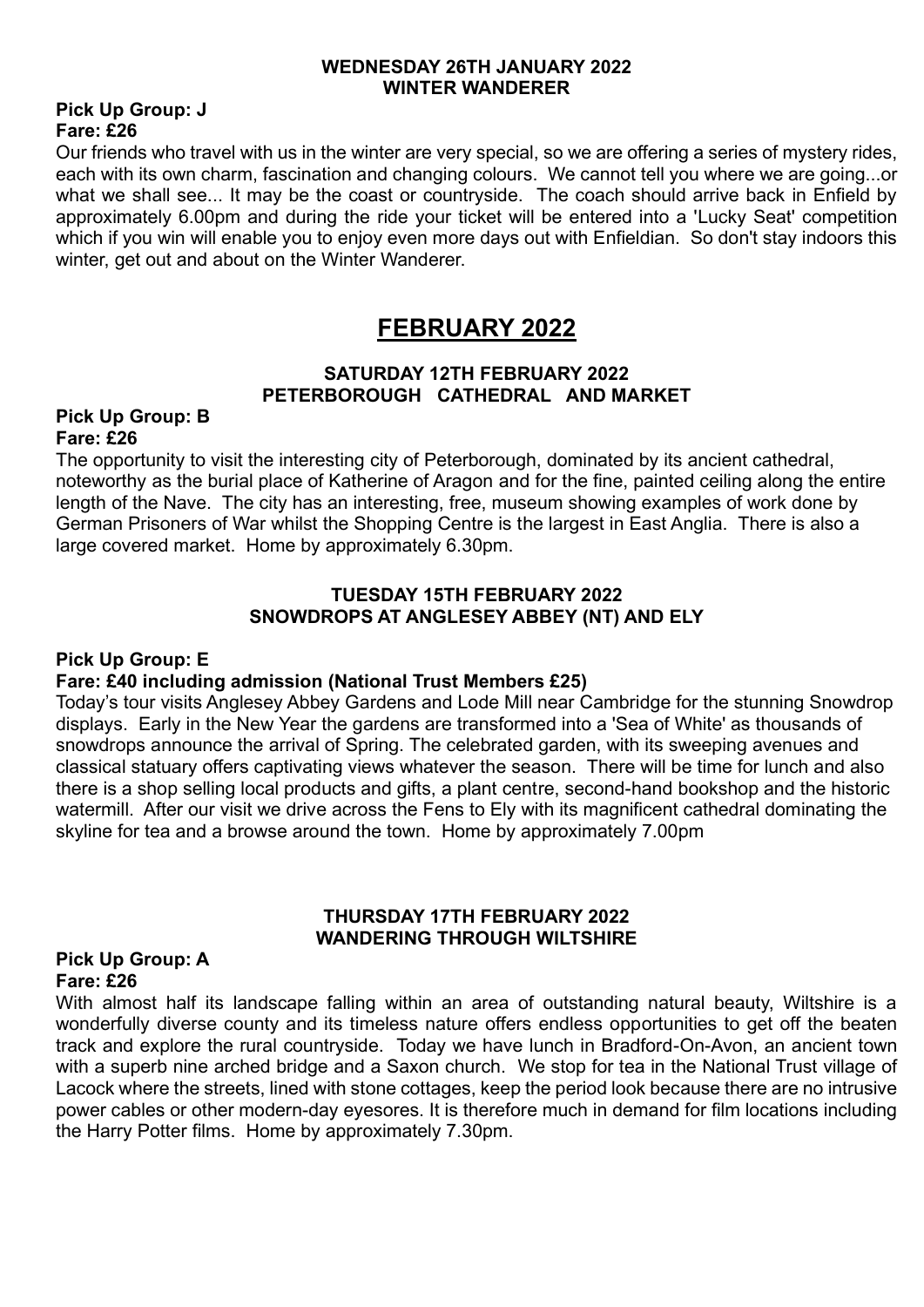#### **SATURDAY 19TH FEBRUARY 2022 SNOWDROPS IN THE COTSWOLDS**

# **Pick Up Group: A**

#### **Fare: £35 (includes £15 admission)**

Break for coffee at the Oxford Services and then enjoy the pastoral, mellow beauty of the rolling Cotswolds as we head to Cirencester for our lunch stop. We spend the afternoon at Colesbourne Park the acknowledged home of snowdrops in Great Britain and described by Country Life as 'England's greatest snowdrop garden'. The snowdrops grow in both large swathes of bright snowy white flowers as well as in smaller named groups which allow us to appreciate the different forms. Time for tea at the garden before arriving home by approximately 7.00pm.

#### **SATURDAY 26TH FEBRUARY 2022 BATH – Timeless City of Gold**

#### **Pick Up Group: C Fare: £30**

No matter how often we return to this city of culture and pleasure there is always something new to discover, particularly now that the ancient baths have been refurbished and a new 'Bath Spa Complex' has been opened. We have at least 4 hours in this World Heritage Site, surrounded by fine Georgian buildings, crescents, squares and shops as well as the most complete Roman remains in Britain. There is also the mediaeval Bath Abbey, outstanding Museum of Costume and the Jane Austen Centre that explains Jane's life in Bath, her family and home. Home by approximately 8.00pm.

# **MARCH 2022**

#### **TUESDAY 1ST MARCH 2022 COLCHESTER AND TIPTREE JAM**

#### **Pick Up Group: K Fare: £24 (Admission Free)**

A delightful tour that takes us to picturesque Finchingfield (coffee) and along the Essex lanes to the ancient town of Colchester (lunch) which has over 2000 years of fascinating history to discover from the Norman Castle and Roman Remains to the Dutch Quarter settled by Flemish refugees during the 17<sup>th</sup> century. We continue across the Abbeton Reservoir to take tea at the Tiptree Fruit Farm – world famous for its jam and noteworthy for its shop and small museum. Home by approximately 6.30pm.

#### **THURSDAY 3RD MARCH 2022 SOUTHEND OR WESTCLIFF**

#### **Pick Up Group: E Fare: £23**

If you do not want to travel too far but fancy a breath of sea air and a walk along the promenade, we offer the opportunity of five hours beside the sea at our nearest resort whose latest attractions include the Pier Hill Observation Tower and a completely rebuilt promenade running from the Kursaal to the famous pier. Indeed, with the fabulous shopping centre and excellent gardens everything combines to give a day out to remember! Home by approximately 6.30pm.

#### **SATURDAY 5TH MARCH 2022 CITY OF NOTTINGHAM**

#### **Pick Up Group: C Fare: £30**

Nottingham became world famous as a centre of lace-making during the 18<sup>th</sup> century and the Lace Centre may be visited. The city also has a Castle, legendary home of the Sheriff of Nottingham from the tales of Robin Hood and other curious rebels and the Caves. The Canal Museum, and Brew House Yard are also worth a visit, along with two huge Shopping Centres. Home by approximately 8.00pm.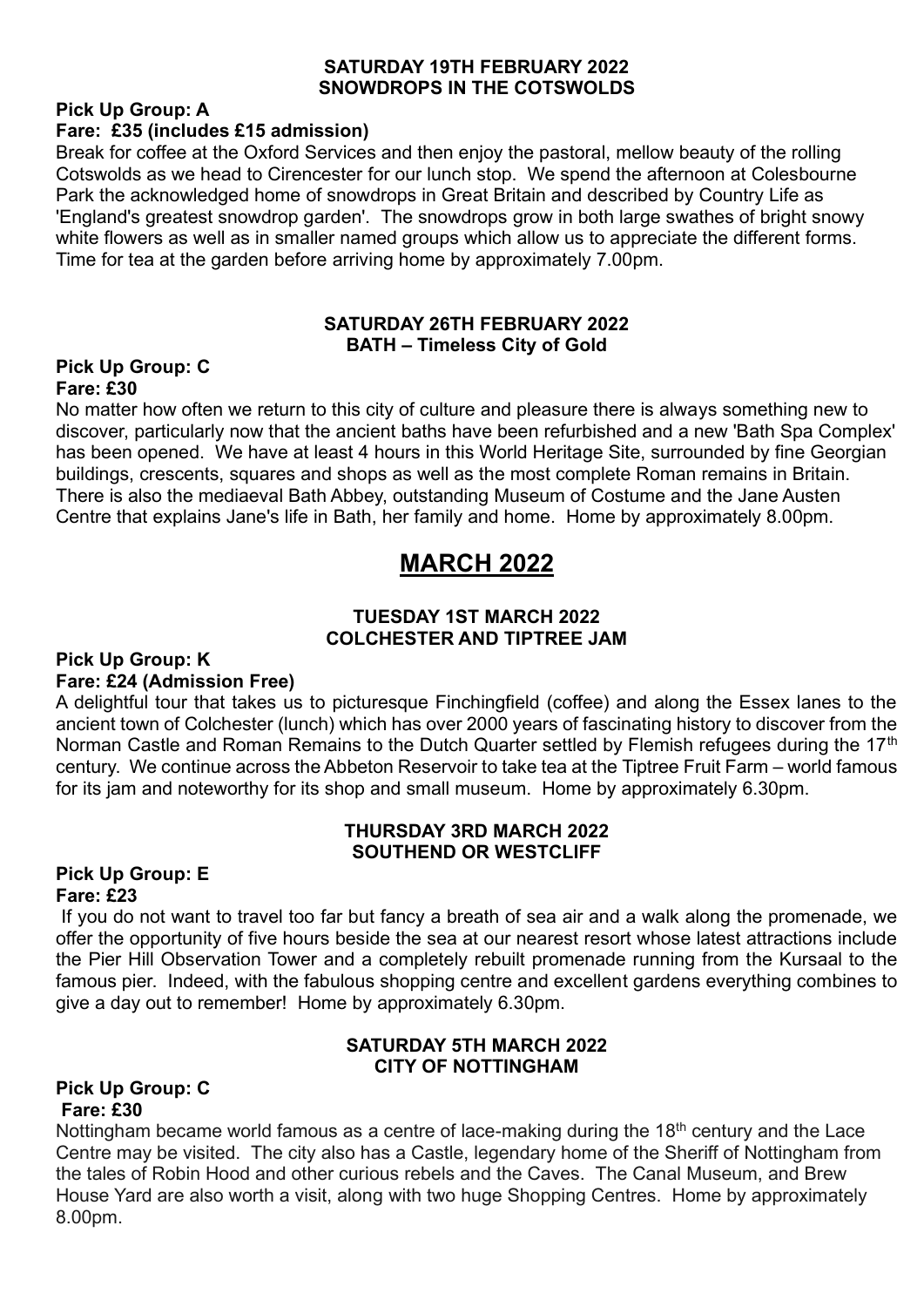#### **TUESDAY 8TH MARCH 2022 COTSWOLD VILLAGES**

#### **Pick Up Group: J Fare: £28**

Today we offer a scenic tour that visits two of the Cotswolds most attractive towns. We stop for lunch in Bourton-On-The Water the "Venice of the Cotswolds", set on the banks of the beautiful River Windrush and well known for its "Bird Park" and "Motor Museum". We have about two hours here before driving through the beautiful Cotswold scenery to arrive at Broadway, one of the largest villages in Worcestershire with a wide grass-fringed main street known as the 'Jewel of the Cotswolds'. Home by approximately 7.30pm.

#### **THURSDAY 10TH MARCH 2022 MAD MARCH MYSTERY TOUR**

#### **Pick Up Group: K Fare: £26**

The tour where we don't tell you where we are going but ensure that you have an enjoyable day out with suitable refreshment and sightseeing stops. It may be the coast or the countryside, the general direction depending on the weather. So take advantage of the extra daylight, with Spring around the corner and enjoy this special 'Mystery Tour' at a mad price! Home by approximately 7.00pm.

#### **SATURDAY 12TH MARCH 2022 OXFORD OR BICESTER SHOPPING VILLAGE**

#### **Pick Up Group: A Fare: £22**

Either spend the day in Oxford, the University City renowned for its ancient colleges, riverside walks, museums, excellent shopping centre and the refurbished Oxford Castle which includes a buzzing market, restaurants and Visitor Centre that explains how the buildings of the former gaol have silently born witness to 1000 years of history. OR stay on the coach to snap up the bargains at the Bicester Shopping Village where well-known High-Street Stores sell their goods 60% below normal prices. We have approximately 5 hours in Oxford or 4 hours in the shopping village. Home by approximately 7.00pm.

#### **TUESDAY 15TH MARCH 2022 IPSWICH MARKET AND THE STOUR VALLEY**

#### **Pick Up Group: J Fare: £26**

A new tour that takes us to Ipswich, county town of Suffolk renowned for its large market and" Christchurch Mansion Art Gallery" with its wonderful collection of paintings by Gainsborough and Constable. There is also a large regional Shopping Centre. In the afternoon we follow the River Stour and stop for tea at Dedham in the heart of the Stour Valley. Home by approximately 7.00pm

#### **WEDNESDAY 16TH MARCH 2022 "Titanic and Greenwich"**

#### **Pick Up Group: K**

#### **Fare: £38** (includes admission to Titanic Exhibition)

We present a new tour that visits the exhibition which with the aid of an audio guide, music and sound effects brings to life the story of Titanic. We embark on a trip through time bringing us closer to the myths, stories and glamour, with the recreation of the ship's corridors, 1<sup>st</sup> class suites, 3<sup>rd</sup> class cabins crockery, clothes and many artefacts recovered from the wreck that are on view for the first time. We spend the morning at Titanic before driving to Greenwich for lunch and the afternoon where we have the opportunity of visiting the old Royal Naval College, National Maritime Museum, Cutty Sark, Royal Observatory and so much more. Home by approximately 6.00pm.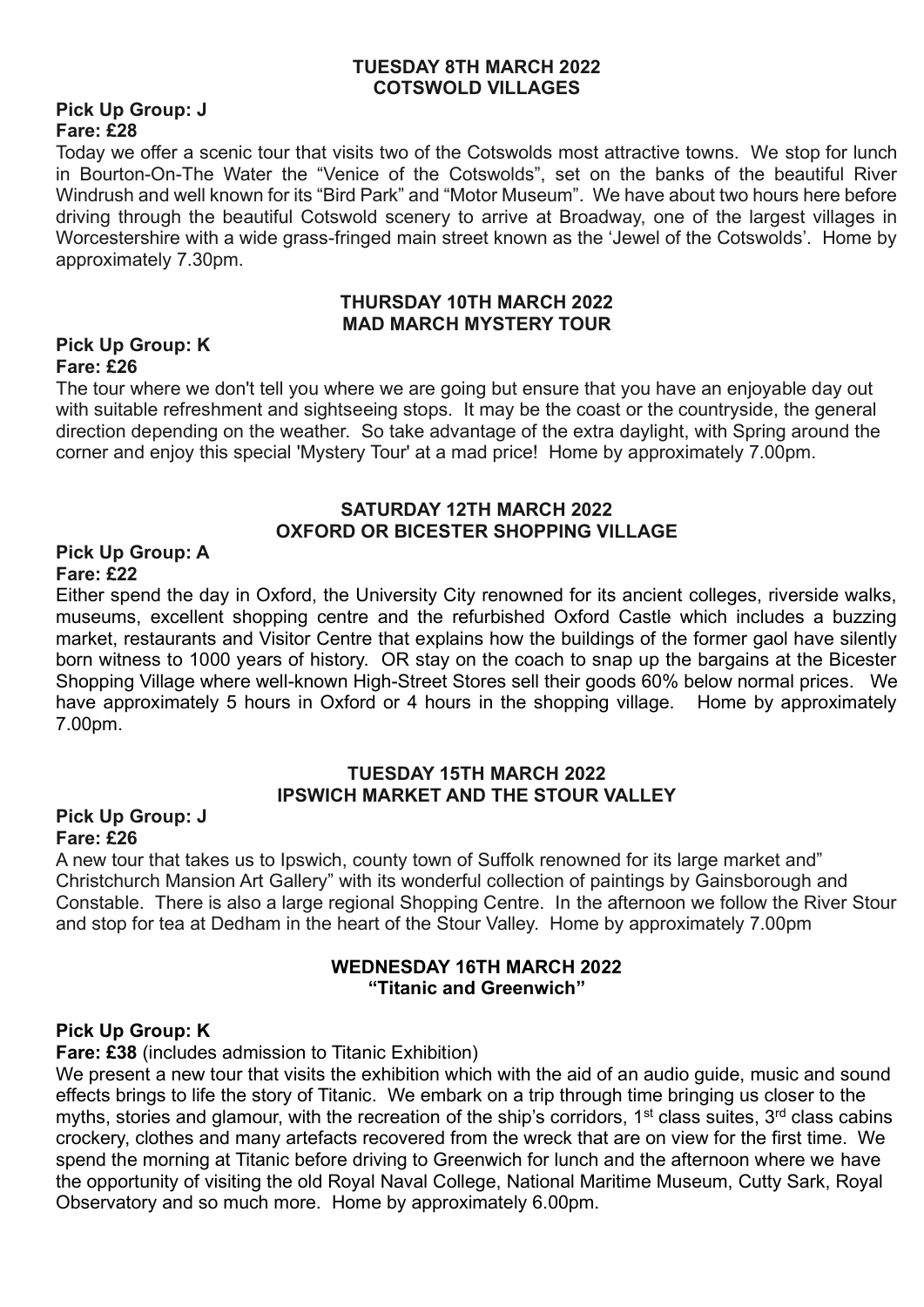#### **FRIDAY 18TH MARCH 2022 CANTERBURY AND HERNE BAY**

#### **Pick Up Group: K Fare: £25**

Drive direct to Canterbury where we have about three hours to explore the sights of our first Cathedral City, including the newly opened 'Beaney Museum' (admission free) which includes displays of thousands of objects from Kent and around the world. The majestic cathedral stands in the heart of the city, surrounded by tranquil precincts and mediaeval streets which blend easily with one of Kent's largest shopping centres. In the afternoon we visit the old seaside resort of Herne Bay for a breath of sea air. Home by approximately 7.30pm.

#### **SATURDAY 19th MARCH 2022 THRIPLOW DAFFODIL FESTIVAL AND COUNTRY FAYRE**

#### **Pick Up Group: E**

#### **Fare: £27 (includes admission)**

Drive through the springtime countryside of Cambridgeshire to visit the famous village of Thriplow for lunch and the afternoon. Today the villagers are celebrating their Daffodil Weekend. Many private gardens will be showing their daffodils along with the band on the village green, craft exhibitions, demonstrations and displays of country pursuits. Lunch time refreshments and tea can be taken at various locations in the village. Home by approximately 6.30pm.

#### **TUESDAY 22ND MARCH 2022 CRUISING INTO WINDSOR**

#### **Pick Up Group: J**

#### **Fare: £35 (including cost of Cruise)**

A delightful tour that takes us through the beechwoods of the Chiltern Hills to join our boat at Maidenhead for a relaxing cruise along the Thames to Royal Windsor with time for lunch and perhaps a visit to the famous castle. Alternatively, you may enjoy the shops or take a walk along the promenade and over the bridge into Eton, famous for its public school and old-fashioned shops. Home by approximately 6.30pm.

#### **THURSDAY 24TH MARCH 2022 HASTINGS OR RYE MARKET**

#### **Pick Up Group: K Fare: £25**

The opportunity to visit Hastings, the resort noted for its controversial new pier and a host of other attractions including the castle built by William The Conquer, the interesting old town where the TV series "Foyles War" was filmed and the famous fishmarket where fishermen still sell fish straight from the sea. Alternatively, stay on the coach to spend the afternoon in mediaeval Rye with its large market and mediaeval streets, lined with antique shops. Home by approximately 8.00pm.

#### **SATURDAY 26TH MARCH 2022 CITY OF NORWICH**

#### **Pick Up Group: B Fare: £28**

One of our most attractive cities, Norwich is a compact cathedral city that bears the mark in its many ancient buildings of 1000 years of history. We have at least 4 hours here enabling us to visit the Cathedral, Castle, Bridewell Museum, Mustard Shop, Elm Hill, Strangers Hall and shopping in the huge market square which is one of the largest in England. Home by approximately 7.30pm.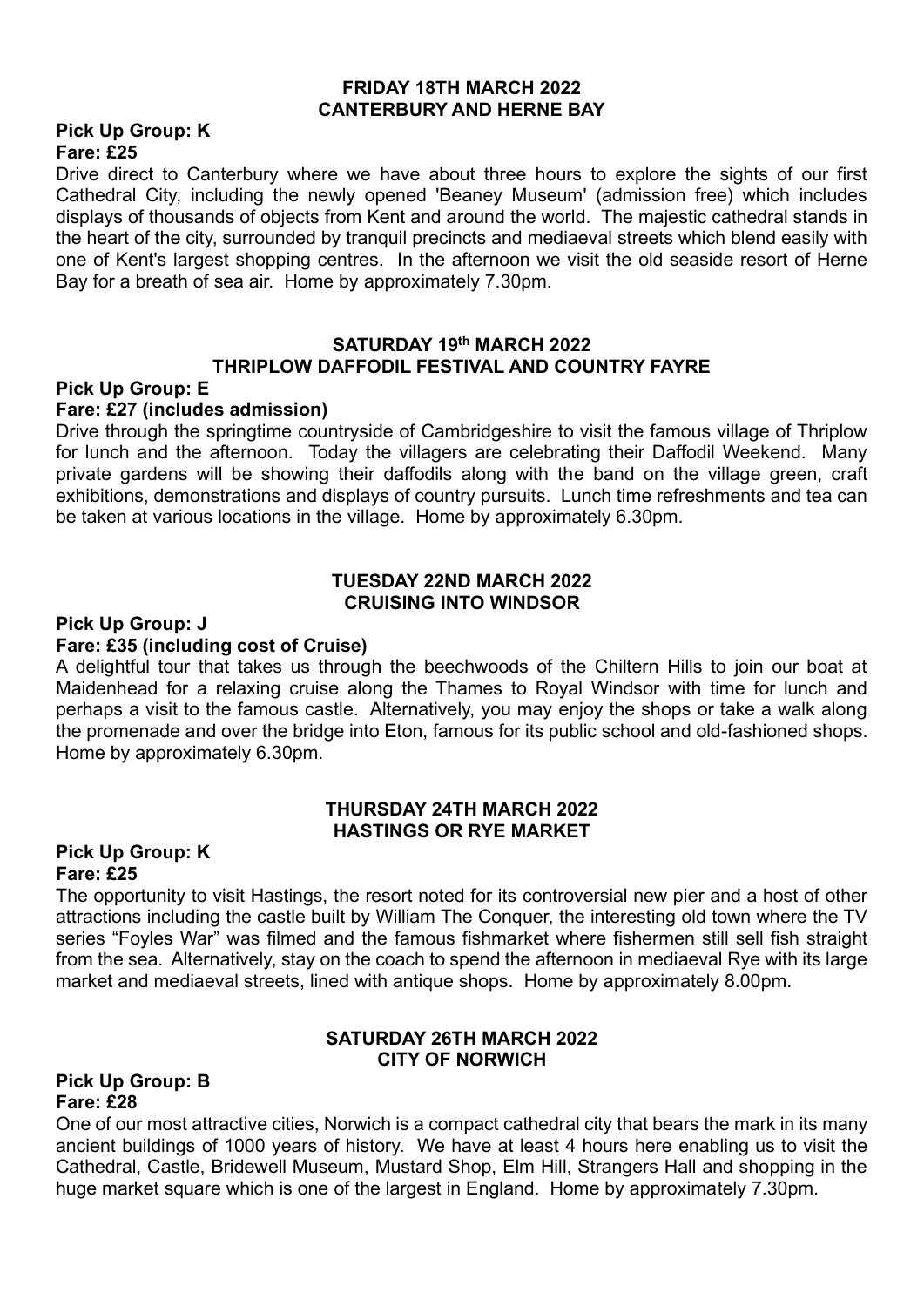#### **TUESDAY 29TH MARCH 2022 BOURNEMOUTH AND THE NEW FOREST**

#### **Pick Up Group: B Fare: £28**

To herald the coming of Spring we visit our premier seaside resort, noted for its relaxing air and cliff scenery with pine clad chines. During the afternoon we enjoy the varied landscape of the New Forest, roamed at will by ponies, donkeys, cattle and deer at a time of the year when the animals and spring flowers are coming to life. Our route takes us through Brockenhurst and the heart of the Forest stopping in Beaulieu Village for tea. Home by approximately 8.00pm

# **APRIL**

#### **FRIDAY 1ST APRIL 2022 APRIL FOOLS DAY MYSTERY TOUR**

#### **Pick Up Group: J Fare: £22**

The opportunity to enjoy a "Mystery Tour" at a foolish price. We obviously don't tell you where we are going but will ensure that you have an enjoyable day out to an unusual destination!!! with suitable stops for sightseeing and refreshment. It may be the coast or countryside the general direction depending on the weather. Home by approximately 7.00pm.

#### **SATURDAY 2ND APRIL 2022 CITY OF LINCOLN**

#### **Pick Up Group: C Fare: £30**

Enjoy a day in historic Lincoln, noted for its Roman gateway, Norman Cathedral and Castle, mediaeval houses and modern shopping centre. The area is also noteworthy for the huge spire that is the "Bomber Command Memorial". We have about 4 hours to explore this exciting city. and arrive home by approximately 8.30pm.

#### **TUESDAY 5TH APRIL 2022 ENCHANTING COTSWOLDS**

#### **Pick Up Group: A Fare: £28**

A tour of the Cotswolds that takes us to the Bicester Garden Centre for coffee and then through Shipston and Chipping Campden to enchanting Broadway for lunch. We then continue by way of Stanton, Stanway and Stow-On-the-Wold to Bourton-On-The-Water for tea before returning home by approximately 7.30pm.

#### **WEDNESDAY 6TH APRIL 2022 MAGIC OF MARGATE OR DICKENS BROADSTAIRS**

#### **Pick Up Group: B Fare: £26**

Enjoy five hours beside the sea at Margate or 4 hours at Broadstairs. Both resorts have safe, sandy beaches. New for 2015 is the reopening of Margate's historic Dreamland Amusement Park which when it opened in the 19<sup>th</sup> century was the world's first amusement park of thrilling historic rides and classic side shows. Today, it will be a visual and sensual delight – a concept not only evocative of Dreamland's past, but with an eye firmly on its future. The resort is also noteworthy for the newly opened Turner Art Gallery and many interesting arts and crafts shops in the Old Town. Broadstairs is a quieter family resort with a cliff-top promenade, winding lanes, hidden cobbled streets and fisherman's cottages overlooking a quaint harbour. Home by approximately 8.00pm.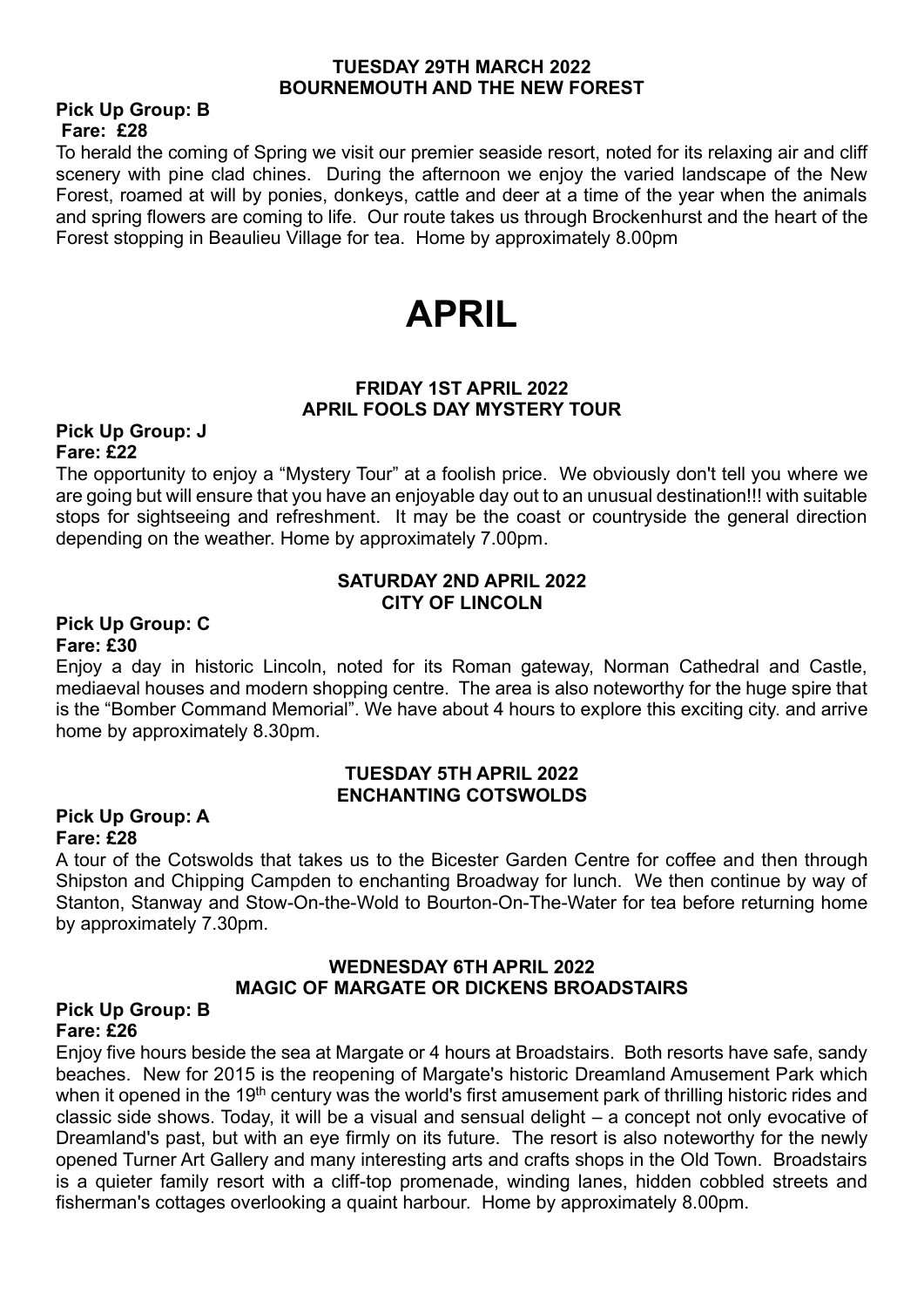#### **THURSDAY 7TH APRIL 2022 LAVENHAM AND A SUFFOLK CREAM TEA**

#### **Pick Up Group: B Fare: £32 (including cream teas)**

Today we present the classic rural ride that takes us amongst the hills and valleys of the Essex/Suffolk borders where timbered houses, moated manors and fine church towers enrich the towns and villages that prospered from wool and weaving in mediaeval times. Our route takes us by way of Halsted, Castle Hedingham, Boxford, Kersey to Lavenham (lunch and sightseeing). We return by way of Monks Eleigh (tea), Cavendish, and Clare. Home by approximately 7.30pm.

#### **FRIDAY 8TH APRIL 2022 STAMFORD MARKET AND RUTLAND WATER**

#### **Pick Up Group: A Fare: £26**

A tour that takes us to Stamford 'the finest stone town in England' renowned for its large market and the setting for the TV series 'Middlemarch'. During the afternoon we drive alongside Rutland Water to stop for tea in Oakham – England's smallest county town and well-known for its collection of horseshoes in its castle. Home by approximately 7.30pm.

#### **SATURDAY 9TH APRIL 2022 SHREWSBURY – TOWN OF FLOWERS**

#### **Pick Up Group: C Fare: £30**

In 2014 Shrewsbury was awarded "Champion of Champions" by the R.H.S. Britain in Bloom Campaign through having the best floral displays in the whole of Great Britain. It is a unique town with its higgledy-piggledy streets lined with fine antique shops, craft shopping, a museum, castle and black and white buildings. During our stay we can view the scene from a boat trip along the River Severn or simply relax in the gorgeous "Quarry Park". Home by approximately 8.00pm.

#### **GOOD FRIDAY 15TH April 2022 SOUTHEND OR WESTCLIFF**

#### **Pick Up Group: E Fare: £23**

If you do not want to travel too far but fancy a breath of sea air and a walk along the promenade, we offer the opportunity of five hours beside the sea at our nearest resort whose latest attractions include the Pier Hill Observation Tower and a completely rebuilt promenade running from the Kursaal to the famous pier. Indeed with the fabulous shopping centre and excellent gardens everything combines to give a day out to remember! Home by approximately 6.30pm

## **EASTER SATURDAY 16TH APRIL 2022 MAD HATTERS TEA PARTY ON THE CHURNET VALLEY RAILWAY Pick Up Group A**

#### **Fare: £45 (includes cost of tea and cake)**

One of our more unusual trips to celebrate the Easter Holiday on board a Steam Train operated by the Churnet Valley Railway. As we journey for 10 miles through the Staffordshire countryside we will be served with tea and cake by the "Mad Hatter" who with the help of other characters from "Alice in Wonderland" has organised an afternoon tea like no other. We stop for lunch in Ashbourne before enjoying an extraordinary tea on the Steam Train. Home by approximately 8.00pm.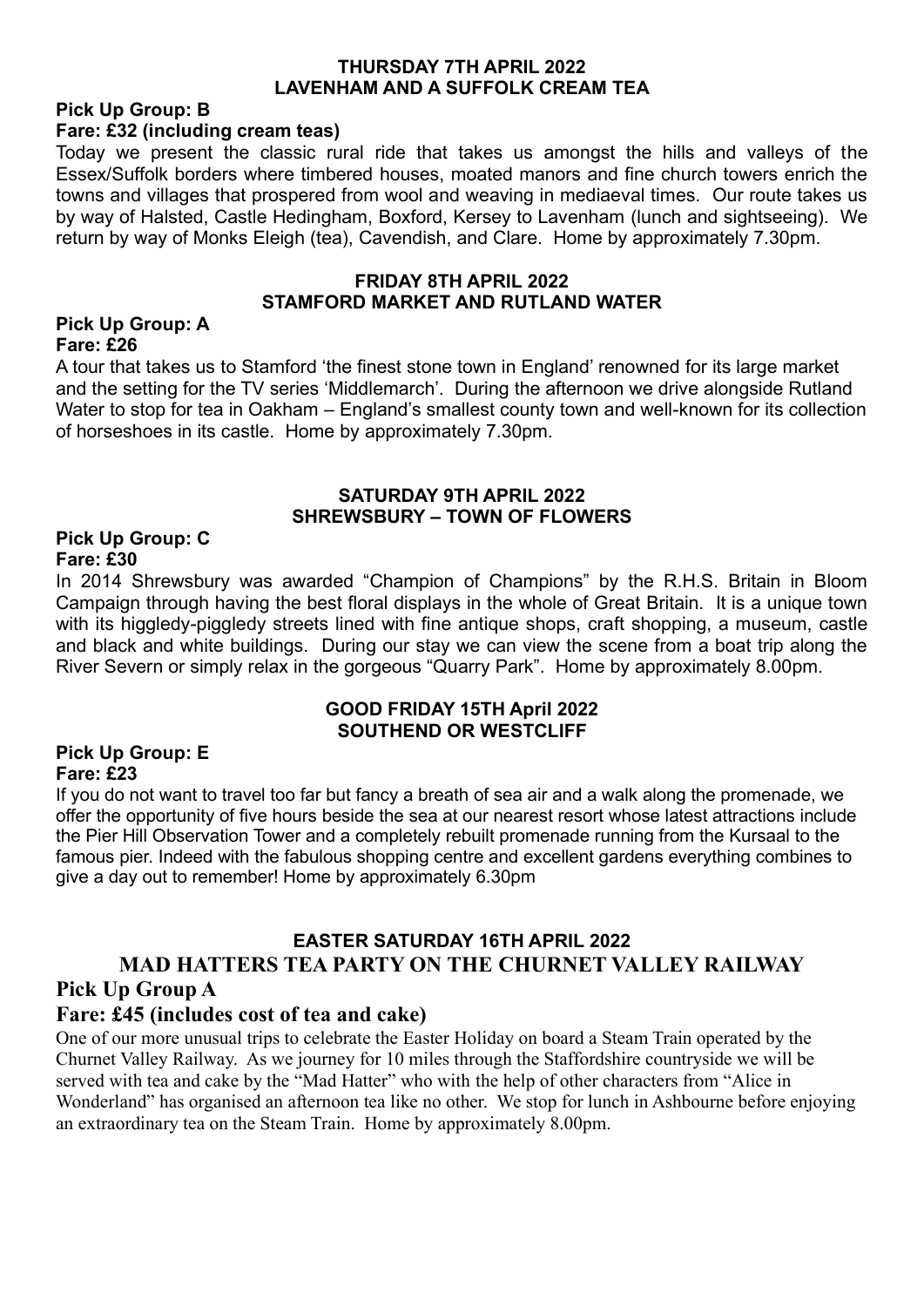#### **CLACTON, FRINTON OR WALTON**

#### **Pick Up Group: B Fare: £26**

The opportunity to spend the day by the sea at Clacton, Frinton or Walton-on-Naze. These popular Essex coastal resorts have safe sandy beaches. Clacton is renowned for its amusements. Walton is the quieter, family resort while Frinton caters for the more discerning visitor. Home by approximately 7.30pm.

#### **EASTER SUNDAY 17TH APRIL 2022 BRIGHTON – SUSSEX BY THE SEA**

#### **Pick Up Group: B Fare: £28**

Stylish Brighton is one of our oldest seaside resorts where we can enjoy all the seaside fun including the Palace Pier, the fabulous Royal Pavilion now restored to its 1823 splendour, the view from the amazing Observation Tower, the famous 'Lanes' lined with antique shops and boutiques and Churchill Square Shopping Centre. Home by approximately 8.00pm.

#### **THREE COTSWOLD GEMS**

#### **Pick Up Group: A Fare: £28**

A different tour of the Cotswolds travelling through this area of outstanding natural beauty seeing the picture postcard towns and villages of Cirencester (lunch), Bibury surely the most beautiful village and the charming town of Burford (tea). Home by approximately 7.30pm.

#### **EASTER MONDAY 18TH APRIL 2022 MISSISSIPPI RIVERBOAT CRUISE**

#### **Pick Up Group: B**

#### **Fare: £36 (includes cost of cruise)**

We drive to the Norfolk Broads and after lunch in the Broadland Village of Horning board the 'Southern Comfort' which is a unique reconstruction of a Mississippi Riverboat to spend the afternoon cruising through the Broadland scenery. Tea is available on board. Home by approximately 8.00pm.

#### **EASTER MONDAY 18TH APRIL 2022 BEAUTIFUL BOURNEMOUTH**

#### **Pick Up Group: A. Fare: £28**

Bournemouth is England's premier seaside resort with its seven miles of award winning beaches. It is renowned for its relaxing air, beautiful gardens, pine clad chines and a panoramic view of the South Coast from the 'Big Wheel'. It has a variety of shops offering both cosmopolitan and vintage shopping. Home by approximately 8.00pm.

#### **WEDNESDAY 20TH APRIL 2022 SPRINGTIME IN BURY ST. EDMUNDS AND FINCHINGFIELD.**

#### **Pick Up Group: K Fare: £25**

Visit Bury St. Edmunds, the ancient cathedral town of Suffolk where today is market day. A bustling town, Bury St. Edmunds is famous for its Abbey ruins, gardens, cathedral and Angel Corner with its associations with Charles Dickens. After time for sightseeing and lunch we drive across the quiet Suffolk countryside to stop for tea in Finchingfield, before returning home by approximately 7.30pm.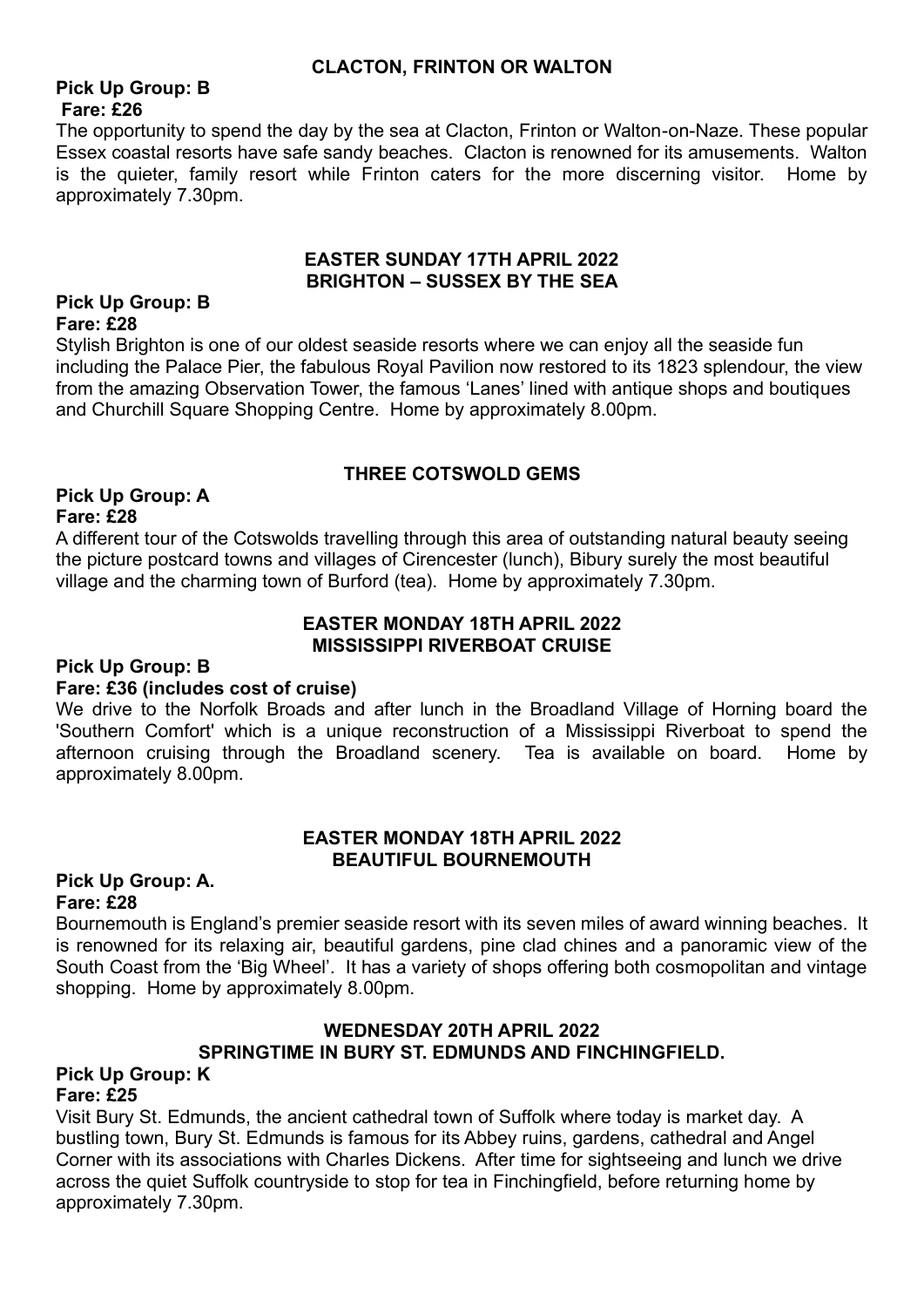#### **THURSDAY 21ST APRIL 2022 SOUTHWOLD**

#### **Pick Up Group: K Fare: £27**

Drive direct to Southwold and enjoy about 4 hours beside the sea in this unspoilt resort, ideal for those keen on bird watching or just relaxing in delightful surroundings. The streets are filled with elegant 18th century flint and colour washed cottages, shops, pubs and cafes all clustered around seven greens. The pier has an amazing" Water Clock", the church is one of the finest in Suffolk and the "Old Sailors Reading Room" recalls tales of days gone by. Home by approximately 8.00pm

#### **SATURDAY 23RD APRIL 2022 LEICESTER CELEBRATES ST. GEORGE'S DAY**

#### **Pick Up Group: A Fare: £26**

Visit Britain's first Environmental City, where parks and green spaces offer relaxation from the busy shopping areas. The Cathedral is now the final resting place of King Richard III and it is possible to see his new tomb and also visit the nearby heritage centre that explains how his body was discovered. Today is a special day as the city centre comes alive with one of the largest St. George's Day celebrations in England including Morris Dancing, Maypole Dancing and much more. Home by approximately 7.30pm.

#### **SATURDAY 23RD APRIL 2022 LEICESTER'S JOURNEY INTO SPACE**

#### **Pick Up Group: A**

#### **Fare: £39.00 (Adult)** - **£34.00 (Child)** (**includes admission)**

A day out with a difference as we drive to Leicester to spend the day at the UK's first attraction dedicated to space science and astronomy. Here we can experience the iconic 42-metre high Rocket Tower complete with giant Blue Streak and Thor Able rockets, blast off into space inside the Vostic Capsule and enjoy six hands-on galleries and over 150 interactive challenges. There is finally an opportunity to view the stars with a visit to the "Space Theatre" immersing us in a full 360 degree full dome cinema experience. Home by approximately 7.30pm.

#### **SATURDAY 23RD APRIL 2022 STEAM NOSTALAGIA ON THE GREAT CENTRAL RAILWAY**

#### **Pick Up Group: A**

#### **Fare: £44 Adult - £30 Child** (includes all day rail ticket)

The opportunity to 'Time Travel' whilst enjoying the scenery of the beautiful Charnwood countryside as we steam from Leicester to Loughborough and back, with time for refreshments. The railway holds the distinction of being the only double track heritage line in Britain. The return journey covers 16 miles. Home by approximately 7.00pm.

#### **MONDAY 25TH APRIL 2022 ST. IVES MARKET AND ISLE OF ELY**

#### **Pick Up Group: K Fare: £25**

Outward along the Great North Road, stopping for coffee at the Willington Garden Centre and on to the attractive town of St Ives to enjoy the large Monday Market. The town is attractively situated on the banks of the Great River Ouse which is crossed by an unusual 14th-century bridge, still retaining its original bridge chapel. After lunch we drive to Ely whose cathedral is regarded as the 'jewel in the crown' of the Fens, its outstanding feature being the unusual 'Octagon' built to replace the Norman Tower which collapsed in 1322. The nave's painted ceiling and magnificent Lady Chapel are also noteworthy. Home by approximately 7.30pm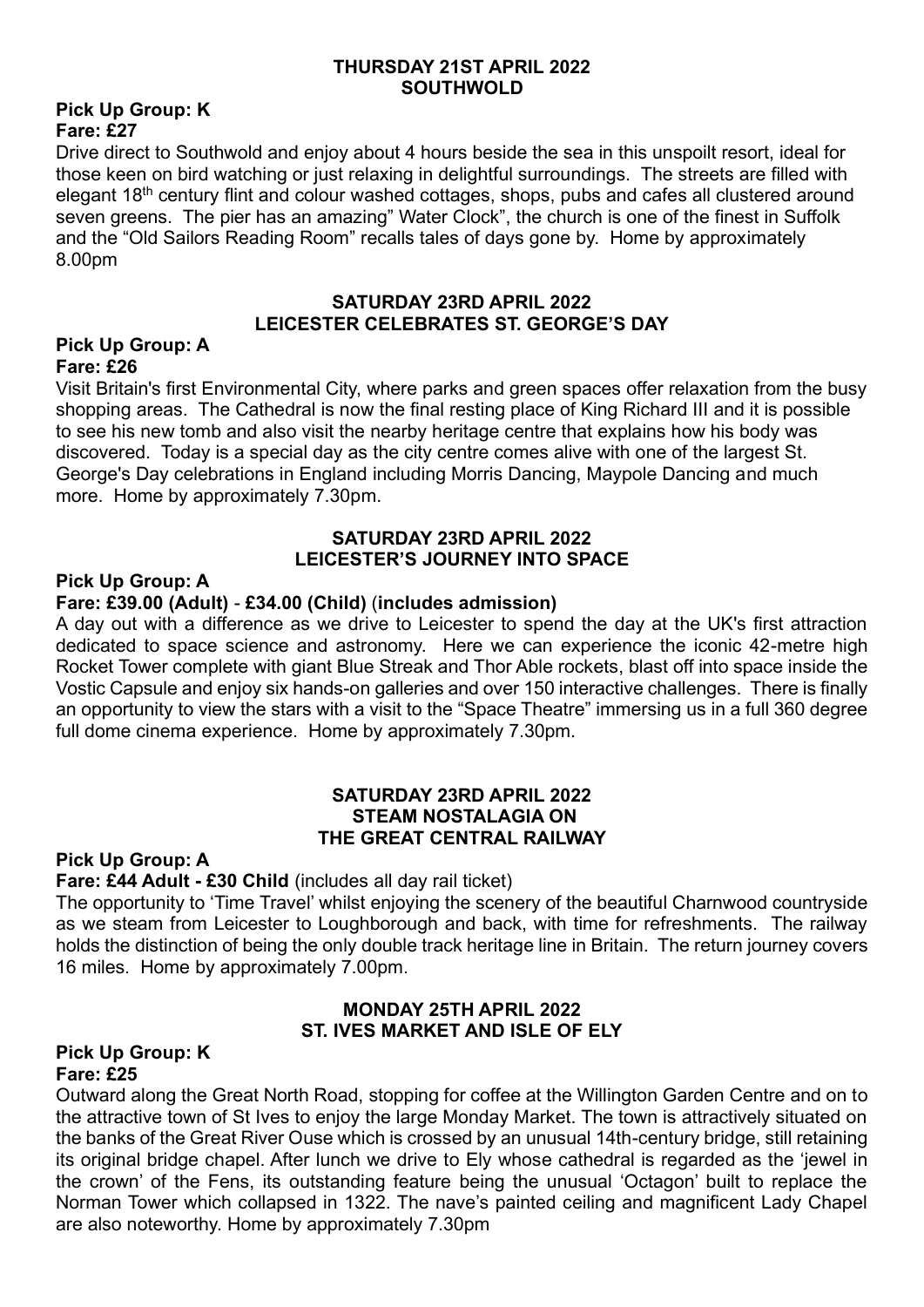#### **TUESDAY 26TH APRIL 2022 EMMETTS GARDEN AT BLUEBELL TIME (NT)**

**Pick Up Group: E** 

#### **Fare: £35 - includes £13 admission (National Trust Members £22)**

We stop for lunch at Pol Hill Garden Centre before driving the short distance through the Kentish Highlands to Ide Hill where we find "Emmetts Garden" (NT). Here we can take in the spectacular views across the Kentish Weald and enjoy the glorious shows of Spring flowers and shrubs at a time when the Bluebells, for which Emmetts are renowned should be in bloom. There is time for tea in the Stable Tea Room before arriving home by approximately 7.00pm.

#### **WEDNESDAY 27TH APRIL 2022 CHICHESTER, THE HAMPSHIRE DOWNS AND HARBOUR VIEWS Pick Up Group: J**

#### **Fare: £26**

A scenic tour of the best of the Surrey, Sussex and Hampshire scenery. We stop for coffee at Guildford Cathedral before driving across the South Downs to Chichester (lunch) renowned for its magnificent cathedral, markets, shops and museum. We then drive around Chichester Harbour to the delightful fishing village of Bosham, an artists haven with associations of King Harold (tea). Home by approximately 8.00pm.

#### **FRIDAY 29TH APRIL 2022 RAMSGATE OR BROADSTAIRS**

#### **Pick Up Group: K Fare: £26**

The opportunity to spend the day at either Broadstairs or Ramsgate. Broadstairs is an attractive fishing village renowned for its associations with Charles Dickens and its sheltered sandy beach. Victorian Ramsgate is noted for its famous Royal Harbour, Marina, interesting Town Museum and a system of tunnels used for air raid shelters during the 2<sup>nd</sup> world war. The Winter Gardens have been converted into one of the largest Wetherspoon Pub in England, overlooking the sea. Home by approximately 7.30pm

#### **SATURDAY 30TH APRIL 2022 STEAMING ON THE WATERCRESS LINE**

#### **Pick Up Group: A**

#### **Fare: £40 (includes return rail fare)**

Today we drive direct to Winchester the original capital of England. We have time for lunch and sightseeing in this ancient city before driving to Alresford for a steam train ride from Alresford to Alton and return. There is a refreshment room at Alresford Station and an exhibition of memorabilia in the Goods Shed. Home by approximately 7.00pm.

# **MAY**

#### **SUNDAY 1ST MAY 2022 HASTINGS MAY DAY CELEBRATIONS**

#### **Pick Up Group: B Fare: £26**

Drive direct to Hastings where the town is celebrating "May Day" with traditional Morris dancing, maypole dancing and various street entertainments. It is also noteworthy for its impressive castle remains, and old town antique shops that have featured in episodes of "Foyles War". Home by approximately 7.30pm.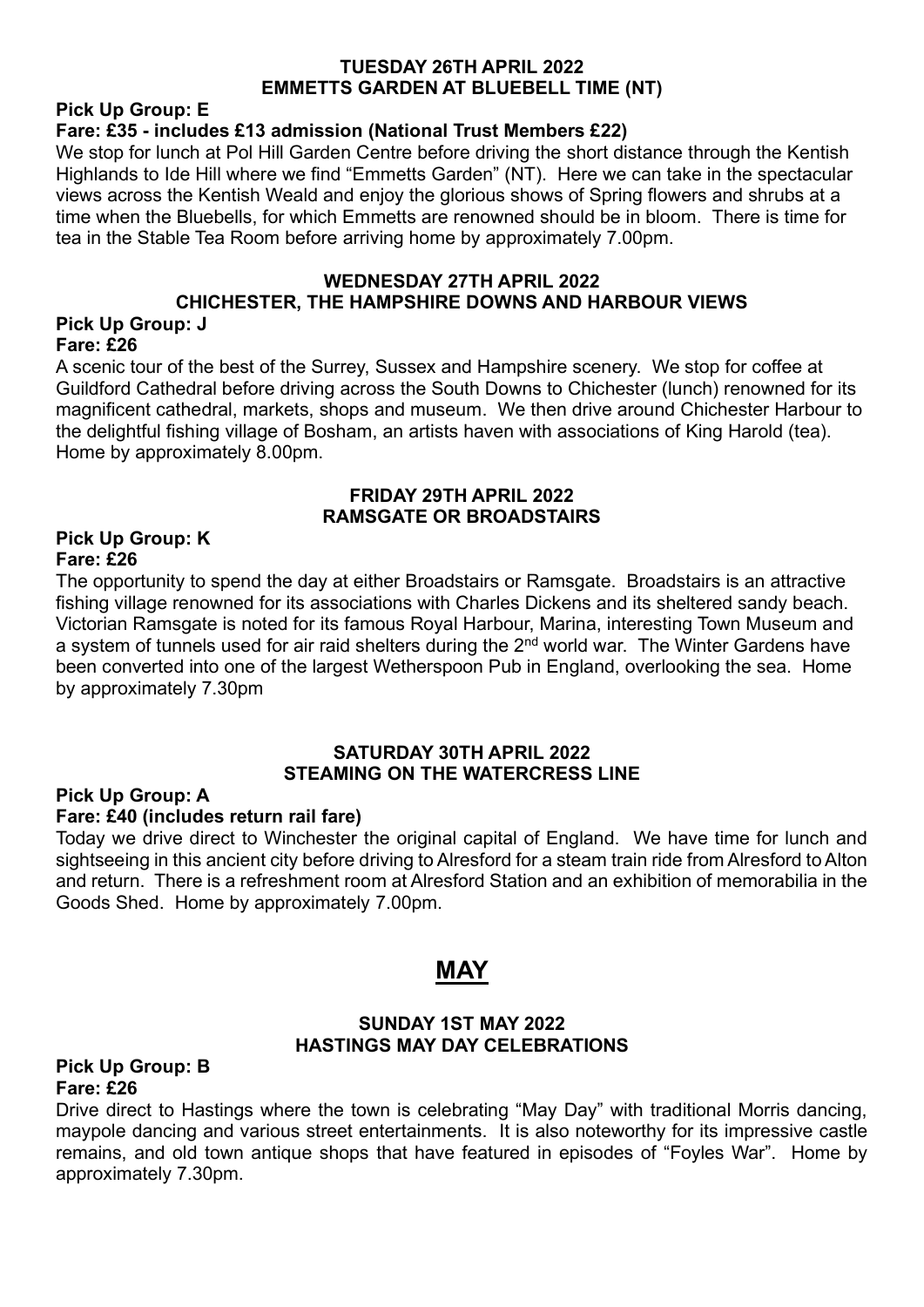#### **BANK HOLIDAY MONDAY 2ND MAY 2022 THE SILVERSTONE EXPERIENCE**

#### **Pick Up Group: A**

**Fare: £40** (includes admission)

We present a completely new day out as we travel to the United Kingdom's latest tourist attraction, where we enjoy an exciting journey through the past, present and future of British Motor Racing. State-of-the-art interactive displays tell the fascinating stories of human endeavour, great sporting rivalries and engineering innovation. Having seen the exhibition, we then speed around the circuit alongside our motor racing heroes in a thrilling virtual immersive show. There is time for lunch and refreshments at Silverstone before arriving home by approximately 6.00pm.

#### **TUESDAY 3RD MAY 2022 HITCHIN MARKET AND JORDAN'S CEREALS**

#### **Pick Up Group: D Fare: £21**

A leisurely drive along country lanes brings us to the bustling Hitchin Market where there is time for lunch and shopping in this attractive town. During the afternoon we drive along the Bedfordshire lanes to stop for tea at Jordan's Visitor Centre. Here we can explore the ornamental gardens where crops of cereals and fruit grow alongside ornamental flowers before enjoying a cup of tea in the riverside restaurant. Home by approximately 6.30pm

#### **WEDNESDAY 4TH MAY 2022 HAMPSHIRE'S SOLENT VIEWS**

#### **Pick Up Group: J Fare: £28**

A new tour that stops at Fleet Services (coffee) and then takes us along the Meon Valley to enjoy the fine view across Portsmouth Harbour from Portsdown Hill before driving to Lee-On-Solent for Lunch. In the afternoon we drive around Southampton to stop for tea in Romsey, well known for its ancient Abbey the burial place of Earl Mountbatten. We return home along the Test Valley arriving back in Enfield by approximately 7.30pm

#### **THURSDAY 5TH MAY 2022 CLACTON, FRINTON OR WALTON**

#### **Pick Up Group: K Fare: £27**

The opportunity to spend the day by the sea at Clacton, Frinton or Walton-on-Naze. These popular Essex coastal resorts have safe sandy beaches. Clacton is renowned for its amusements. Walton is the quieter, family resort while Frinton caters for the more discerning visitor. Home by approximately 7.30pm

#### **FRIDAY 6TH MAY 2022 WHITSTABLE AND DEAL**

#### **Pick Up Group: K Fare: £27**

The opportunity to visit two contrasting seaside resorts. We break for lunch in Whitstable whose pretty, weather boarded cottages, winding lanes and alleyways recall its rich, maritime history and then drive around Canterbury to spend the afternoon in Deal, a quiet resort that time has passed by and still retains its Georgian architecture. It has an interesting Time Ball Tower, Castle and Maritime Museum and traditional shopping centre with many independent shops. Both towns are also noted for their antique shops. Home by approximately 7.30pm.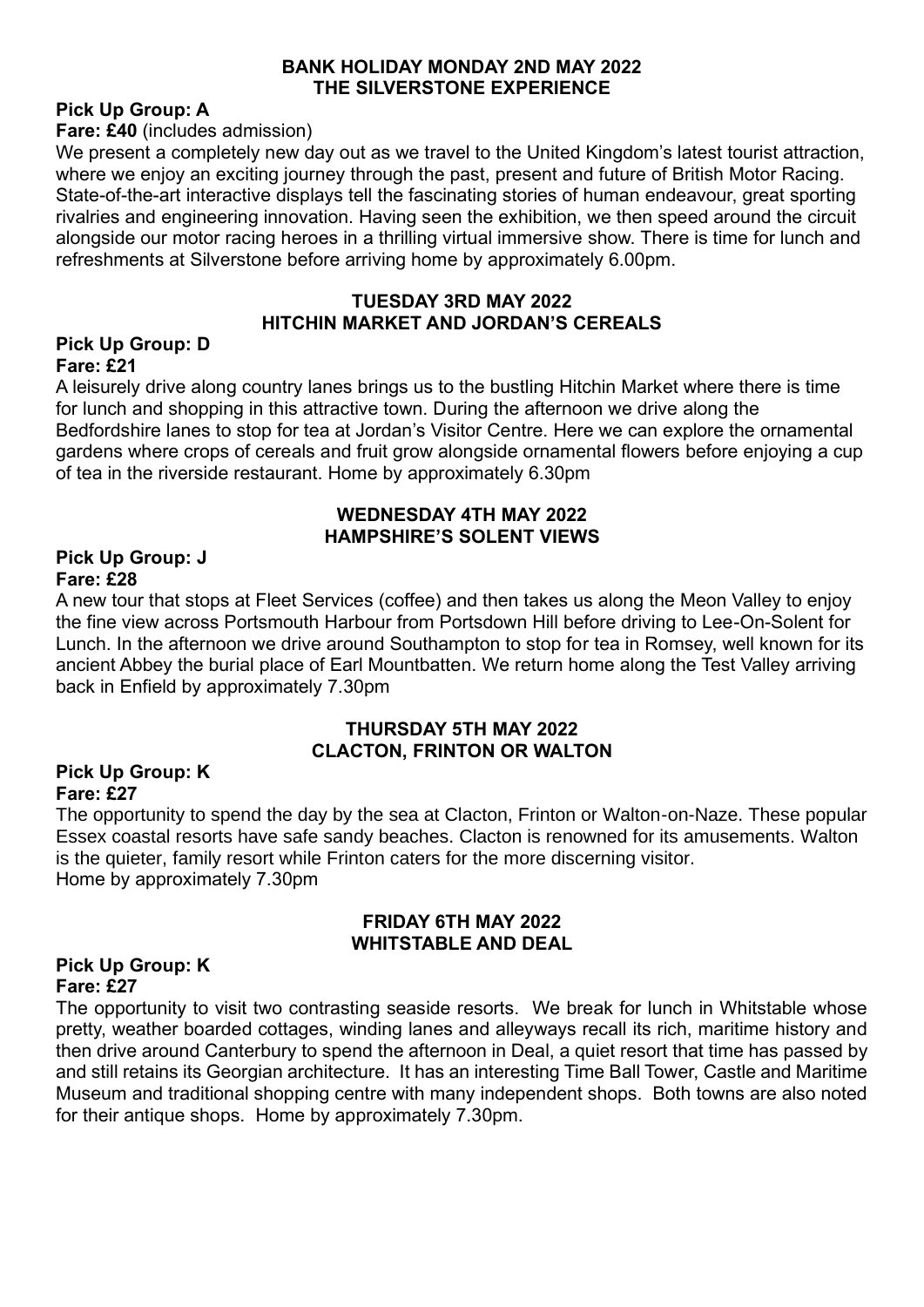#### **SATURDAY 7TH MAY 2022 COTSWOLD FARMERS MARKET AND GOLDEN HILLS**

#### Pick Up Group: A Fare: **£28**

A new tour that stops for coffee at Beaconsfield Services and then drives through the Cotswold Hills by way of Bibury and Cirencester to reach Stroud Farmers Market in time for lunch. This market is one of the biggest and best in the Cotswolds having won several awards for the quality of its fresh produce. The town is best known for its narrow lanes that once housed the West of England cloth factories. During the afternoon we drive into the hills to stop for tea in Stow-On-the-Wold. Home by approximately 7.30pm.

#### **SUNDAY 8TH MAY 2022 ISLE OF WIGHT - SHANKLIN**

#### **Pick Up Group: C**

#### **Fare: £44 (includes ferry crossing)**

Today we visit the "Garden Isle" as we drive to Portsmouth to join the ferry to the Isle of Wight and then drive to Shanklin for lunch and the afternoon. Shanklin is one of the best known resorts on the Island, renowned for its sandy beach, thatched cottages of the Old Village and stroll through The Chine to the Pier. All too soon it is time to join our coach and return to the ferry for Portsmouth and our journey home. Home by approximately 8.30pm

#### **TUESDAY 10TH MAY 2022 OXFORD AND BICESTER SHOPPING VILLAGE**

#### **Pick Up Group: J Fare: £24**

The opportunity to either spend the day in Oxford or stay on the coach and do some shopping at the Bicester Outlet Shopping Village. Oxford is the university city renowned for its ancient colleges, riverside walks, museums and the refurbished Oxford Castle. This includes a market, restaurants and Visitor Centre that explains how the buildings of the former gaol have born witness to 1,000 years of history. Alternatively, if you enjoy shopping with a difference visit Bicester shopping village where the leading designer stores offer top quality merchandise at prices reduced by an average 40%. We have approximately 5 hours in Oxford or 4 hours at the shopping village. Home by approximately 6.30pm.

#### **WEDNESDAY 11TH MAY 2022 BRIGHTON – SUSSEX BY THE SEA**

#### **Pick Up Group: K Fare: £27**

Stylish Brighton is one of our oldest seaside resorts where we can enjoy all the seaside fun including the Palace Pier, the fabulous Royal Pavilion now restored to its 1823 splendour, the amazing Observation tower giving us a remarkable view along the south coast, the famous 'Lanes' lined with antique shops and boutiques and Churchill. Square Shopping Centre. Home by approximately 8.00pm.

# **THURSDAY 12TH MAY 2022 WOODBRIDGE AND THE RIVER DEBEN CRUISE (WITH TEA AND SCONE)**

#### **Pick Up Group: K Fare: £40 (includes cruise and tea)**

A tour that takes us to the traditional market town of Woodbridge for lunch, where the High Street Shopping Centre has won several awards in the 'Best High Street in Britain' campaign. There is time for lunch before driving to Waldringfield where we join our river cruiser for a delightful afternoon cruise along the River Deben, during which a cream tea will be served. The Deben is one of the most picturesque and historically interesting of all East Anglian rivers. Refreshments are available on board and we return home by approximately 7.30pm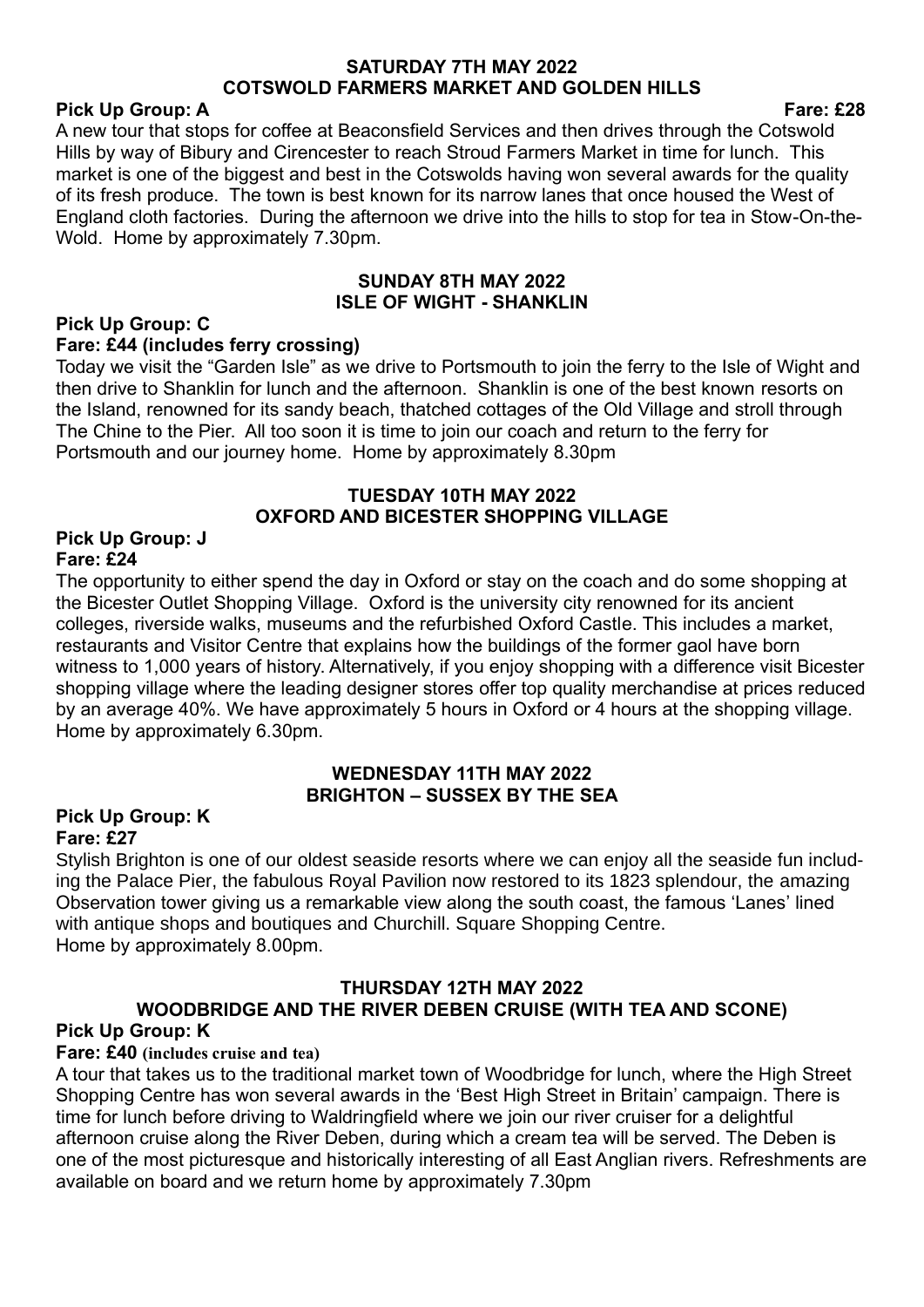#### **FRIDAY 13TH MAY 2022 NEW FOREST AND THE OCEAN LINERS**

#### **Pick Up Group: J Fare: £31 (includes Hythe Ferry Fare)**

new twist to an old favourite as we drive to Christchurch for lunch, the quiet resort set between the estuaries of the Rivers Stour and Avon. It has become a haven for yachtsmen and boasts a magnificent 11<sup>th</sup> century Priory Church. In the afternoon we drive across the New Forest by way of Milford-On-Sea and Beaulieu to Hythe where there is time for tea. It is then time to board the oldest electric train in the world as we trundle along Hythe Pier to board the ferry which passes the famous Ocean Terminal on Southampton Water and offers good views of the Ocean Liners preparing to depart on their world-wide cruises. Our coach will be waiting in Southampton to return us home by approximately 8.00pm.

#### **SATURDAY 14TH MAY 2022 CITY OF CANTERBURY**

#### **Pick Up Group: B Fare: £24**

Canterbury is a city whose majestic Cathedral stands at the heart of an area, surrounded by tranquil precincts and mediaeval streets which blend easily with, one of Kent's largest shopping centres. Home by approximately 6.30pm.

#### **MONDAY 16TH MAY 2022 SOUTHEND OR WESTCLIFF**

#### **Pick Up Group: E Fare: £24**

If you do not want to travel too far but fancy a breath of sea air and a walk along the promenade, we offer the opportunity of five hours beside the sea at our nearest resort whose latest attractions include the Pier Hill Observation Tower and a completely rebuilt promenade running from the Kursaal to the famous pier. Indeed with the fabulous shopping centre and excellent gardens everything combines to give a day out to remember! Home by approximately 6.30pm

#### **TUESDAY 17TH MAY 2022 ELEGANT EASTBOURNE**

#### **Pick Up Group: K Fare: £27**

An opportunity to listen to the band in 'Sussex by the Sea' or take a stroll along the front to admire the colourful gardens and feel the energy of endless blue skies all backed by the rolling South Downs. From the Victorian Pier and the three tier promenade to a world class marina and water sports centre Eastbourne is both a classic and modern English seaside town. We have at least four hours in Sussex's premier resort. Home by approximately 8.00pm

#### **WEDNESDAY 18TH MAY 2022 EXBURY GARDENS "A day spent at Exbury is a day spent in paradise"**

#### **Pick Up Group: J**

#### **Fare: £40 (Includes admission)**

Created in the 1920's Exbury Gardens hosts the Rothchild Collection of Rhododendrons, Azaleas, Camellias, rare trees and shrubs. Situated in the New Forest it is a stunning realisation of his ambition showcasing 200 acres of natural beauty, indeed, offering peace, tranquillity, and relaxation a day spent at Exbury is a day spent in paradise, you may even travel around the garden by steam train (£5 extra). Both lunch and tea are taken at Exbury. Home by approximately 7.30pm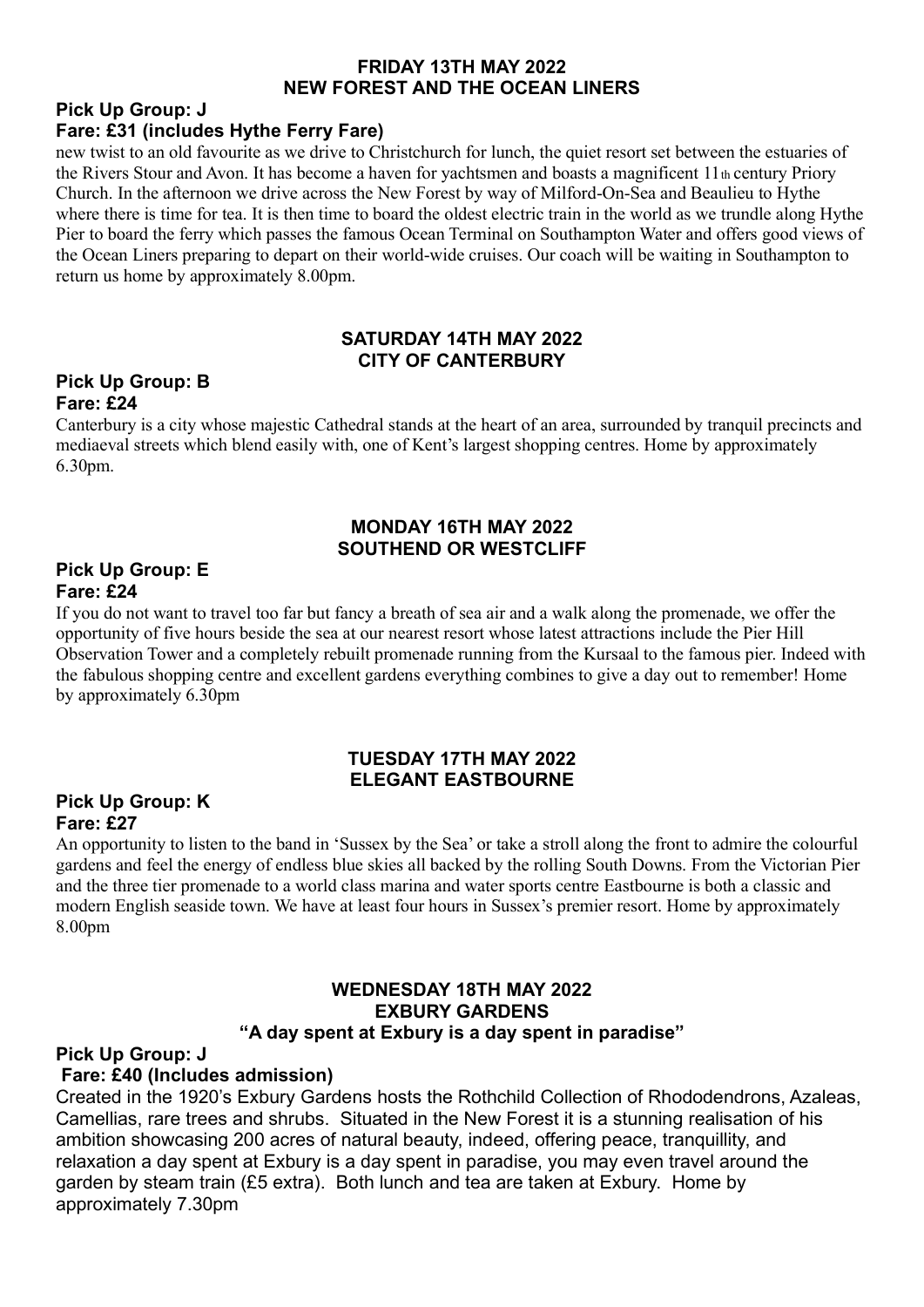#### **THURSDAY 19TH MAY 2022 SOUTHWOLD**

#### **Pick Up Group: K Fare: £29**

Drive direct to Southwold and enjoy about four hours beside the sea in this unspoilt resort, ideal for those keen on bird watching or just relaxing in delightful surroundings. The streets are filled with elegant 18th century flint and colour washed cottages, shops, pubs and cafes all clustered around seven greens. The pier has an amazing water clock, the church is one of the finest in Suffolk and the 'Old Sailor's Reading Room' recalls tales of days gone by… Home by approximately 8.00pm

#### **SATURDAY 21ST MAY 2022 CITY OF BATH**

#### **Pick Up Group: C Fare: £31**

No matter how often we return to this city of culture and pleasure there is always something new to discover, particularly now that the ancient baths have been refurbished and a new 'Bath Spa Complex' has been opened. We have at least four hours in this World Heritage Site, surrounded by fine Georgian buildings, crescents, squares and shops as well as the most complete Roman remains in Britain. There is also the mediaeval Bath Abbey, outstanding museum of costume and the Jane Austen Centre, hat explains Jane's life in Bath, her family and home. Home by approximately 8.30pm.

#### **MONDAY 23RD MAY 2022 MONDAY MYSTERY TOUR**

#### **Pick Up Group: J Fare: £24**

The tour where we don't tell you where we are going but ensure that you have an enjoyable day out with suitable refreshment and sightseeing stops. This mystery tour provides the opportunity to try out our new tours or enjoy old favourites that do not appear in this brochure. Home by approximately 6.30pm.

#### **TUESDAY 24TH MAY 2022 PEACEFUL WORTHING AND DENBIES WINERY**

#### **Pick Up Group: J Fare: £27**

Break for coffee at Denbies Winery before driving across the South Downs to Worthing the seaside town with plenty of style, fine gardens, shops and a Pier that is still functioning. Perhaps its atmosphere of peace and quiet encouraged the Princess Amelia sister of the Prince Regent, to set up home here. Home by approximately 7.30pm

#### **WEDNESDAY 25TH MAY 2022 "SEZINCOTE IN THE COTSWOLDS"**

# **Pick Up Group: J**

**Fare: £31 (includes admission)**

A delightful tour of the Cotswold Hills that stops at Stow-On-The-Wold for lunch and then spends the afternoon at the unusual "Sezincote" a most remarkable house, being a Regency version of an Indian Moghul Palace that provided the inspiration for the Prince Regent's Brighton Pavilion. The 'onion dome' and 'peacock tail' arches, typical of Rajasthan, contrast oddly with a landscaped park that contains an Indian Shrine. Time for tea in the tearoom before arriving home by approximately 7.00pm.

Please note that this tour is being operated in memory of Jean Thomas who enjoyed so many happy Day trips with Enfieldian Coaches.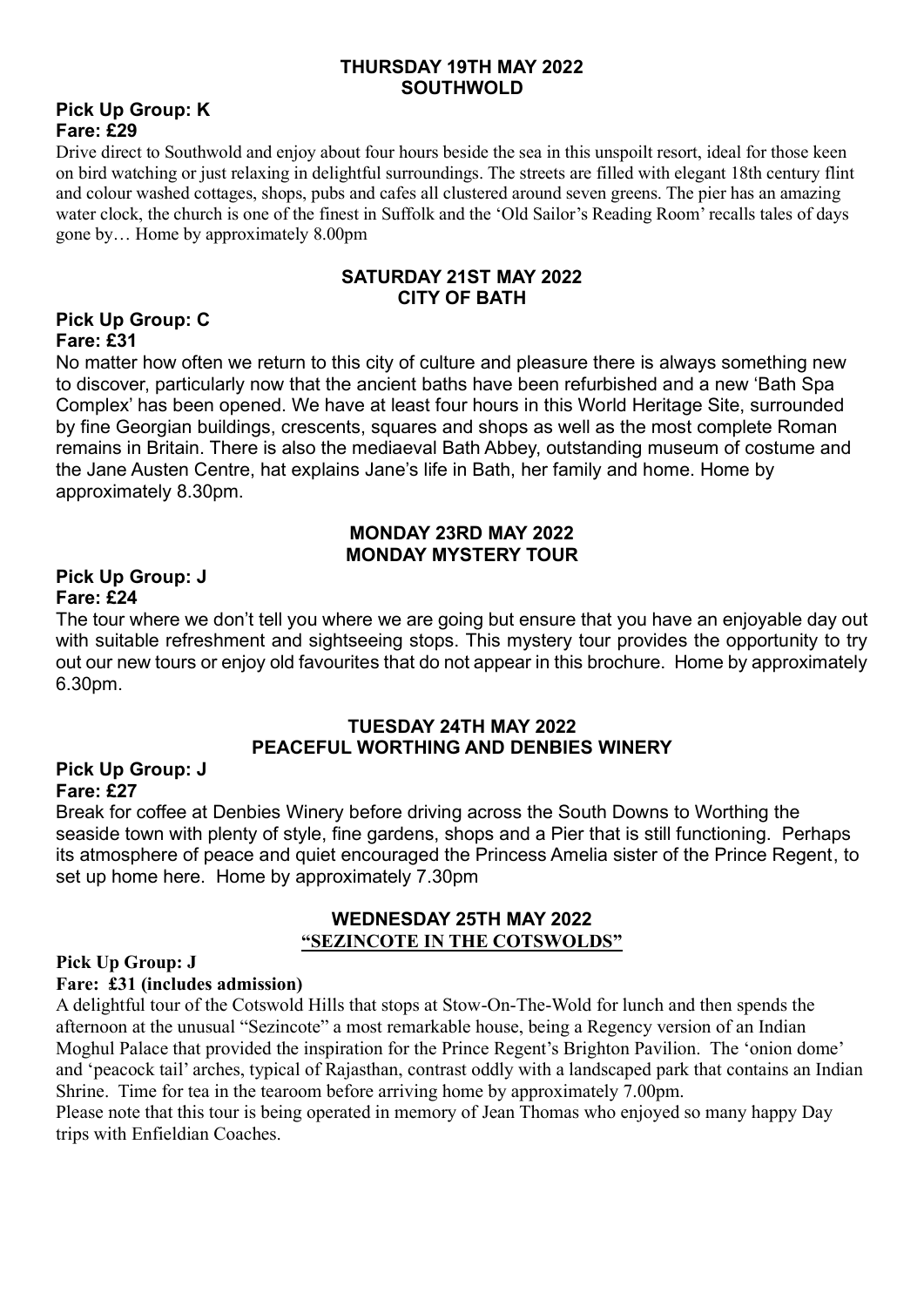## **THURSDAY 26TH MAY 2022 STEAMING ON THE BLUEBELL RAILWAY WITH A CREAM TEA**

# **Pick Up Group: K**

#### **Fare: £49 (includes cream tea)**

We stop for coffee at the Pembury Garden Centre and lunch in the ancient town of Lewes before spending the afternoon on the steam hauled trains of the Bluebell Railway enjoying a ride from Sheffield Park to East Grinstead and back. During the train journey a cream tea will be served at our table in the restaurant car. On arriving back at Sheffield Park there will be time for a look around the Station and Shop before re-joining our coach for the return journey to Enfield. Home by approximately 7.30pm.

#### **FRIDAY 27TH MAY 2022 CLACTON, FRINTON OR WALTON**

#### **Pick Up Group: K Fare: £27**

The opportunity to spend the day by the sea at Clacton, Frinton or Walton-on-Naze. These popular Essex coastal resorts have safe sandy beaches. Clacton is renowned for its amusements. Walton is the quieter, family resort while Frinton caters for the more discerning visitor. Home by approximately 7.30p

#### **SATURDAY 28TH MAY 2022 SEVENTY GLORIOUS YEARS AT THE BRICK LANE MUSIC HALL**

#### **Pick Up From: Enfield Town, Genotin Road at 1100am only. Fare £67 fully inclusive of Lunch and Music Hall Show**

We invite you to join us at the Brick Lane Music Hall to celebrate the reign and Platinum Jubilee of Queen Elizabeth II. To mark this very special occasion the Music Hall offers a very special celebration of her 70 years reign in the form of a special three course lunch, fit for a Queen, followed by a special afternoon show. Home by approximately 6.00pm.

#### **SUNDAY 29TH MAY 2022 BEAUTIFUL BOURNEMOUTH**

#### **Pick Up Group: A Fare: £28**

Bournemouth is England's premier seaside resort with its seven miles of award-winning beaches. It is renowned for its relaxing air, beautiful gardens, pine clad chines and has a wide variety of shops offering both cosmopolitan and vintage shopping. Home by approximately 8.00pm.

#### **MONDAY 30TH MAY 2022 ESSEX CREEKS AND ESTUARIES**

#### **Pick Up Group: B Fare: £23**

A delightful day out – not too far from home. Estuaries are magical places and this unusual tour visits two of the most beautiful rivers in East Anglia. We break for coffee at the Lordship Tea Rooms and drive to Burnham-On-Crouch for lunch. This quiet town with its riverside walk is a haven for those delighting in sailing boats and yachts. We then drive to Heybridge Basin for tea overlooking the River Blackwater. On our journey across the Dengie Peninsular there is time to visit the ancient chapel of "St. Peters-On-The- Wall. It is one of the oldest buildings in the country dating from the 7<sup>th</sup> century and is still used for worship. Home by approximately 7.30pm.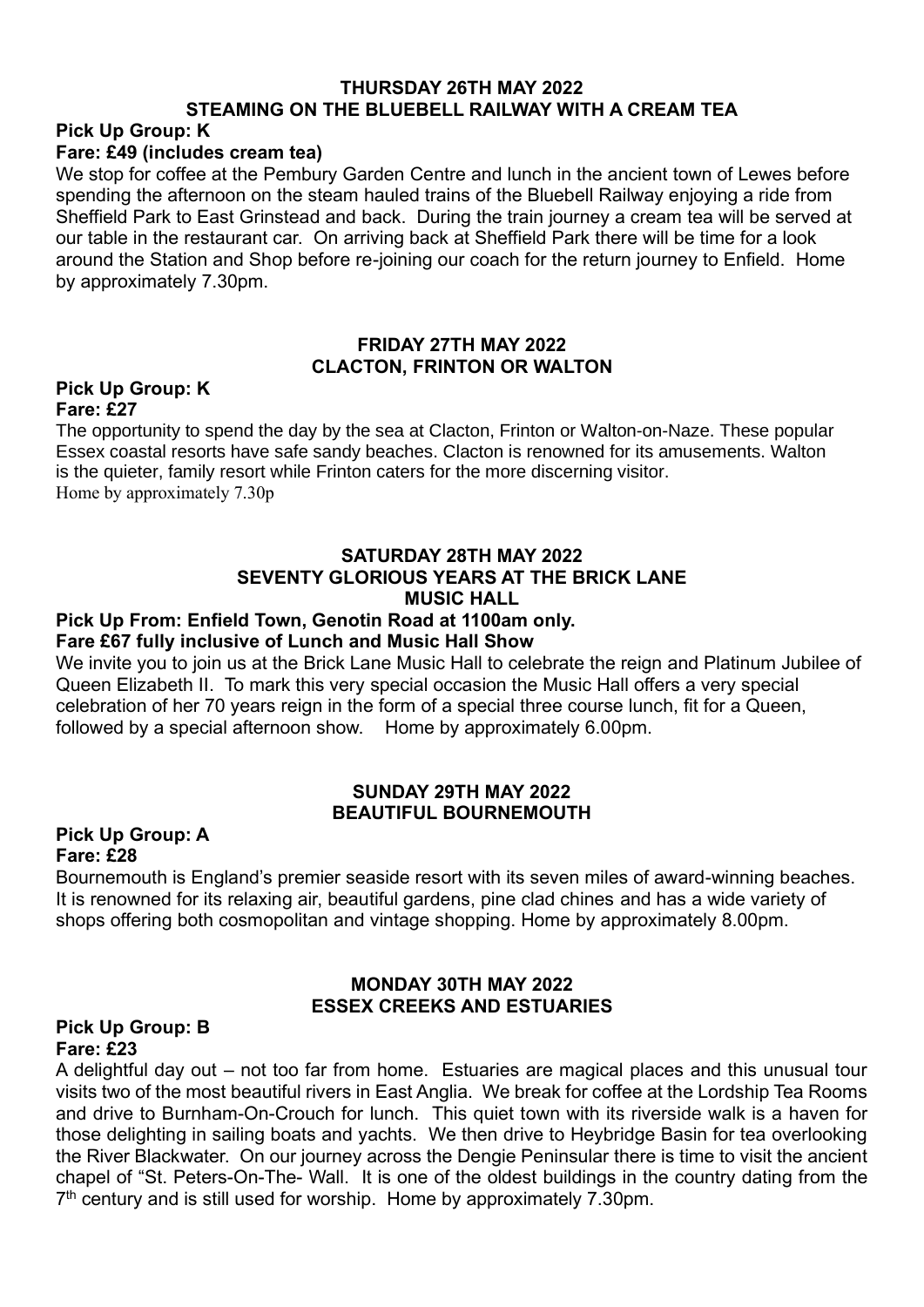#### **TUESDAY 31ST MAY 2022 MAGIC OF MARGATE OR DICKENS BROADSTAIRS**

#### **Pick Up Group: B Fare: £27**

Enjoy approximately five hours beside the sea at Margate or four hours at Broadstairs. Both resorts have safe, sandy beaches. In 2015 Margate's historic Dreamland Amusement Park reopened which when it originally opened in the 19th century was the world's first amusement park of thrilling historic rides and classic side shows. Today, it will be a visual and sensual delight – a concept not only evocative of Dreamland's past, but with an eye firmly on its future. The resort is also noteworthy for the newly opened Turner Art Gallery and many interesting arts and crafts shops in the Old Town. Broadstairs is a quieter family resort with a cliff-top promenade, winding lanes, hidden cobbled streets and fisherman's cottages overlooking a quaint harbour. Home by approximately 8.00pm

# **JUNE 2022**

#### **WEDNESDAY 1ST JUNE 2022 CHICHESTER AND UPPARK HOUSE AND GARDEN (NT)**

#### **Pick Up Group: A**

#### **Fare: £39 (Includes admission NT Members £26)**

A tour that combines the beauty of the South Downs with the majesty of the collection at Uppark. We stop for coffee at Guildford Cathedral and then drive across the South Downs to Chichester (lunch). It is a city noted for its unusual Cathedral surrounded by a beautiful Close and Gardens. The Shopping Centre contains a number of individual shops gathered about the 16<sup>th</sup> century market cross. We spend the afternoon at Uppark situated high on the South Downs with views as far south as The Solent. Uppark's Georgian interiors illustrate the comfort of life "Upstairs" in contrast with the servants' life "Downstairs". Highlights include one of the best examples of a British Dolls House in the country. Time for tea at the house before arriving home by approximately 7.30pm.

#### **SATURDAY 4TH JUNE 2022 THE EPSOM DERBY**

#### **Pick Up Group: B**

#### **Fare: £40 (includes admission to the Downs)**

There is something special about 'The Derby' perhaps the greatest horserace in the world. So, come with us today and enjoy the colourful spectacle of runners and riders and the infectious good humour of so many people out to enjoy themselves. Home by approximately 7.30pm.

#### **SUNDAY 5th JUNE 2022 DERBYSHIRE - PEAKS & DALES**

#### **Pick Up Group: C Fare: £31**

A new tour that shows us the best scenery in the Peak District National Park. We stop for lunch in Castleton and then drive through Eyam, Tideswell and past Monsal Head to Bakewell (tea), returning by way of Matlock and the M.1 motorway. Home by approximately 8.00pm

#### **MONDAY 6TH JUNE 2022 SOUTHEND OR WESTCLIFF**

#### **Pick Up Group: E Fare: £24**

If you do not want to travel too far but fancy a breath of sea air and a walk along the promenade, we offer the opportunity of five hours beside the sea at our nearest resort whose latest attractions include the Pier Hill Observation Tower and a completely rebuilt promenade running from the Kursaal to the famous pier. indeed, with the fabulous shopping centre and excellent gardens everything combines to give a day out to remember! Home by approximately 6.30pm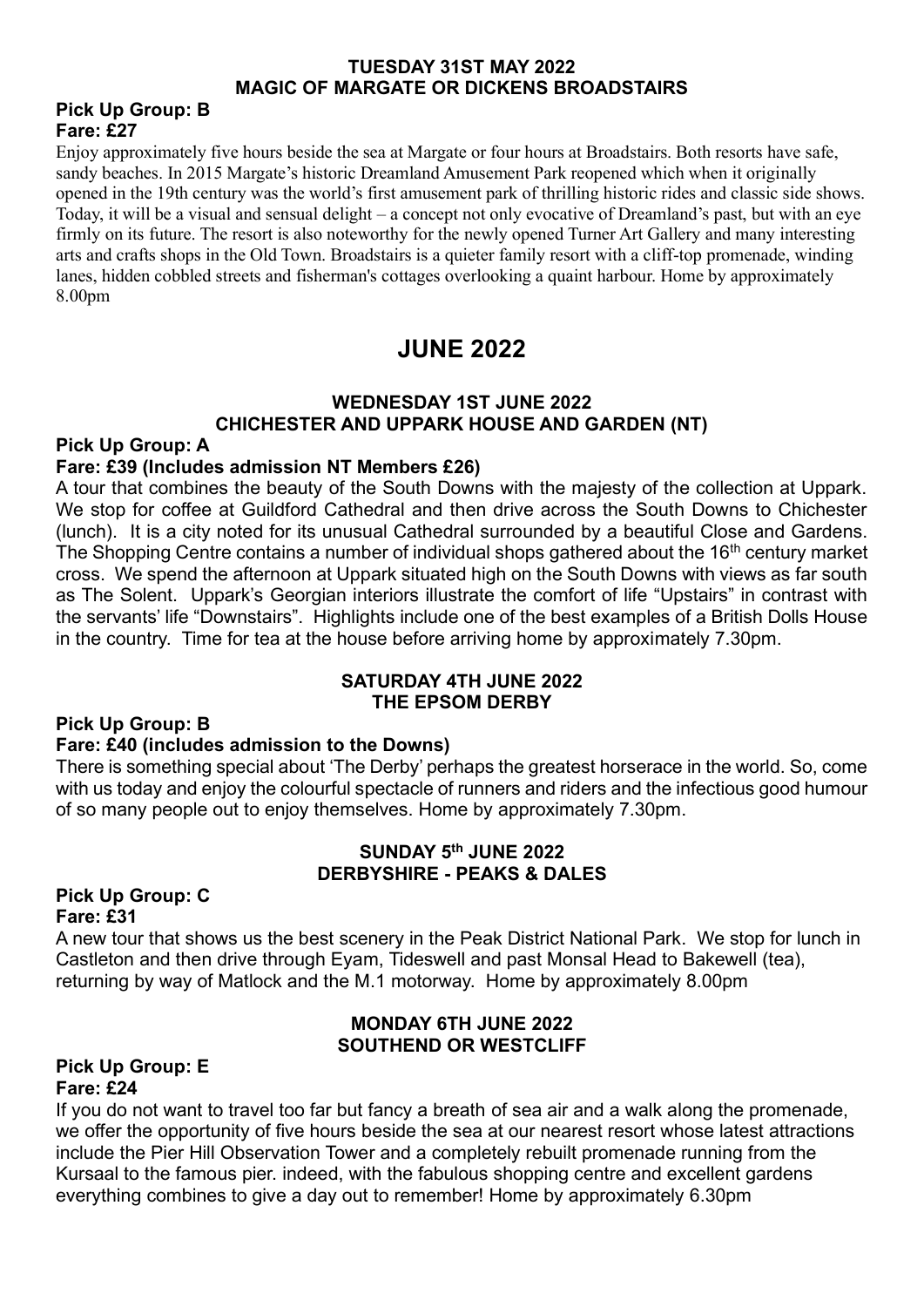#### **WEDNESDAY 8TH JUNE 2022 CRUISING INTO WINDSOR**

#### **Pick Up Group: J Fare: £38 (includes cruise)**

A delightful tour that takes us through the beechwoods of the Chiltern Hills to join our boat at Maidenhead for a relaxing cruise along the Thames to Royal Windsor with time for lunch and perhaps a visit to the famous castle. Alternatively, you may enjoy the shops or take a walk along the promenade and over the bridge into Eton, famous for its public school and old-fashioned shops. Home by approximately 6.30pm

#### **THURSDAY 9TH JUNE 2022 BRIGHTON – SUSSEX BY THE SEA**

#### **Pick Up Group: K Fare: £27**

Stylish Brighton is one of our oldest seaside resorts where we can enjoy all the seaside fun including the Palace Pier, the fabulous Royal Pavilion now restored to its 1823 splendour, the amazing Observation tower giving us a remarkable view along the south coast, the famous 'Lanes' lined with antique shops and boutiques and Churchill. Square Shopping Centre. Home by approximately 8.00pm.

#### **FRIDAY 10TH JUNE 2022 COLCHESTER AND THE SPARKLING ESTUARIES**

#### **Pick Up Group: K Fare: £26**

Break for coffee at the Tiptree Lordship Tea Rooms before continuing to Colchester, England's oldest town. Here the narrow streets are a reminder of the town's 400-year old links with the Dutch Cloth Industry. During the afternoon we drive through the backwaters of Essex and across the Abberton Reservoir known for its interesting wildlife and birdwatching. We shall stop for tea in the remote estuary of the River Blackwater near Heybridge where on a sunny day the water sparkles like diamonds. Home by approximately 7.00pm.

#### **SATURDAY 11TH JUNE 2022 GLORIOUS CHATSWORTH**

#### **Pick Up Group: C Fare: £45 (includes admission)**

Time to visit Chatsworth, surely England's most splendid stately home that has recently been refurbished both inside and out, the interior being renowned for its priceless treasures and the house itself standing amidst magnificent gardens, water cascade and fountains. The whole estate stands within the glorious countryside of the Peak District National Park. Home by approximately 8.00pm.

#### **SUNDAY 12TH JUNE 2022 SEASIDE SURPRISE**

#### **Pick Up Group: B Fare: £22**

Today is a day for relaxation, so come along with us and enjoy the great British Seaside for a bargain fare. Enjoy the simple things of life – like dipping our feet in the water and feeling the soothing grains of sand between our toes – a stroll along the pier embracing the ozone and fish and chips. Home by approximately 7.30pm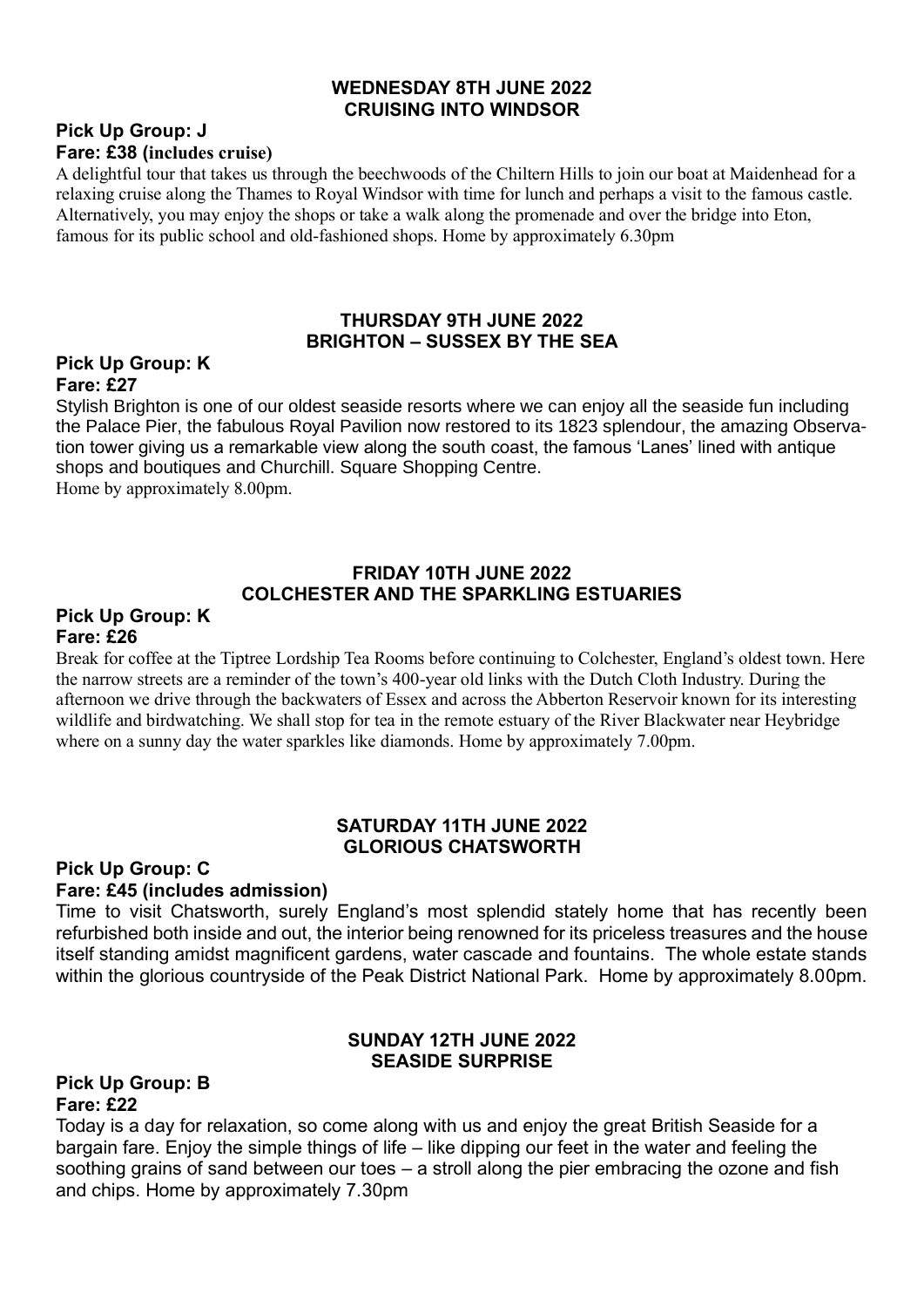#### **MONDAY 13TH JUNE 2022 BEAUTIFUL BOURNEMOUTH**

#### **Pick Up Group: J Fare: £28**

Bournemouth is England's premier seaside resort with its seven miles of award winning beaches. It is renowned for its relaxing air, beautiful gardens, pine clad chines and a panoramic view of the South Coast from the 'Big Wheel'. It has a variety of shops offering both cosmopolitan and vintage shopping. Home by approximately 8.00pm

#### **WEDNESDAY 15TH JUNE 2022 MARLBOROUGH & A HORSE-DRAWN CANAL BOAT CRUISE WITH TEA AND CAKE**

# **Pick Up Group: J**

#### **Fare: £44 (includes cost of cruise & tea)**

Our outward journey takes us across the beautiful Berkshire Downs to our lunch stop in the interesting town of Marlborough, noteworthy for its public school. During the afternoon we drive to Kintbury where we board a traditional horse-drawn canal boat for a pleasant cruise along the Kennet and Avon canal. Tea and cake is served on board. Home by approximately 7.30pm

#### **THURSDAY 16TH JUNE 2022 ARUNDEL'S CARPET OF FLOWERS AND BOGNOR REGIS**

#### **Pick Up Group: J Fare: £27**

Break for coffee at Clacket Lane and then drive across "The South Downs" to view the breath-taking "Corpus Christie Carpet of Flowers" in Arundel Cathedral. Time for lunch beside the Arun in a town dominated by its Castle and renowned for its antique shops before driving to Bognor Regis for a breath of sea air. Home by approximately 7.30pm.

#### **FRIDAY 17TH JUNE 2022 BROADSTAIRS AND TEA AT THE WALPOLE BAY HOTEL**

#### **Pick Up Group: K**

#### **Fare: £32 (includes cream cost of cream tea)**

A different tour that takes us to Broadstairs for lunch and after a couple of hours of sea air drive to Cliftonville where a cream tea awaits us at the Walpole Bay Hotel which has a genuine Edwardian atmosphere as the proprietors have restored the building back to the dawn of the  $20<sup>th</sup>$  century. The hotel is a living museum with domestic items reflecting the period when this remarkable building was built to cater for the discerning Edwardian holidaymakers. Home by approximately 7.30pm.

#### **SATURDAY 18TH JUNE 2022 PORTSMOUTH HERITAGE FOR EXPERIENCE 1545**

#### **Pick Up Group: A**

**Fare: £27 (Admission to Dockyard attractions and new "Mary Rose Experience" is extra)** The opportunity to explore the history of the Royal Navy by visiting HMS Victory, HMS Warrior, 'Action Stations' and a new immersive experience "Experience 1545 – When Their World Ended" with voiceover by Dame Judi Dench. Alternatively, enjoy the designer outlet village of Gunwharf Quays, take a lift to the top of the 500ft Spinnaker Tower and walk the Millennium Promenade to Old Portsmouth to visit the Cathedral and soak up the atmosphere of the ancient streets that were once the haunt of 'press gangs.' Home by approximately 8.00pm.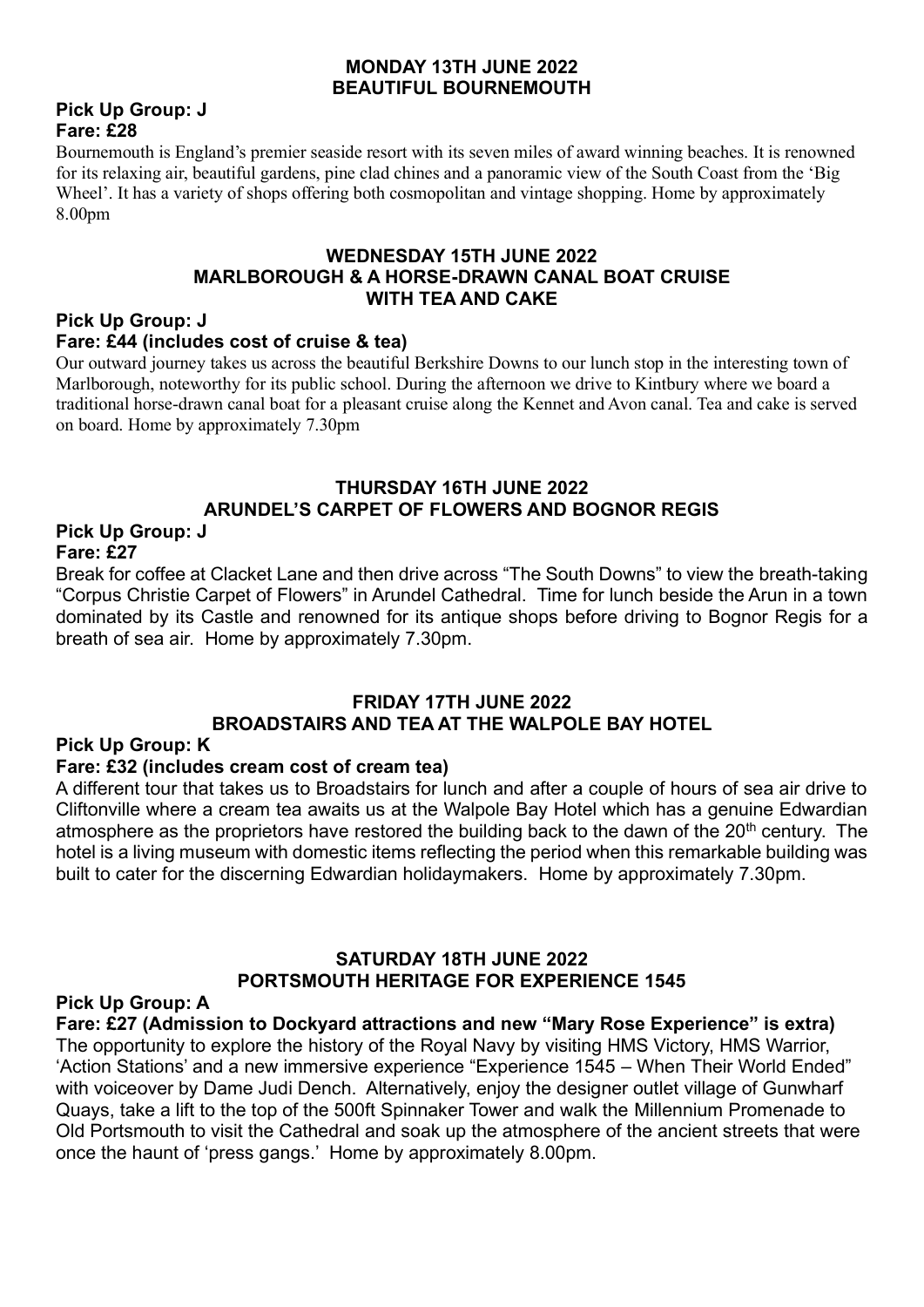#### **SATURDAY 18TH JUNE 2022 SOUTHSEA**

#### **Pick Up Group: A Fare: £27**

If you prefer the seaside then Southsea has all the ingredients for a super day out – miles of sandy beaches, a wealth of amusements including a large funfair, superb promenade offering views of the Isle of Wight and various sights like the original D-day Museum. Home by approximately 8.00pm.

#### **MONDAY 20TH JUNE 2022 SISSINGHURST CASTLE AND GARDEN (NT)**

#### **Pick Up Group: K**

#### **Fare: £36 (includes admission – NT Members £23)**

Break for lunch in Cranbrook and spend the afternoon amidst the serenity of Sissinghurst. Sissinghurst Castle Garden sits within the ruin of a great Elizabethan house – all surrounded by the rich Kentish landscape of woods, streams and farmland. The famous garden, with its fairy tale tower, is the result of the creative tension between the formal design of Harold Nicolson and the lavish planting of Vita Sackville-West. The colour schemes, intimacy of the different garden 'rooms' and rich herbaceous borders are the epitome of an English garden. Time for tea at the garden. Home by approximately 7.30pm.

#### **TUESDAY 21ST JUNE 2022 CROMER OR SHERINGHAM**

#### **Pick Up Group: K Fare: £27**

We visit Cromer. The delightful Norfolk resort with its narrow streets and beautiful sandy beach is also well known for its crab fishing. Alternatively, stay on the coach and spend the afternoon at Sheringham. This small fishing village has a large open-air market whilst the preserved railway line offers steam train rides to Holt. Home by approximately 8.00pm

#### **WEDNESDAY 22ND JUNE 2022 HAMPSHIRE DOWNS AND HARBOUR VIEWS**

#### **Pick Up Group: J Fare: £28**

A new tour that stops at Guildford Cathedral for coffee and then drives across the South Downs to reach Chichester for lunch. This ancient city is renowned for its Cathedral, market, shops and museum. We then drive around Chichester Harbour to the delightful fishing village of Bosham (tea) whose Saxon church has associations with King Harold and it is an artists haven. Home by approximately 8.00pm.

#### **THURSDAY 23RD JUNE 2022 HASTINGS OR ANCIENT RYE**

#### **Pick Up Group: K Fare: £27**

The opportunity to visit Hastings, the resort noted for its controversial new pier and a host of other attractions including the castle built by William The Conquer, the interesting old town where the TV series 'Foyles War' was filmed and the famous fishmarket where fishermen still sell fish straight from the sea. Alternatively, stay on the coach to spend the afternoon in mediaeval Rye with its large market and streets, lined with antique shops. Home by approximately 8.00pm.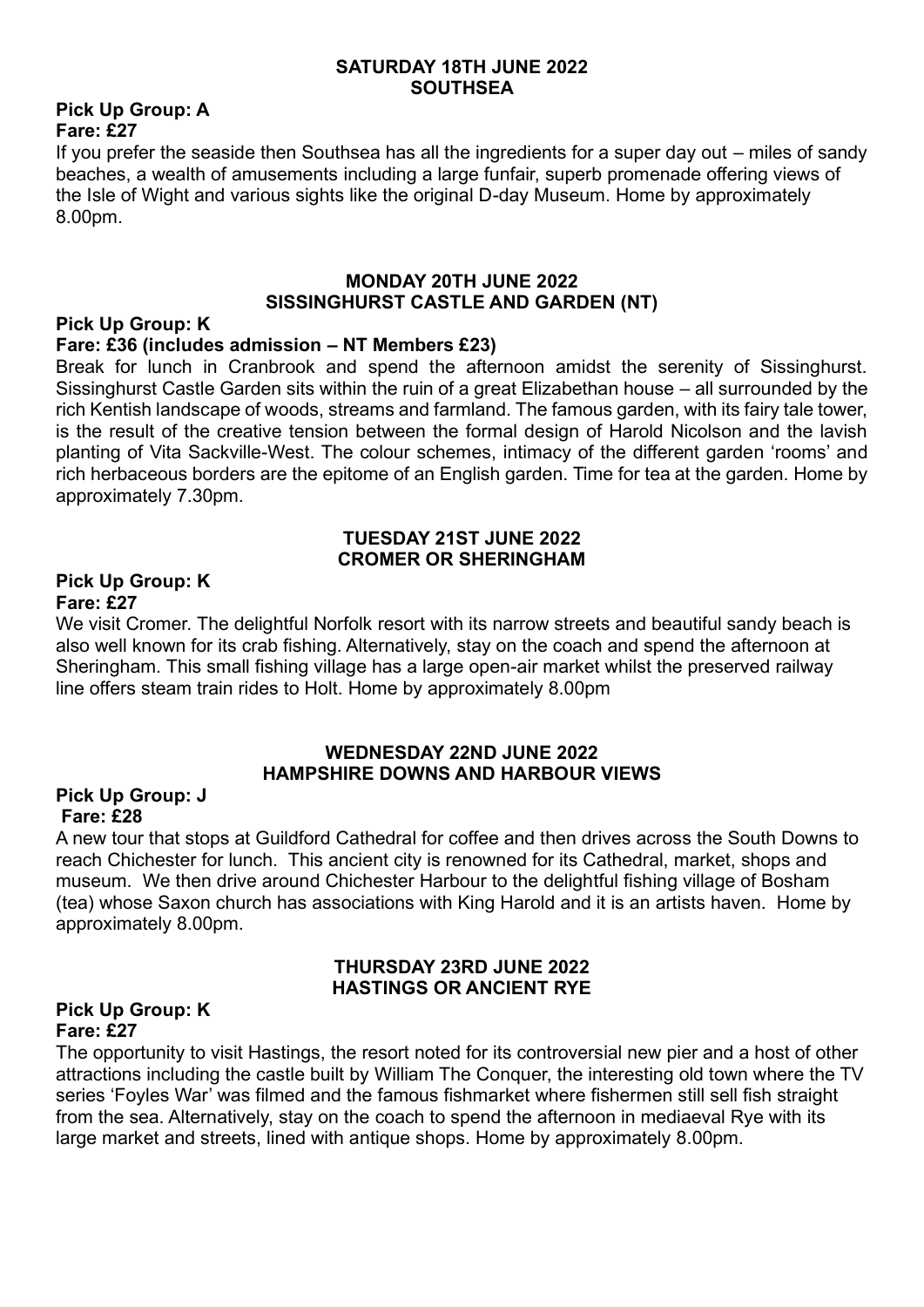#### **FRIDAY 24TH JUNE 2022 STAMFORD MARKET AND BARNSDALE GARDENS**

# **Pick Up Group: K**

### **Fare: £35 (includes admission to Gardens)**

A tour that takes us to Stamford the finest stone town in England renowned for its large market and the setting for the TV series "Middlemarch". We spend the afternoon at Barnesdale surrounded by 38 individual gardens there is plenty of variety in different garden styles, so much in fact that they are regarded as a "theme Park for gardeners. Time for tea and a visit to the shop before arriving home by approximately 7.30pm

#### **SATURDAY 25TH JUNE 2022 GREAT YARMOUTH**

#### **Pick Up Group: B Fare: £28**

Great Yarmouth has always been a popular resort with its long sandy beaches lined by Marine Parade and its colourful gardens and countless amusements. The star attraction is the Marina Centre with its large variety of all-weather sports and swimming pools. We have at least four hours at the resort and return home by approximately 8.00pm.

#### **MONDAY 27TH JUNE 2022 SOUTHEND OR WESTCLIFF**

#### **Pick Up Group: E Fare: £24**

If you do not want to travel too far but fancy a breath of sea air and a walk along the promenade, we offer the opportunity of five hours beside the sea at our nearest resort whose latest attractions include the Pier Hill Observation Tower and a completely rebuilt promenade running from the Kursaal to the famous pier. Indeed with the fabulous shopping centre and excellent gardens everything combines to give a day out to remember! Home by approximately 6.30pm

#### **TUESDAY 28TH JUNE 2022 COTSWOLD COUNTRY**

#### **Pick Up Group: J Fare: £31**

A tour of the Cotswolds that takes us to Beaconsfield Services (coffee)) and Bourton-On- The-Water (lunch). We then drive around the hills by way of Stanton, Stanway and Broadway to reach Stow-On-The-Wold for tea) returning home by approximately 7.30pm

#### **WEDNESDAY 29TH JUNE 2022 STONEHENGE (NT) AND SALISBURY**

#### **Pick Up Group: J**

#### **Fare: £48 (National Trust Members £28)**

Today we have the opportunity to visit the new Stonehenge Exhibition and Visitor Centre. Here, we can get closer to the 'Mysteries of the Stones' at the Visitor Centre before travelling to the great Stone Circle itself in a special land train to view close up this exceptional survivor from lost prehistoric cultures. The Visitor Centre gives us a 360-degree experience of viewing the stones whilst standing in the centre of the circle using laser scan images that enable us to watch the winter and summer solstices come and go in spectacular fashion. Time for lunch in the restaurant before driving into Salisbury city centre dominated by its huge cathedral spire. Home by approximately 8.00pm.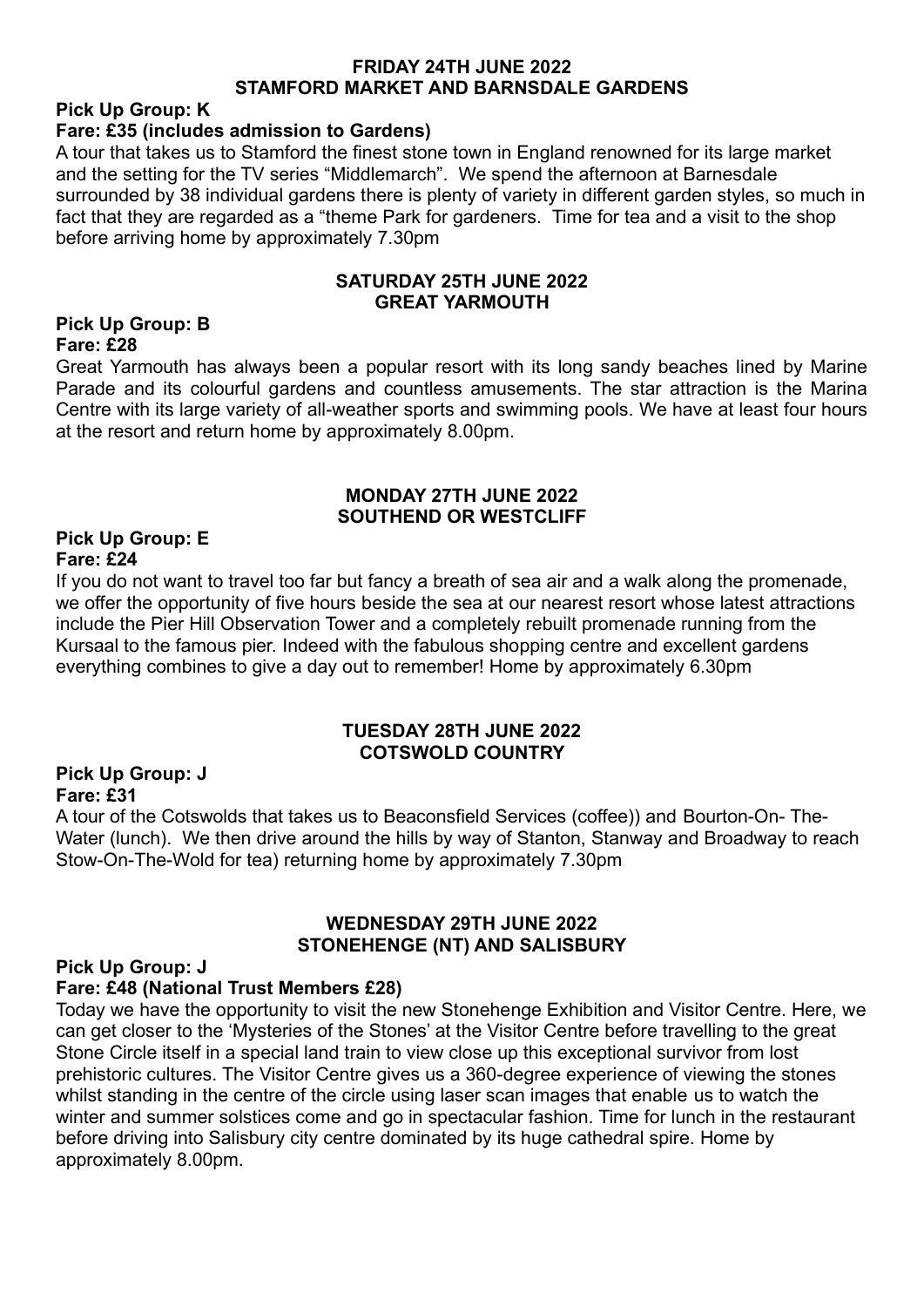#### **THURSDAY 30TH JUNE 2022 ELEGANT EASTBOURNE**

#### **Pick Up Group: K Fare: £27**

An opportunity to listen to the band in 'Sussex by the Sea' or take a stroll along the front to admire the colourful gardens and feel the energy of endless blue skies all backed by the rolling South Downs. From the Victorian Pier and the three tier promenade to a world class marina and water sports centre Eastbourne is both a classic and modern English seaside town. We have at least four hours in Sussex's premier resort. Home by approximately 8.00pm.

### **JULY**

#### **FRIDAY 1ST JULY 2022 CLACTON, FRINTON OR WALTON**

#### **Pick Up Group: K Fare: £27**

The opportunity to spend the day by the sea at Clacton, Frinton or Walton-on-Naze. These popular Essex coastal resorts have safe sandy beaches. Clacton is renowned for its amusements. Walton is the quieter, family resort while Frinton caters for the more discerning visitor. Home by approximately 7.30pm

#### **SATURDAY 2ND JULY 2022 STEAMING INTO SWANAGE OR SWANAGE**

#### **Pick Up Group: C**

#### **Fare: £45 (includes rail fare) - (£29 Swanage only)**

Drive direct to the Isle of Purbeck's Norden Station and board a steam train, enabling us to enjoy and relive memories of days gone by as we steam through the attractive Dorset countryside to arrive in Swanage in time for lunch. Swanage is a quiet seaside resort noted for the many quaint corners and narrow streets of its old stone town, providing a favourite subject for artists. If you do not wish to join the steam train, then stay on the coach through to Swanage. Home by approximately 8.30pm.

#### **MONDAY 4TH JULY 2022 ST IVES MARKET FENLAND LANDSCAPES AND EYE GREEN GARDEN CENTRE FOR TEA**

#### **Pick Up Group: J Fare: £25**

A tour that visits the riverside town of St. Ives which still retains its ancient bridge chapel and hosts a large Monday Street market. During the afternoon we enjoy the vast skyscapes of Fenland as we drive across the mysterious flat landscape to stop for tea at England's newest Garden Centre. The defining architecture of the project is the building which takes its influence from glasshouses such as those at Kew and Wisley and features a 'Crystal Palace' glass atrium. Home by approximately 7.00pm.

#### **TUESDAY 5TH JULY 2022 SHAKESPEARE'S COUNTRY**

#### **Pick Up Group: J Fare: £28**

Today we follow the scenic route to Shakespeare's Stratford. We travel through the Chiltern Hills and across the Cotswolds down Edge Hill to arrive in Stratford for lunch. The town is situated on the banks of the River Avon and is renowned for its associations with Shakespeare, the world's greatest playwright. It's possible to visit the many Shakespearian properties including the church where he was baptised and also buried. You may also take a guided bus tour around the town or enjoy a boat trip on the river. Home by approximately 8.00pm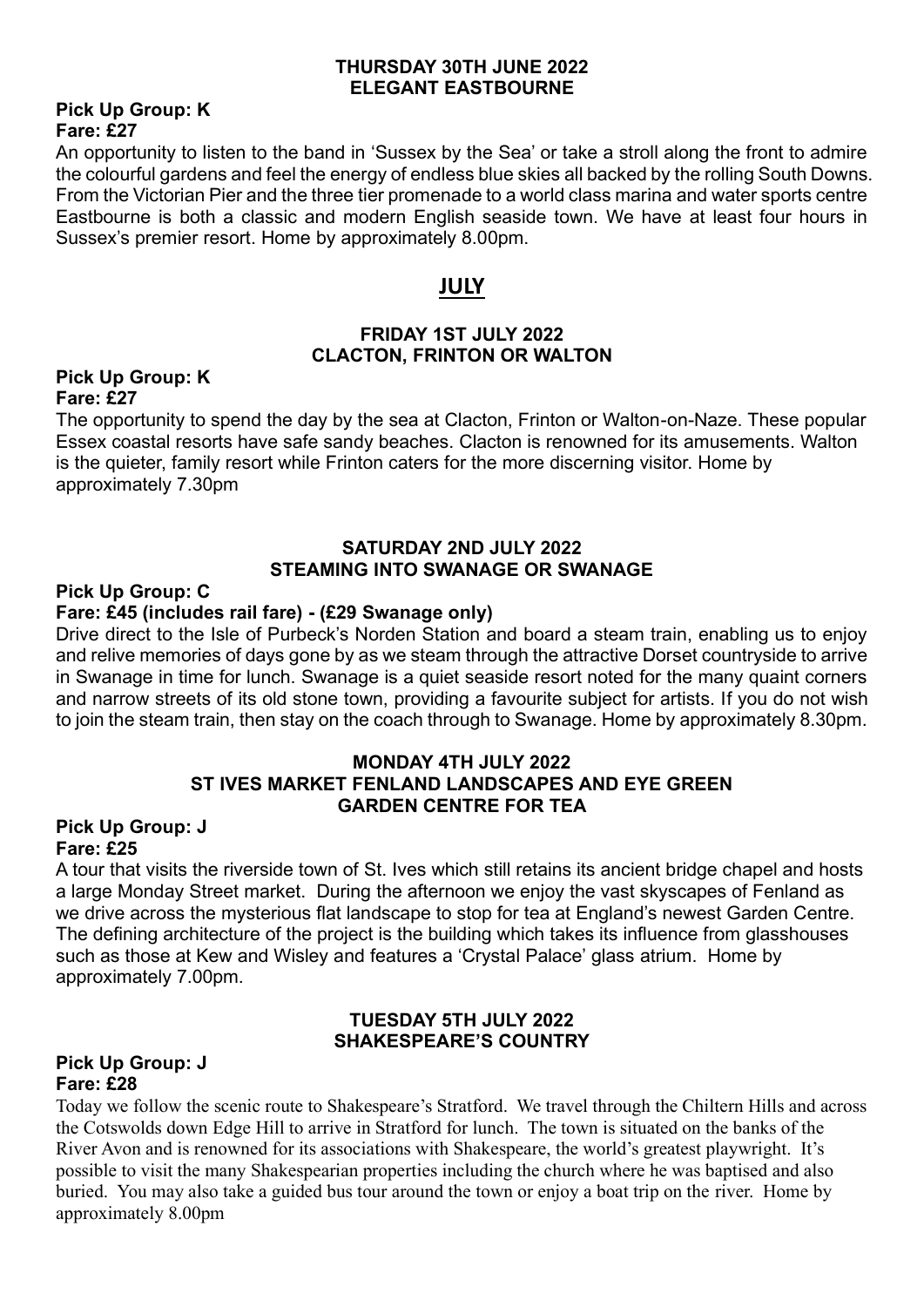#### **WEDNESDAY 6TH JULY 2022 DORSET JURASSIC COASTAL CRUISE**

#### **Pick Up Group: C Fare: £40 (includes cost of cruise)**

A tour that shows us the Dorset Coastline from a completely different viewpoint. In the morning we stop at Fleet services for coffee and then over Salisbury Plain and Cranborne Chase to arrive at Swanage Pier in time for lunch. In the afternoon we join our boat that will take us for a cruise along the Jurassic Coast passing such picture postcard sights as Old Harry Rocks, Studland Bay, Shell Bay and Sandbanks to Poole. Our boat is equipped with refreshment facilities but there will be time for tea in Poole before returning home by approximately 8.00pm.

#### **THURSDAY 7TH JULY 2022 HASTINGS OR RYE**

#### **Pick Up Group: K Fare: £27**

The opportunity to visit Hastings, the resort noted for its controversial new pier and a host of other attractions including the castle built by William The Conquer, the interesting old town where the TV series 'Foyles War' was filmed and the famous fishmarket where fishermen still sell fish straight from the sea. Alternatively, stay on the coach to spend the afternoon in mediaeval Rye with its large market and streets, lined with antique shops. Home by approximately 8.00pm.

#### **SATURDAY 9TH JULY 2022 CITY OF YORK**

#### **Pick Up Group: C Fare: £35**

Spend at least 4 hours in the beautiful and historical city of York situated on the River Ouse among many world renowned attractions. They include the Railway Museum, York Heritage, Jorvik, Minster, Shambles, City Walls and a host of interesting Snickleways as well as the celebrated Yorkshire Museum whose gardens are always a delight. Home by approximately 9.30pm

#### **MONDAY 11TH JULY 2022 ROYAL SANDRINGHAM**

#### **Pick Up Group: K Fare: £39 (Includes admission)**

A visit to the Queen's private country house where we are able to see rooms used by the Royal Family during their stay in Norfolk. The grounds and sixty acres of gardens are always full of colour and interest. There is also a motor museum, church, restaurant and gift shop. We drive direct to Sandringham to allow maximum time for sightseeing. Home by approximately 8.00pm.

#### **TUESDAY 12TH JULY 2022 ESSEX CREEKS AND ESTUARIES**

#### **Pick Up Group: B Fare: £25**

A delightful day out – not too far from home. Estuaries are magical places and this unusual tour visits two of the most beautiful rivers in East Anglia. We break for coffee at the Lordship Tea Rooms and drive to Burnham-On-Crouch for lunch. This quiet town with its riverside walk is a haven for those delighting in sailing boats and yachts. We then drive to Heybridge Basin for tea overlooking the River Blackwater. On our journey across the Dengie Peninsular there is time to visit the ancient chapel of "St. Peters-On-The- Wall. It is one of the oldest buildings in the country dating from the  $7<sup>th</sup>$  century and is still used for worship. Home by approximately  $7.30 \text{pm}$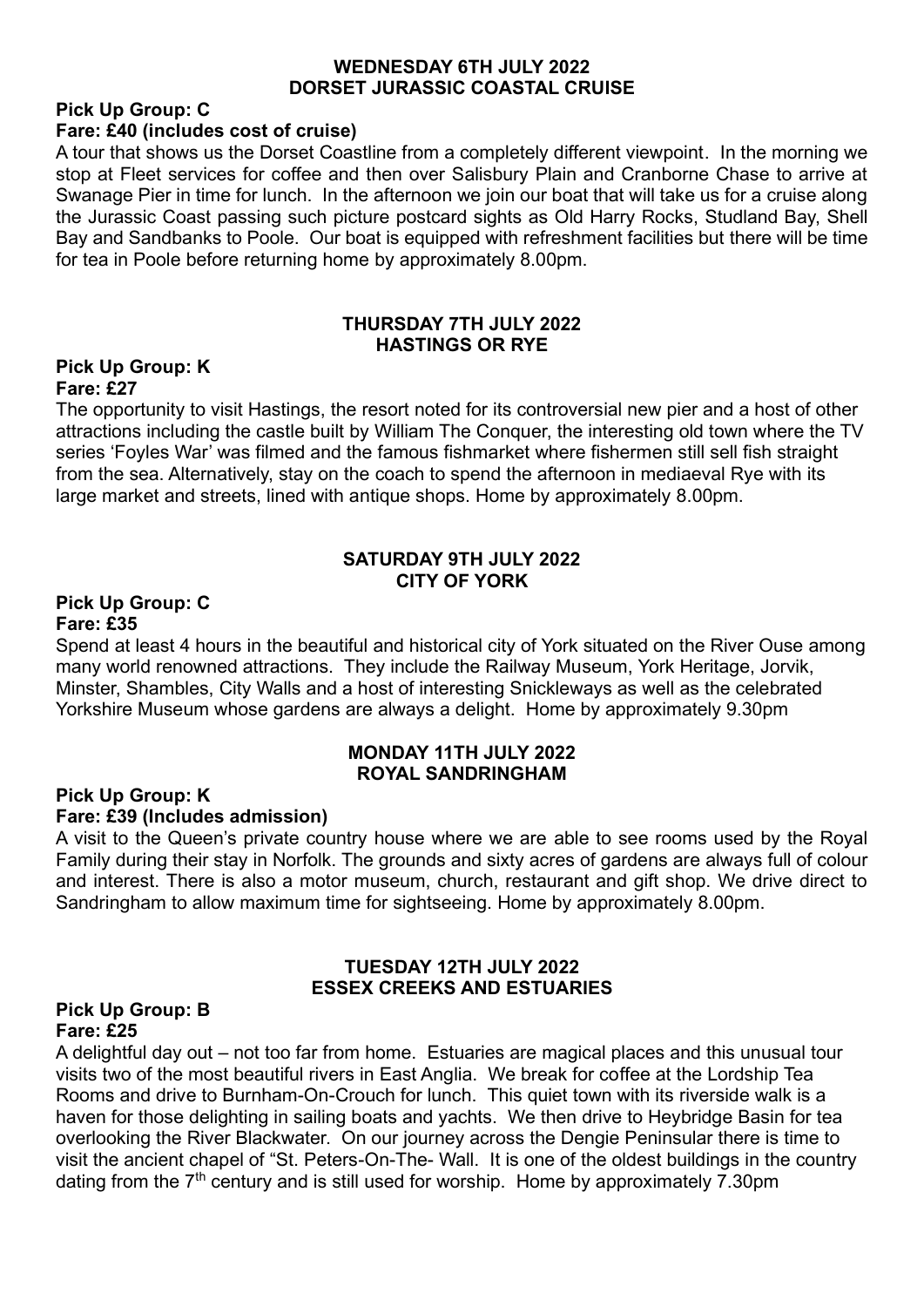#### **THURSDAY 14TH JULY 2022 MAGIC OF MARGATE OR DICKENS BROADSTAIRS**

#### **Pick Up Group: B Fare: £27**

Enjoy five hours beside the sea at Margate or four hours at Broadstairs. Both resorts have safe, sandy beaches. New for 2015 is the reopening of Margate's historic Dreamland Amusement Park which when it opened in the 19th century was the world's first amusement park of thrilling historic rides and classic side shows. Today, it will be a visual and sensual delight – a concept not only evocative of Dreamland's past, but with an eye firmly on its future. The resort is also noteworthy for the newly opened Turner Art Gallery and many interesting arts and crafts shops in the Old Town. Broadstairs is a quieter family resort with a cliff-top promenade, winding lanes, hidden cobbled streets and fisherman's cottages overlooking a quaint harbour. Home by approximately 8.00pm.

#### **FRIDAY 15TH JULY 2022 FISH & CHIPS AT DISAPPEARING DUNWICH**

#### **Pick Up Group: B**

#### **Fare: £41 (includes two course lunch with tea or coffee)**

We drive today to the unknown and peaceful Suffolk Coast at Dunwich, where we find the village which slipped beneath the waves during the 19th century. Here we shall enjoy a tempting 'fish & chip lunch' at the restaurant on the beach and suitably refreshed we drive to the seaside resort of Aldeburgh for the afternoon and tea before returning home by approximately 7.30pm.

#### **SATURDAY 16TH JULY 2022 LONGLEAT & KOALA CREEK**

#### **Pick Up Group: C**

#### **Fare: £49 (adult) £35 (child) Admission to house is an extra £4**

On arrival at Longleat it is time to enjoy the magic of the Safari Park as we drive through the enclosures to watch the monkeys, lions, tigers, rhinos, wolves, giraffes, elephants, and many other exotic animals at close quarters. In the afternoon visit Longleat House – one of the finest examples of Elizabethan architecture in Britain. The Thynne family home since 1541 it houses a host of treasures, paintings, furniture and magnificent elaborate ceilings. It is then time to visit 'Koala Creek'. This is the only place in England to see koala bears and wombats who have recently arrived from Australia. Home by approximately 8.00pm

#### **SUNDAY 17TH JULY 2022 ROYAL WINDSOR AND HENLEY-ON-THAMES**

#### **Pick Up Group: D Fare: £25**

The opportunity to see the sights of Windsor and enjoy a walk along the river and across the bridge to Eton famous for its public school and old-fashioned shops. In the afternoon we drive through Maidenhead and then follow the line of the river Thames into Henley where there is time for tea before returning home by approximately 6.30pm.

#### **TUESDAY 19TH July 2022 BRIGHTON**

#### **Pick Up Group: B Fare: £27**

Stylish Brighton is one of our oldest seaside resorts where we can enjoy all the seaside fun including the Palace Pier, the fabulous Royal Pavilion now restored to its 1823 splendour, the amazing Observation tower giving us a remarkable view along the south coast, the famous 'Lanes' lined with antique shops and boutiques and Churchill. Square Shopping Centre. Home by approximately 8.00pm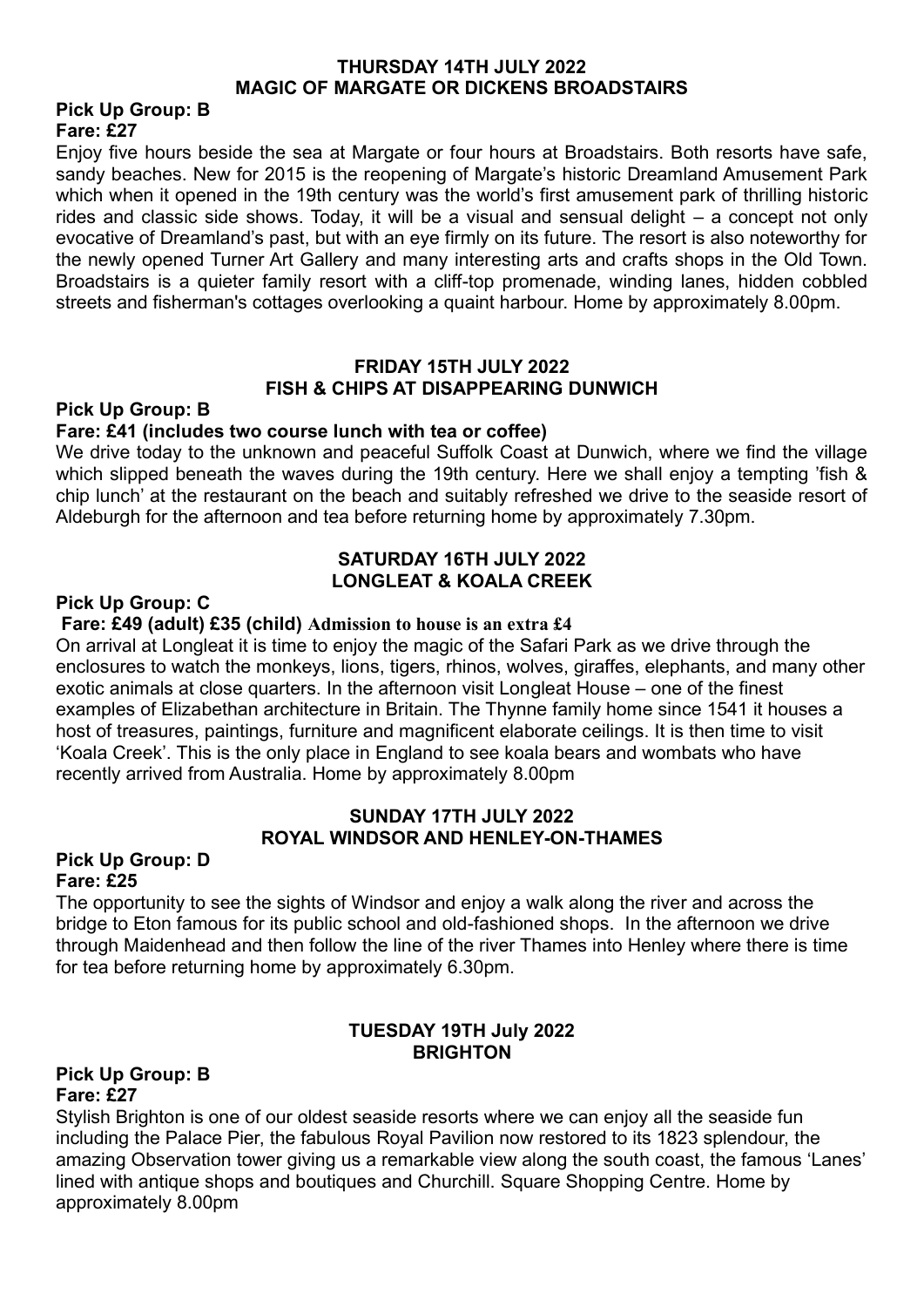#### **WEDNESDAY 20TH JULY 2022 LEICESTER AND THE BATTLEFIELD LINE**

# **Pick Up Group: A**

#### **Fare: £40 (includes Battlefield Train Ride)**

A new tour that takes us to Leicester City Centre for lunch and the opportunity to view the tomb of King Richard 111 in the Cathedral. In the afternoon we drive to Bosworth Battlefield where Richard 111 lost his life. We then board a heritage train that follows the line of the Ashby canal to Shackerstone Station where there is time for tea and a look around the station before arriving home by approximately 7.30pm'

#### **THURSDAY 21ST JULY 2022 SOUTHWOLD**

#### **Pick Up Group: B Fare: £29**

Drive direct to Southwold and enjoy about four hours beside the sea in this unspoilt resort, ideal for those keen on bird watching or just relaxing in delightful surroundings. The streets are filled with elegant 18<sup>th</sup> century flint and colour washed cottages, shops, pubs and cafes all clustered around seven greens. The pier has an amazing water clock, the church is one of the finest in Suffolk and the 'Old Sailor's Reading Room' recalls tales of days gone by… Home by approximately 8.00pm.

#### **FRIDAY 22ND JULY 2022 STAMFORD MARKET AND RUTLAND WATER**

#### **Pick Up Group: A Fare: £26**

A tour that takes us to Stamford 'the finest stone town in England' renowned for its large market and the setting for the TV series 'Middlemarch'. During the afternoon we drive alongside Rutland Water to stop for tea in Oakham – England's smallest county town and well-known for its collection of horseshoes in its castle. Home by approximately 7.30pm.

#### **SATURDAY 23RD JULY 2022 POOLE OR BROWNSEA ISLAND**

#### **Pick Up Group: C Fare: £28 (Poole only)**

A popular excursion designed to give us the opportunity of enjoying the peace and tranquillity of the National Trust Reserve on Brownsea Island (boat fare extra) which is noteworthy for its colony of red squirrels that run free on the island. Alternatively spend the afternoon at Poole Quay, enjoy a boat trip round the harbour, and visit the unique shops or Poole Museum which has four floors of exhibitions and galleries to explore. Home by approximately 8.00pm.

#### **SUNDAY 24TH JULY 2022 WATERCRESS LINE AND WINCHESTER**

#### **Pick Up Group: A**

#### **Fare: £39 (includes rail fare)**

Today we visit Winchester for sightseeing and lunch and in the afternoon drive to Alresford for a steam train ride from Alresford to Alton and return. There is a refreshment room at Alresford Station and an exhibition of memorabilia in the Goods Shed. Home by approximately 7.00pm.

#### **TUESDAY 26TH JULY 2022 BEAUTIFUL BOURNEMOUTH**

#### **Pick Up Group: A Fare: £28**

Bournemouth is England's premier seaside resort with its seven miles of award-winning beaches. It is renowned for its relaxing air, beautiful gardens, pine clad chines and a wide variety of shops offering both cosmopolitan and vintage shopping. Home by approximately 8.00pm.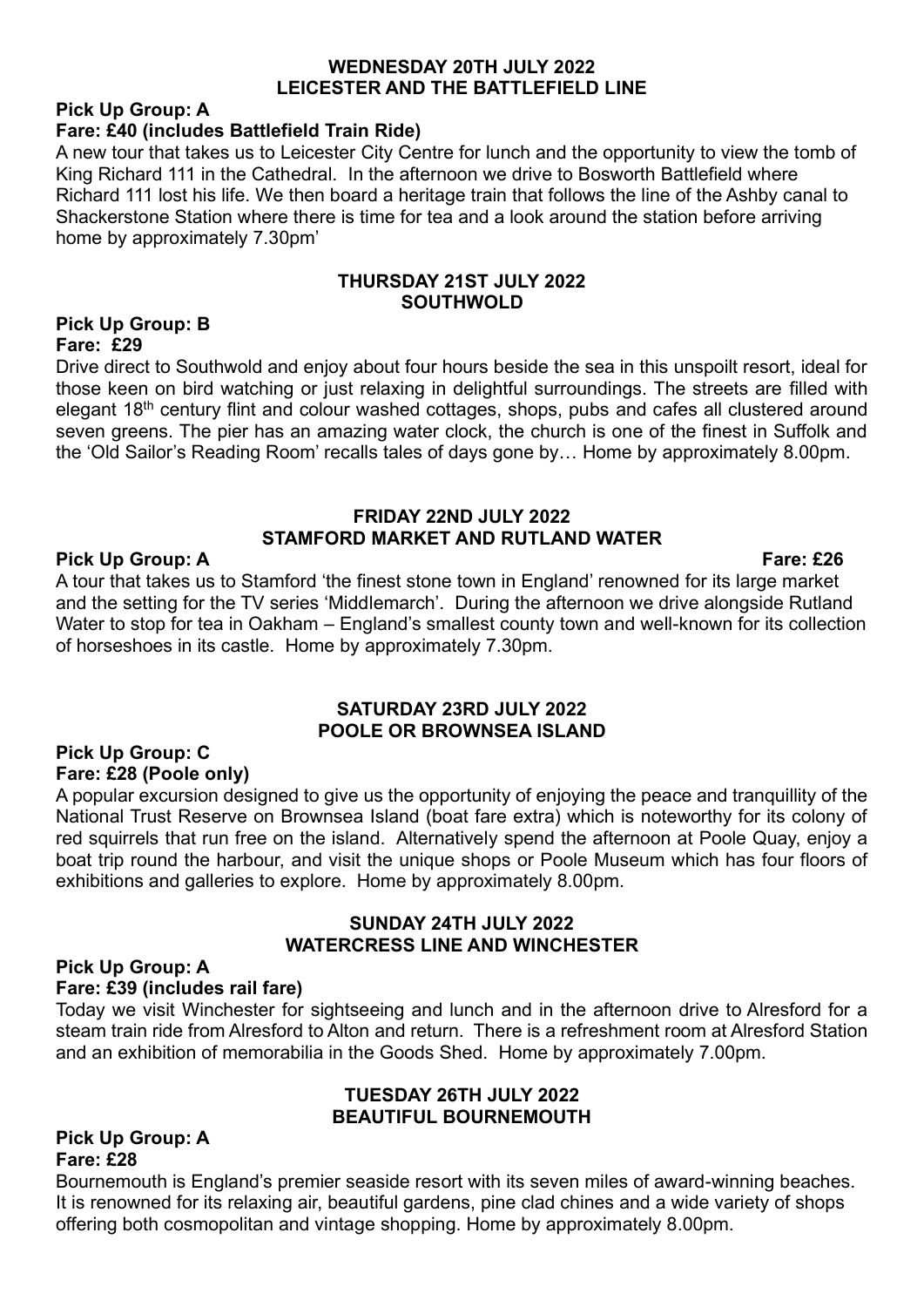#### **WEDNESDAY 27TH JULY 2022 BURY ST. EDMUNDS MARKET**

#### **Pick Up Group: B Fare: £26**

The opportunity to spend the day in Bury Sr. Edmunds the ancient Cathedral City of Suffolk where today is market day. A bustling town, Bury St. Edmunds is noteworthy for its Abbey ruins, magnificent gardens, Cathedral and also the smallest pub in the United Kingdom.

#### **THURSDAY 28TH JULY 2022 SUSSEX SPLENDOUR (Eastbourne, Beachy Head and Alfriston)**

#### **Pick Up Group: B Fare: £28**

We break for coffee at the Pembury Garden Centre and then drive across Asdown Forest to reach Eastbourne in time for lunch. During the afternoon we enjoy the fantastic drive across Beachy Head and past Burling Gap to stop for tea in the pretty village of Alfriston. Home by approximately 7.30pm

#### **SATURDAY 30TH JULY 2022 CITY OF NORWICH**

#### **Pick up Group: B Fare: £29**

One of our most attractive cities. Norwich is a compact cathedral city that bears the mark in its many ancient buildings of 1000 years of history. We have at least 4 hours here enabling us to visit the cathedral, castle, Bridewell Museum, Mustard Shop, Elm Hill, Strangers Hall and shopping in the huge market square which is one of the largest in England. Home by approximately 7.30pm.

#### **AUGUST TUESDAY 2ND AUGUST 2022 RAMSGATE OR BROADSTAIRS**

#### **Pick Up Group: B FARE: £27**

The opportunity to spend the day at either Broadstairs or Ramsgate. Broadstairs is an attractive fishing village renowned for its associations with Charles Dickens and its sheltered sandy beach. Victorian Ramsgate is noted for its famous Royal Harbour, Marina, interesting Town Museum and a system of tunnels used for air raid shelters during the 2nd world war. The Winter Gardens have been converted into one of the largest Wetherspoon Pub in England, overlooking the sea. Home by approximately 7.30pm

#### **WEDNESDAY 3RD AUGUST 2022 COTSWOLD COUNTRY**

#### **Pick up Group: A Fare: £31**

A tour of the Cotswolds that takes us to Beaconsfield Services (coffee)) and Bourton-On- The-Water (lunch). We then drive around the hills by way of Stanton, Stanway and Broadway to reach Stow-On-The-Wold for tea) returning home by approximately 7.30pm

#### **THURSDAY 4TH AUGUST 2022 CHICHESTER AND PETWORTH HOUSE (NT)**

#### **Pick Up Group: A Fare: £39 (NT Members £25)**

Break for coffee at Guildford Cathedral and then drive across the South Downs to Chichester (lunch), a city noted for its unusual Cathedral surrounded by a beautiful Close and Gardens. We spend the afternoon at Petworth House, where the state rooms offer an infinity of paintings and sculpture which is regarded at the National Trusts largest and finest collection of pictures by Turner and Van Dyke and carving by Grinline Gibbons. Time for tea at the house before arriving home by approximately 7.00pm.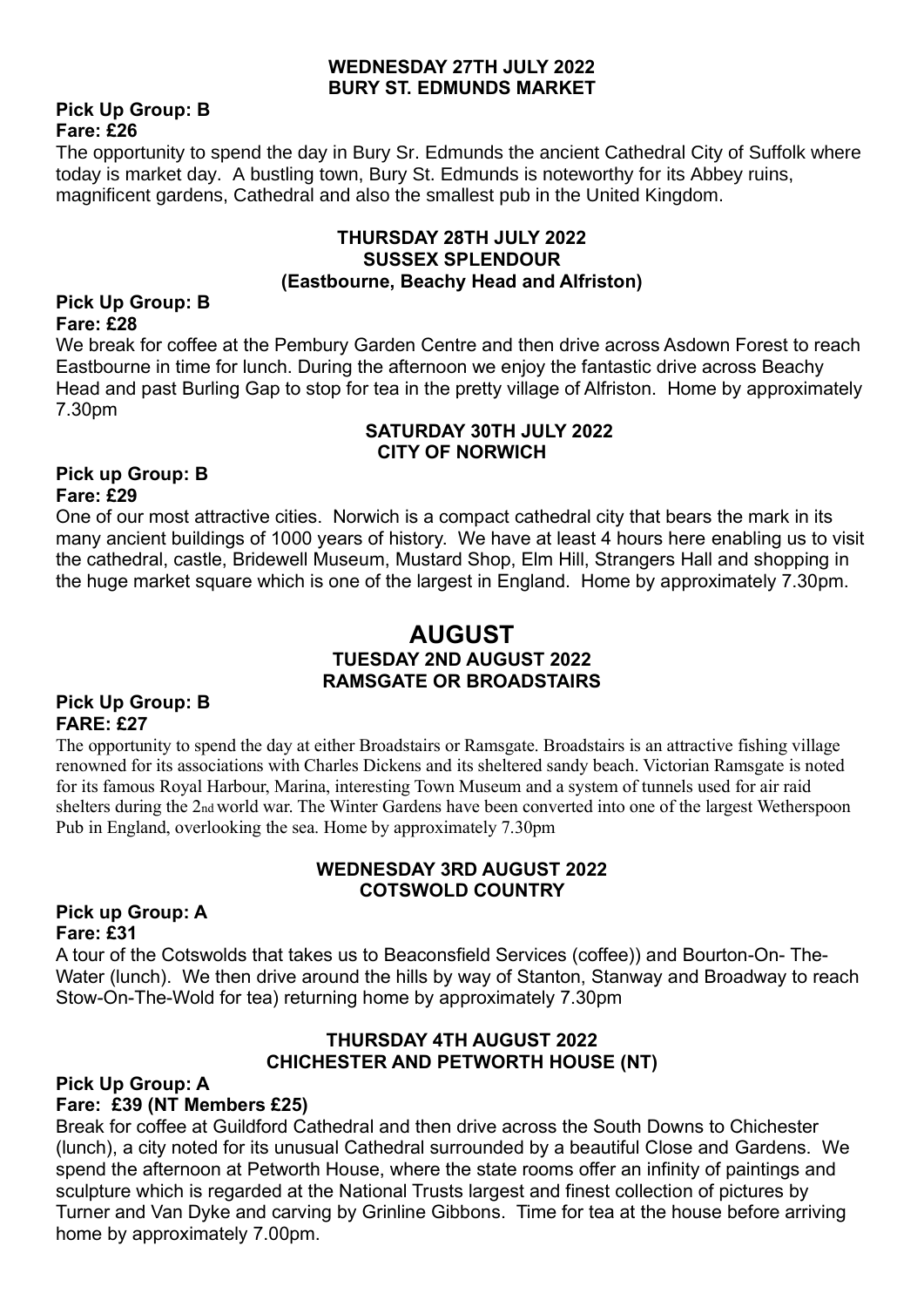#### **FRIDAY 5TH AUGUST 2022 SOUTHEND OR WESTCLIFF**

#### **Pick Up Group: E Fare: £24**

If you do not want to travel too far but fancy a breath of sea air and a walk along the promenade, we offer the opportunity of five hours beside the sea at our nearest resort whose latest attractions include the Pier Hill Observation Tower and a completely rebuilt promenade running from the Kursaal to the famous pier. Indeed with the fabulous shopping centre and excellent gardens everything combines to give a day out to remember! Home by approximately 6.30pm.

#### **Saturday 6th August 2022 MELTON MOWBRAY'S "PIEFEST"**

#### **Pick Up Group A**

#### **Fare: £29 (includes admission)**

Melton Mowbray has long been famous as the home of the traditional pork pie. Today the glorious art of making these sweet and savoury award-winning pies, is demonstrated at Melton Mowbray Market where we can taste and buy these unique pies. There is also time to explore the traditional country town with its old fashioned shopping centre and street market. On the outward journey we stop for coffee at the Brampton Garden Centre and on the return make a short break at Northampton Services. Home by approximately 8.00pm.

#### **SATURDAY 6TH AUGUST 2022 BEXHILL AND THE EAST SUSSEX RAILWAY**

# **Pick Up Group: B**

# **Fare: £46 (includes train fare)**

Drive to Bexhill for a breath of sea air and some lunch before enjoying a nostalgic journey on the Kent and East Sussex steam railway. The opportunity to experience the alluring magic of steam on one of England's classic rural railways that runs from Bodiam Castle to Tenterden. Time for refreshments at Tenterden Station before arriving home by approximately 7.00pm.

#### **MONDAY 8TH AUGUST 2022 BRIGHTON - "CITY BY THE SEA"**

#### **Pick Up Group: B Fare: £27**

Stylish Brighton is one of our oldest seaside resorts where we can enjoy all the seaside fun including the Palace Pier, the fabulous Royal Pavilion now restored to its 1823 splendour, the amazing Observation tower giving us a remarkable view along the south coast, the famous 'Lanes' lined with antique shops and boutiques and Churchill. Square Shopping Centre. Home by approximately 8.00pm

#### **TUESDAY 9TH AUGUST 2022 HITCHIN MARKET RURAL RIDE**

#### **Pick Up Group: D Fare: £22**

Join us today for a leisurely rural ride not too far from home as we visit Hitchin on market day. The market is set in the shadow of St. Mary's Church, the largest parish church in Hertfordshire, surrounded by traditional buildings dating back to the  $15<sup>th</sup>$  century. Time for lunch and shopping before enjoying a rural ride stopping for tea at a local Garden Centre. Home by 6.30pm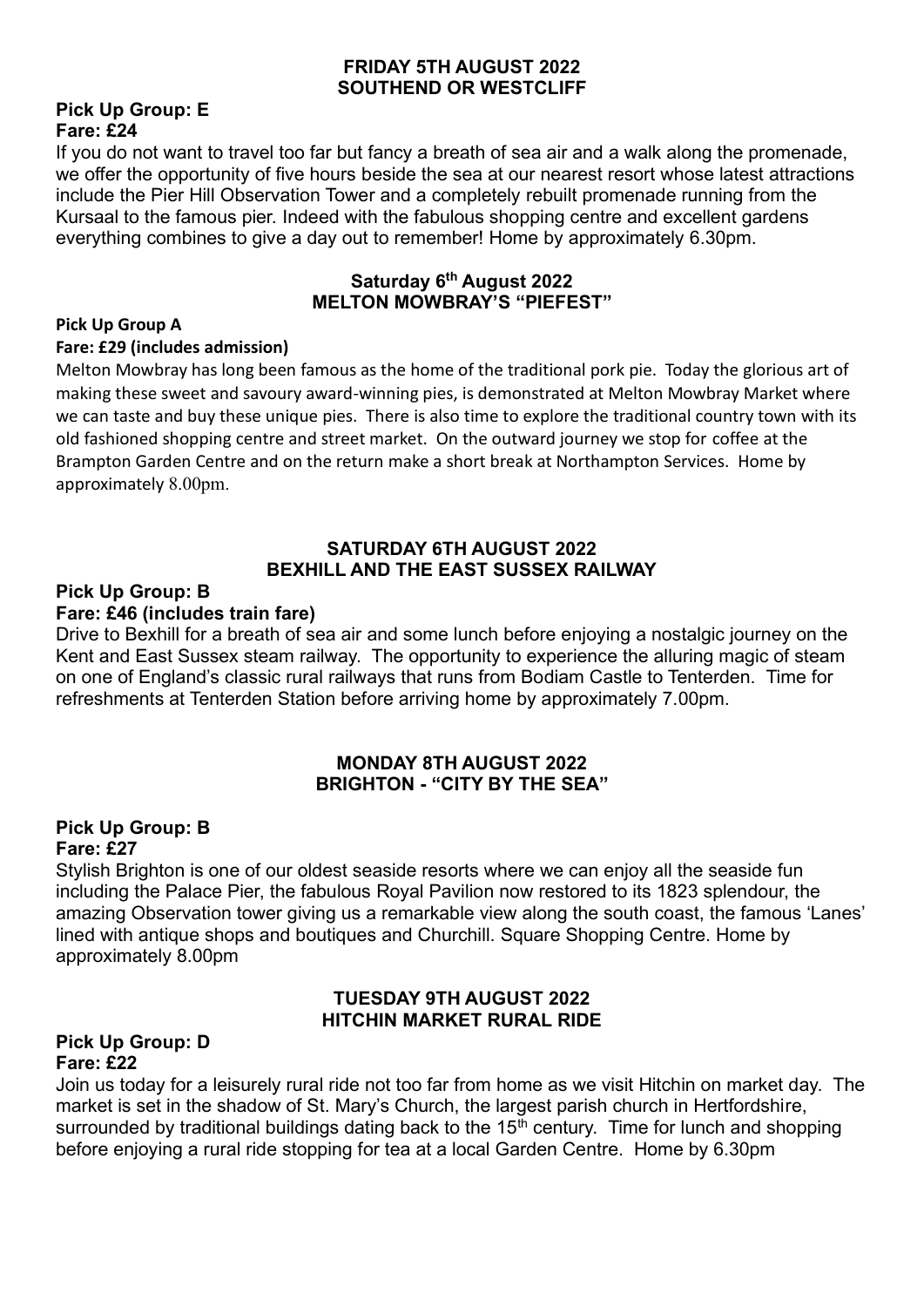#### **WEDNESDAY 10TH AUGUST 2022 SOUTHWOLD**

#### **Pick Up Group: B Fare: £29**

Drive direct to Southwold and enjoy about 4 hours beside the sea in this unspoilt resort, ideal for those keen on bird watching or just relaxing in delightful surroundings. The streets are filled with elegant 18<sup>th</sup> century flint and colour washed cottages, shops, pubs and cafes all clustered around seven greens. The pier has an amazing" Water Clock", the church is one of the finest in Suffolk and the "Old Sailors Reading Room" recalls tales of days gone by. Home by approximately 8.00pm

#### **THURSDAY 11TH AUGUST 2022 BUCKINGHAM PALACE - QUEENS PLATINUM JUBILLEE**

#### **Pick Up Group: D**

#### **Fare: £55 (Includes admission)**

Celebrate the Queen's Platinum Jubilee with a visit to Buckingham Palace and see some of the grandest rooms that are used by the Queen for State ceremonial. They are furnished with some of the most important pictures and contain furniture, fine porcelain and tapestries from the Royal Collection. This year, to mark the Jubilee, some of the Queen's personal jewellery is on display. A high spot of the tour is the magnificent Ballroom where the Queen holds Investitures and which is also used for state banquets. At the end of the tour there is time to visit the Garden Cafe on the West Terrace which enjoys good views across the lawn. Home by approximately 6.00pm.

#### **SATURDAY 13TH AUGUST 2022 BATH - "Timeless city of Gold"**

#### **Pick Up Group: C Fare: £30**

No matter how often we return to this city of culture and pleasure there is always something new to discover, particularly now that the ancient baths have been refurbished and a new 'Bath Spa Complex' has been opened. We have at least 4 hours in this World Heritage Site, surrounded by fine Georgian buildings, crescents, squares and shops as well as the most complete Roman remains in Britain. There is also the mediaeval Bath Abbey, outstanding Museum of Costume and the Jane Austen Centre that explains Jane's life in Bath, her family and home. Home by approximately 8.00pm.

#### **SUNDAY 14TH AUGUST 2022 ISLE OF WIGHT**

#### **Pick Up Group: C Fare: £49 (includes Ferry Fare)**

Today we visit the 'Garden Isle' as we drive to Portsmouth to board the ferry for Fishbourne and then drive to Shanklin for lunch. We continue across St. Boniface Down to Ventnor and on to Godshill where there are many lovely tea gardens. All too soon it is time to return across the Downs to Fishbourne and Portsmouth. Home by approximately 8.30pm.

#### **MONDAY 15TH AUGUST 2022 MONDAY MYSTERY TOUR**

#### **Pick Up Group: B Fare: £23**

The tour where we don't tell you where we are going but ensure that you have an enjoyable day out with suitable refreshment and sightseeing stops. This mystery tour provides the opportunity to try out our new tours or enjoy old favourites that do not appear in this brochure. Home by approximately 6.30pm.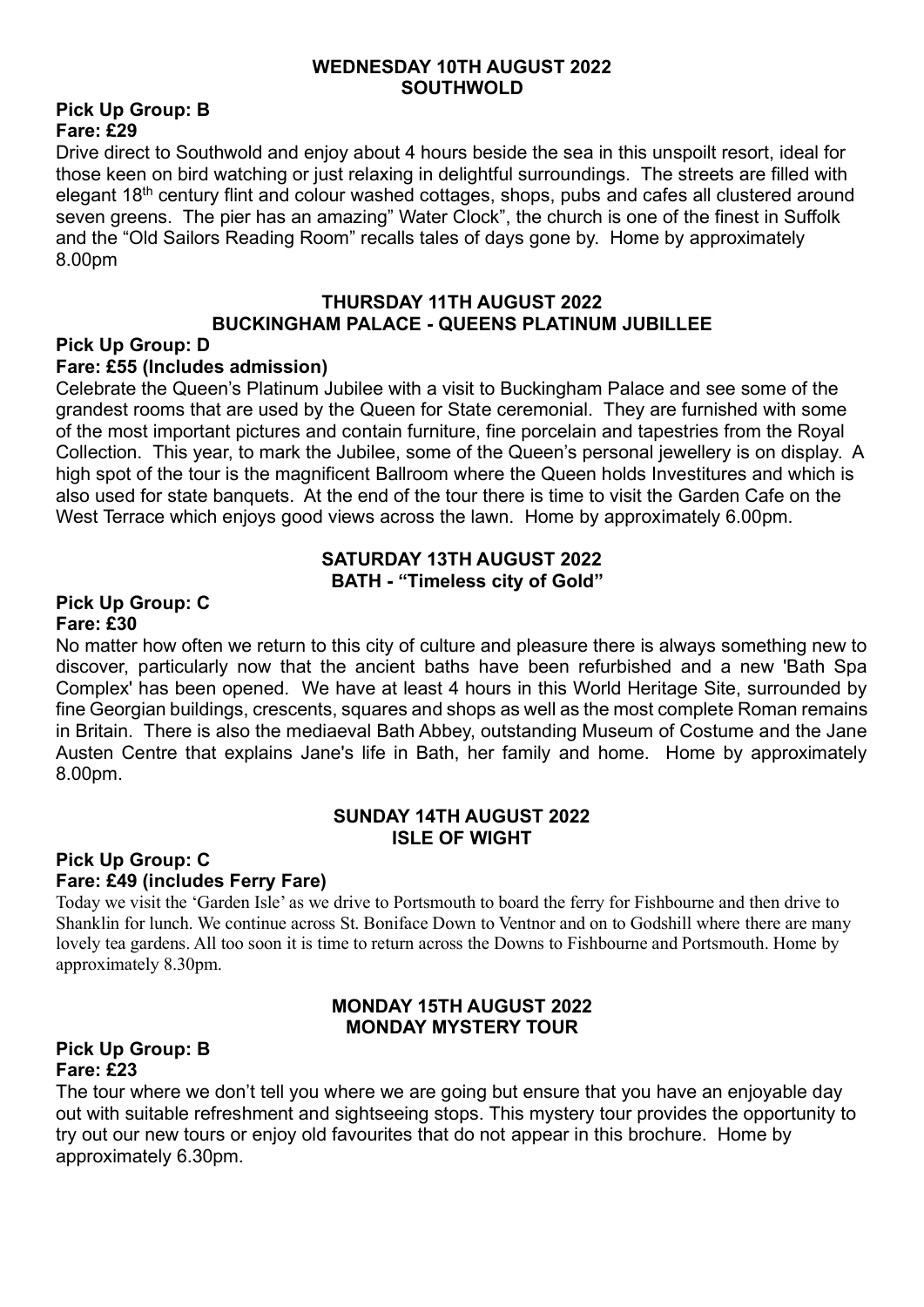#### **TUESDAY 16TH AUGUST 2022 BOGNOR REGIS**

#### **Pick Up Group: A Fare: £27**

At the end of the 18th century this small fishing village developed into a quiet and fashionable seaside watering place. Today it has a fine promenade, gardens and shopping centre. The 'Regis' was added in 1905 when King George V convalesced here in 1928. Home by approximately 7.30pm

#### **WEDNESDAY 17TH AUGUST 2022 STEAMING INTO SWANAGE OR SWANAGE**

#### **Pick Up Group: C**

**Fare: £46 (Swanage only £30)** Drive direct to the Isle of Purbeck's Norden Station and board a steam train, enabling us to enjoy and relive memories of days gone by as we steam through the attractive Dorset countryside to arrive in Swanage in time for lunch. Swanage is a quiet seaside resort noted for the many quaint corners and narrow streets of its old stone town, providing a favourite subject for artists. If you do not wish to join the steam train then stay on the coach through to Swanage.

Home by approximately 8.30pm.

#### **THURSDAY 18TH AUGUST 2022 WELLS-NEXT-THE-SEA**

#### **Pick Up Group: B**

**Fare: £28** A delightful tour to the Norfolk Coast where the title 'next-the-sea' refers to an area where the waves have retreated from a once busy little port. Wells has been a working port since the 13th century and boasts a picturesque quayside with narrow streets lined with ancient houses. We have about four hours in the resort – time to enjoy the pleasant walk along the embankment to reach the sea. Home by approximately 8.00pm.

#### **FRIDAY 19TH AUGUST 2022 MAGIC MARGATE OR DICKENS BROADSTAIRS**

#### **Pick Up Group: B Fare: £27**

Enjoy five hours beside the sea at Margate or four hours at Broadstairs. Both resorts have safe, sandy beaches. New for 2015 is the reopening of Margate's historic Dreamland Amusement Park which when it opened in the 19th century was the world's first amusement park of thrilling historic rides and classic side shows. Today, it will be a visual and sensual delight – a concept not only evocative of Dreamland's past, but with an eye firmly on its future. The resort is also noteworthy for the newly opened Turner Art Gallery and many interesting arts and crafts shops in the Old Town. Broadstairs is a quieter family resort with a cliff-top promenade, winding lanes, hidden cobbled streets and fisherman's cottages overlooking a quaint harbour. Home by approximately 8.00pm.

#### **SATURDAY 20TH AUGUST 2022 GREAT YARMOUTH**

#### **Pick Up Group: B Fare: £28**

Great Yarmouth has always been a popular resort with its long sandy beaches lined by Marine Parade and its colourful gardens and countless amusements. The star attraction is the Marina Centre with its large variety of all-weather sports and swimming pools. We have at least four hours at the resort and return home by approximately 8.00pm.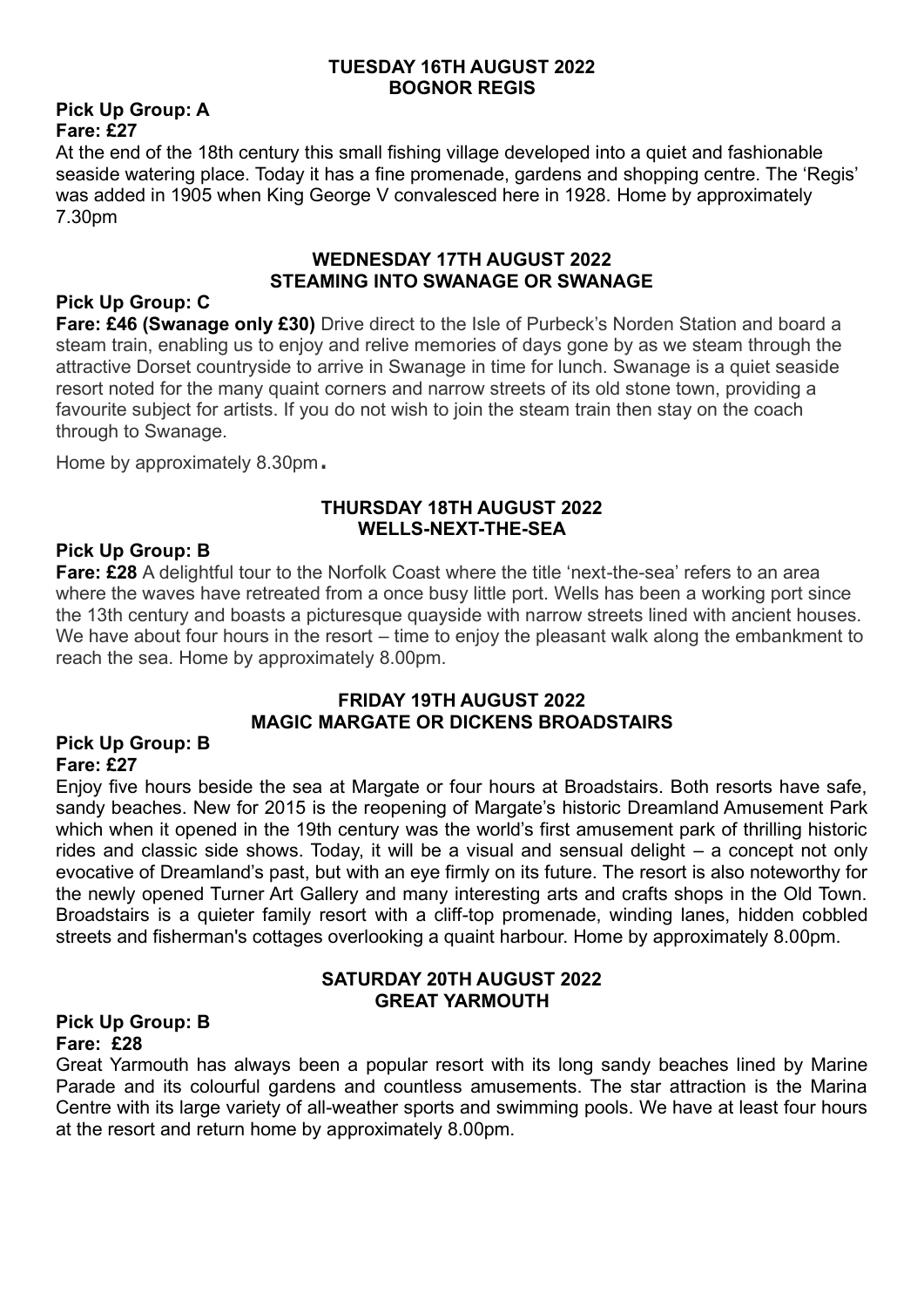#### **SUNDAY 21ST AUGUST 2022 EASTBOURNE "AIR BORNE"**

#### **Pick Up Group: B Fare: £27**

Welcome to AIRBOURNE, Eastbourne's FREE International Air show. This is the first day of the show at which many aircraft both military and civil go through their paces over the sea whilst you watch safely from the promenade. So, come and enjoy all that Eastbourne has to offer from its colourful gardens, bracing air, pier, shopping and all the fun on offer at 'Sussex by the Sea'. Home by approximately 8.00pm

#### **TUESDAY 23RD AUGUST 2022 ESSEX CARVERY LUNCH**

#### **Pick Up Group: B**

#### **Fare: £45 (Includes two course carvery lunch with tea and coffee)**

We drive through the along the attractive Essex lanes to arrive in Saffron Walden for coffee with time to explore this small, interesting market town. We continue through the countryside to arrive in Finchingfield for our carvery lunch. In the afternoon we enjoy a rural ride stopping for tea at Tiptree Jam. Home by approximately 6.30pm.

#### **WEDNESDAY 24TH AUGUST 2022 NORTHAMPTON AND ALTHORP HOUSE**

#### **Pick Up Group: A**

#### **Fare: £45 (includes admission)**

Time for lunch and sightseeing in Northampton before spending the afternoon at Althorp, which since the death of Diana, Princess of Wales has become a house known across the world. Before then it was known to connoisseurs as the most classic of English stately homes on account of its setting and contents. Enjoy the warmth and splendour of the Spencer's family home, the tranquil beauty of the Round Oval, Diana Exhibition, Picture Gallery and State Bedrooms. Home by approximately 7.30pm.

#### **THURSDAY 25TH AUGUST 2022 CLACTON AIRSHOW**

#### **Pick Up Group: B Fare: £27**

An opportunity to visit Clacton on the day of its 25th Airshow held on Clacton's seafront and greensward. Clacton will be transformed into a fun filled display/ event site and flight viewing area. Impressive aerobatic displays will take to the skies while a host of exhibition, trade stands, food court and on-site entertainment are available at ground level. So, its eyes upwards to the skies. Home by approximately 7.30pm

#### **FRIDAY 26TH AUGUST 2022 SOUTHEND OR WESTCLIFF**

#### **Pick Up Group: E Fare: £24**

If you do not want to travel too far but fancy a breath of sea air and a walk along the promenade, we offer the opportunity of five hours beside the sea at our nearest resort whose latest attractions include the Pier Hill Observation Tower and a completely rebuilt promenade running from the Kursaal to the famous pier. Indeed with the fabulous shopping centre and excellent gardens everything combines to give a day out to remember! Home by approximately 6.30pm.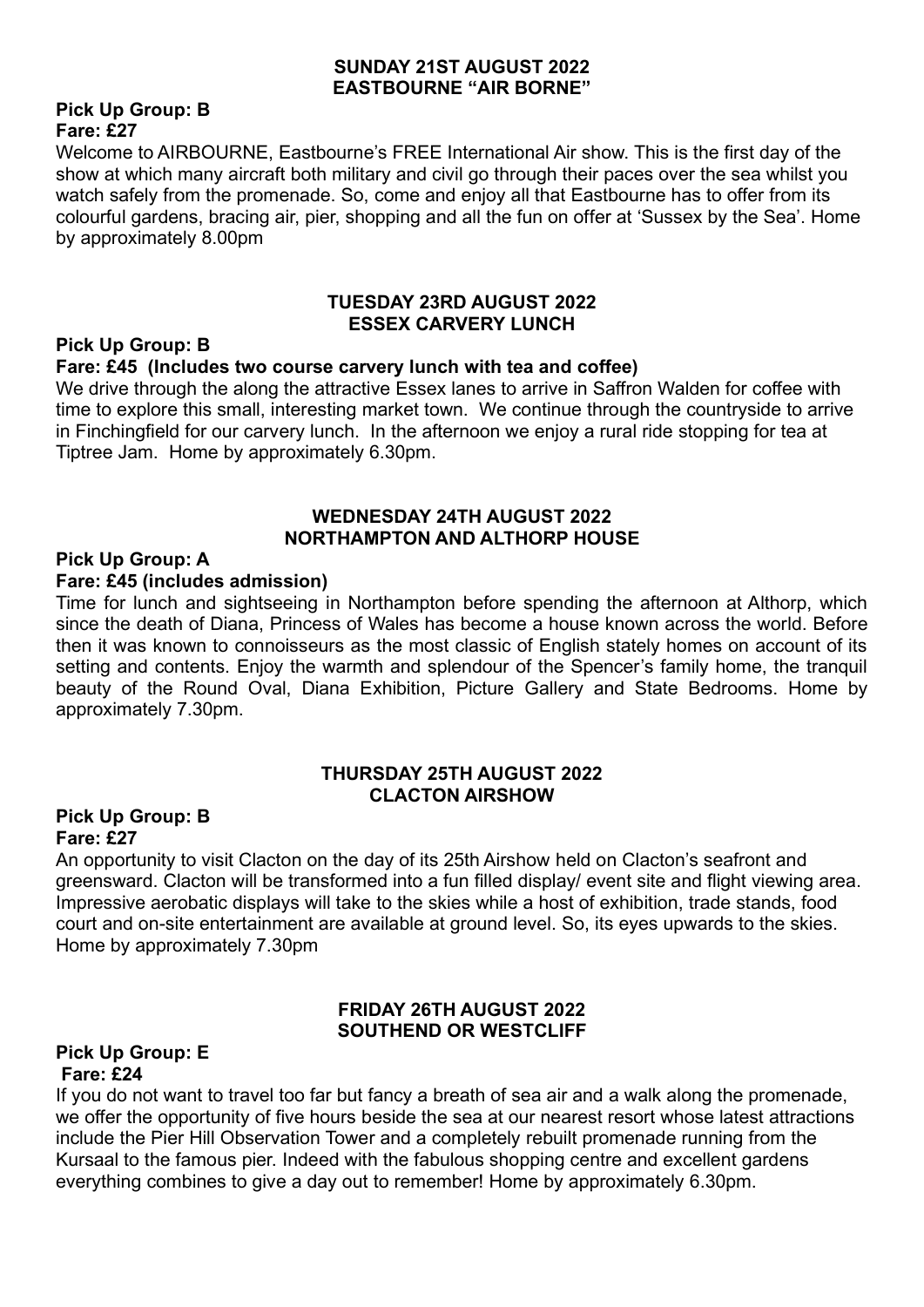#### **SATURDAY 27TH AUGUST 2022 STEAMING THROUGH THE COTSWOLDS**

#### **Pick Up Group: A**

#### **Fares: £45 (Adult) - £42 (Senior) - £30 (child)**

A tour of the beautiful Cotswolds Hills while travelling back in time on a steam train on the 28-mile Gloucestershire Warwickshire Railway. Our journey takes us from Broadway to Cheltenham and back through some of the most spectacular scenery in the Cotswolds. The stretch to Broadway only opened in 2018 and the line commands wonderful views of nearby sleepy hamlets and villages with outstanding vistas of the Malvern Hills and beyond. There are refreshments on the train and at Toddington Station. So, sit back and enjoy the nostalgia of days gone by. Home by approximately 8.00pm

#### **SATURDAY 27TH AUGUST 2022 BRIGHTON - "Sussex by the Sea"**

#### **Pick Up Group: B Fare: £27**

Stylish Brighton is one of our oldest seaside resorts where we can enjoy all the seaside fun including the Palace Pier, the fabulous Royal Pavilion now restored to its 1823 splendour, the amazing Observation tower giving us a remarkable view along the south coast, the famous 'Lanes' lined with antique shops and boutiques and Churchill. Square Shopping Centre. Home by approximately 8.00pm

#### **SUNDAY 28TH AUGUST 2022 BURY ST. EDMUNDS FOOD & DRINK FESTIVAL 2022**

#### **Pick Up Group: B Fare: £29**

Bury St, Edmunds is the ancient cathedral town of Suffolk and is famous for its Abbey Gardens, Cathedral, Angel Hill and the fact that it contains the smallest public house in the kingdom. Today, the large Market Square hosts the annual Food Festival delivering a mouth-watering menu of events and attractions provided by celebrity and local chefs. There is the chance to taste and purchase food and drink from over 100 stalls, a popular Farmers Market and much more, so this is definitely not one to miss! Home by approximately 7.00pm

#### **SUNDAY 28TH AUGUST 2022 BEAUTIFUL BOURNEMOUTH**

#### **Pick Up Group: A Fare: £28**

Bournemouth is England's premier seaside resort with its seven miles of award-winning beaches. It is renowned for its relaxing air, beautiful gardens, pine clad chines a wide variety of shops offering both cosmopolitan and vintage shopping. Home by approximately 8.00pm.

#### **BANK HOLIDAY MONDAY 29TH AUGUST 2022 MISSISSIPPI RIVERBOAT CRUISE**

#### **Pick Up Group: B Fare: £38**

We drive to the Norfolk Broads and after lunch in the Broadland Village of Horning board the 'Southern Comfort' which is an unique reconstruction of a Mississippi Riverboat to spend the afternoon cruising through the Broadland scenery. Tea is available on board. Home by approximately 8.00pm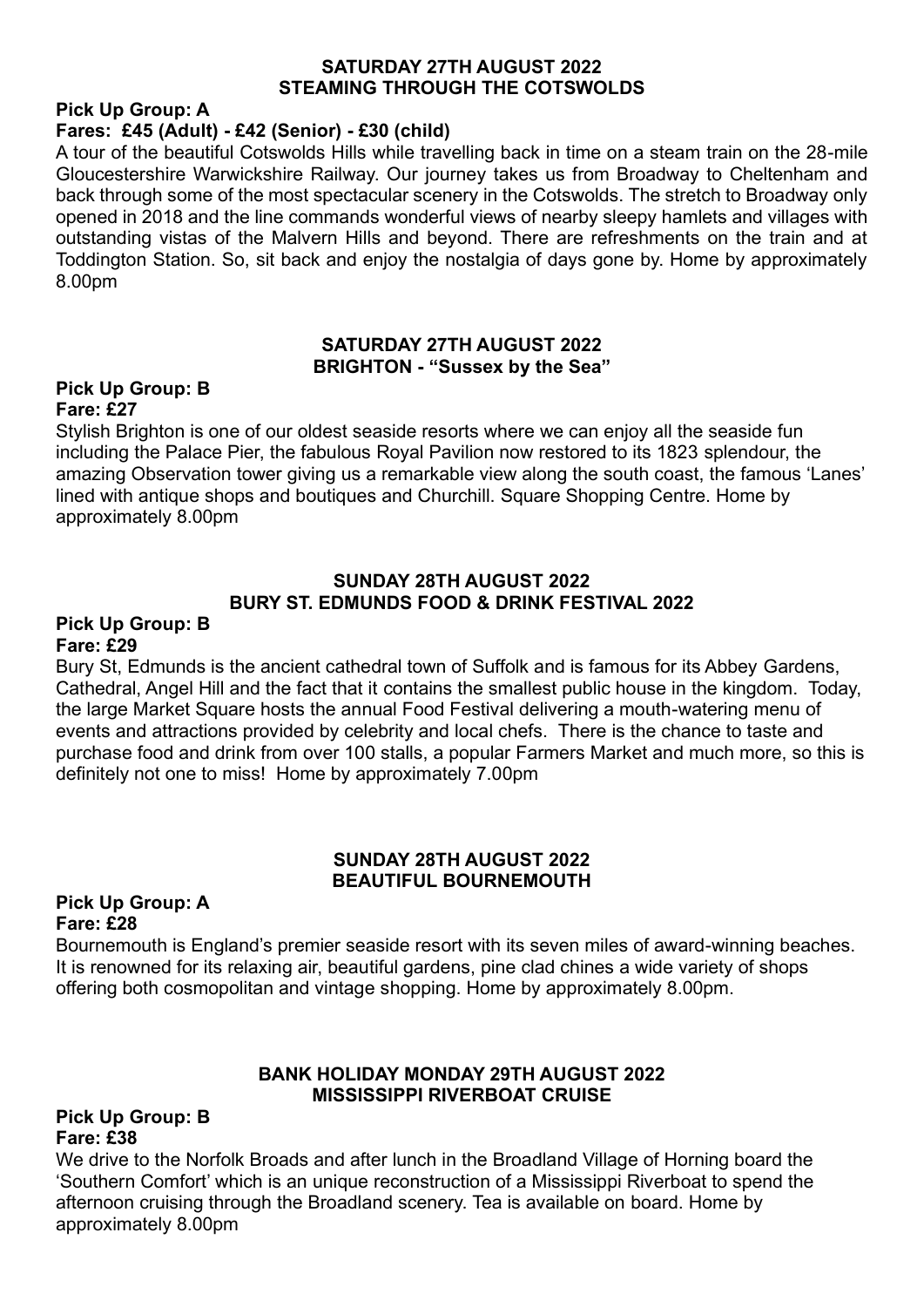# **BANK HOLIDAY MONDAY 29TH AUGUST 2022 WHITSTABLE OYSTER FESTIVAL AND BROADSTAIRS**

#### **Pick Up Group: B Fare: £27**

Drive direct to the fishing village of Whitstable during their annual Oyster Festival which with its narrow streets and weatherboarded cottages has plenty of charm and character. As well as Oysters the village has also become a well known antiques centre. Time for lunch in the town before driving to Broadstairs where we spend the afternoon in a resort that Charles Dickens once described as "the freshest, freest watering place in the World". Home by approximately 8.00pm

#### **WEDNESDAY 31ST AUGUST 2022 PORTSMOUTH HERITAGE FOR EXPERIENCE 1545**

#### **Pick Up Group: A Fare: £27**

#### **(Admission to Dockyard attractions and new "Mary Rose Experience" is extra)**

The opportunity to explore the history of the Royal Navy by visiting HMS Victory, HMS Warrior, 'Action Stations' and a new immersive experience "Experience 1545 – When Their World Ended" with voiceover by Dame Judi Dench. Alternatively, enjoy the designer outlet village of Gunwharf Quays, take a lift to the top of the 500ft Spinnaker Tower and walk the Millennium Promenade to Old Portsmouth to visit the Cathedral and soak up the atmosphere of the ancient streets that were once the haunt of 'press gangs.' Home by approximately 8.00pm.

#### **OR WEDNESDAY 31ST AUGUST 2022 SOUTHSEA**

#### **Pick Up Group: A Fare: £27**

If you prefer the seaside then Southsea has all the ingredients for a super day out – miles of sandy beaches, a wealth of amusements including a large funfair, superb promenade offering views of the Isle of Wight and various sights like the original D-day Museum. Home by approximately 8.00pm.

# **SEPTEMBER 2022**

#### **THURSDAY 1ST SEPTEMBER 2022 SUSSEX SPLENDOUR (Eastbourne, Beachy Head and Alfriston)**

#### **Pick Up Group: B Fare: £28**

We break for coffee at the Pembury Garden Centre and then drive across Asdown Forest to reach Eastbourne in time for lunch. During the afternoon we enjoy the fantastic drive across Beachy Head and past Burling Gap to stop for tea in the pretty village of Alfriston. Home by approximately 7.30pm

#### **FRIDAY 2ND SEPTEMBER 2022 MAGIC MARGATE OR DICKENS BROADSTAIRS**

#### **Pick Up Group: B Fare: £27**

Enjoy five hours beside the sea at Margate or four hours at Broadstairs. Both resorts have safe, sandy beaches. New for 2015 is the reopening of Margate's historic Dreamland Amusement Park which when it opened in the 19th century was the world's first amusement park of thrilling historic rides and classic side shows. Today, it will be a visual and sensual delight – a concept not only evocative of Dreamland's past, but with an eye firmly on its future. The resort is also noteworthy for the newly opened Turner Art Gallery and many interesting arts and crafts shops in the Old Town. Broadstairs is a quieter family resort with a cliff-top promenade, winding lanes, hidden cobbled streets and fisherman's cottages overlooking a quaint harbour. Home by approximately 8.00pm.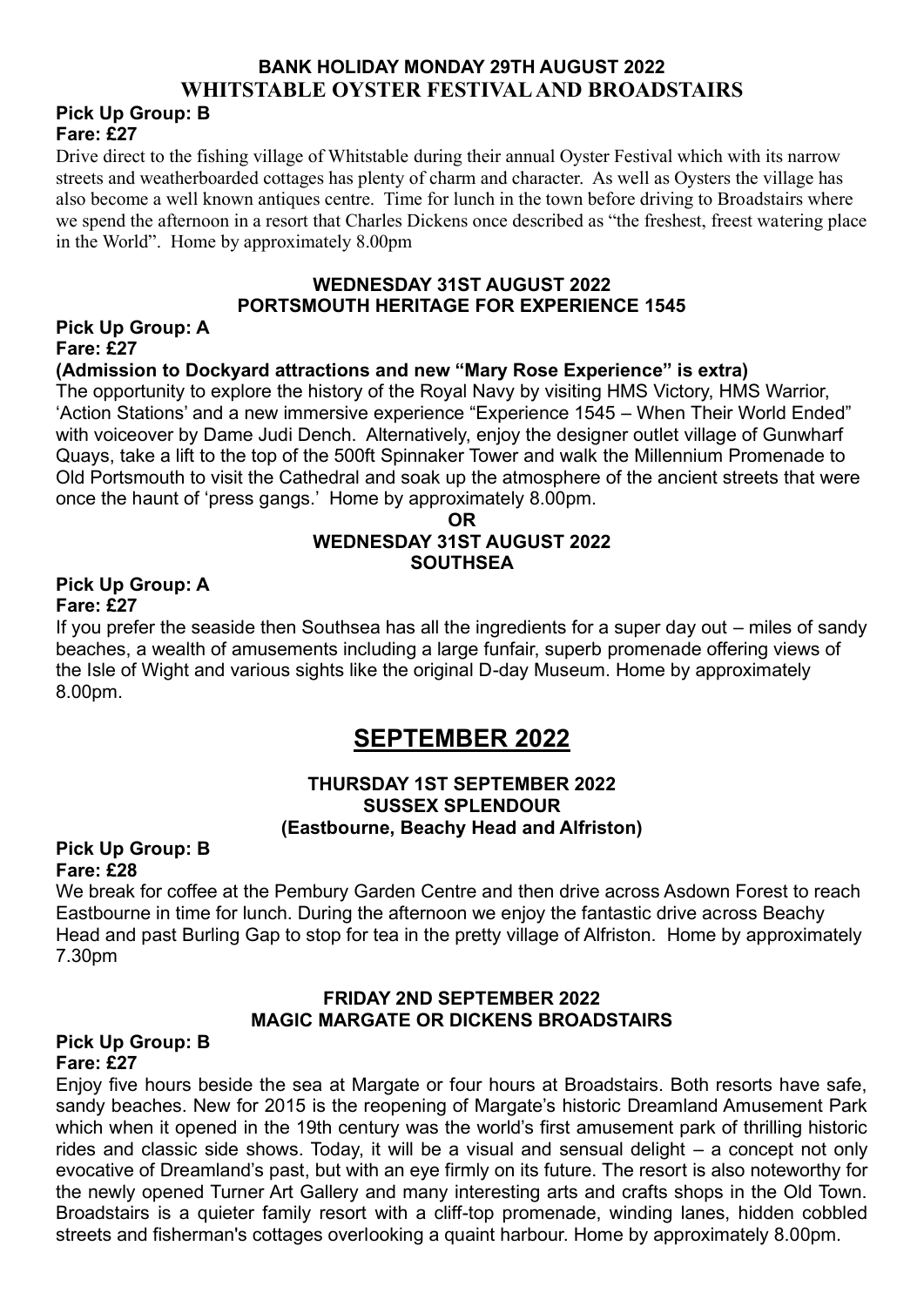#### **SATURDAY 3RD SEPTEMBER 2022 HEART OF ENGLAND (Historic Warwick or Shakespear's Stratford)**

#### **Pick Up Group A Fare: £28**

Both these historic towns are set on the River Avon in country that Shakespeare knew with its ancient castles and manors. Stratford is steeped in the history of Shakespeare that also has a world renowned "Teddy Bear Museum" that includes the oldest and most valuable bears in the world. The town of Warwick is dominated by its 1000 year old castle (admission extra) regarded as the finest mediaeval castle in England. The state rooms contain a wealth of historic treasures, whilst the private apartments house the exhibition 'A Royal Weekend Party'1898'. The town also has a fine church, antique shops and New Place Gardens which should not be missed. Home by approximately 8.00pm.

#### **SUNDAY 4TH SEPTEMBER 2022 BOURNEMOUTH AIRSHOW**

#### **Pick Up Group: A Fare: £28**

Today Bournemouth hosts its annual 'Airshow' set against the backdrop of its seven-mile long beautiful Bay including 'Air and Sea Displays' from aircraft ranging from the classic flying machines to modern day speed machines. The town has all the usual attractions of a leading tourist resort and we arrive home by approximately 8.00pm.

#### **MONDAY 5TH SEPTEMBER 2022 MONDAY MYSTERY TOUR**

#### **Pick Up Group: J Fare: £24**

The tour where we don't tell you where we are going but ensure that you have an enjoyable day out with suitable refreshment and sightseeing stops. This mystery tour provides the opportunity to try out our new tours or enjoy old favourites that do not appear in this brochure. Home by approximately 6.30pm.

#### **TUESDAY 6TH SEPTEMBER 2022 STONEHENGE (NT) AND SALISBURY**

#### **Pick Up Group: A**

#### **Fare: £48 (National Trust Members £28)**

Today we have the opportunity to visit the new Stonehenge Exhibition and Visitor Centre. Here, we can get closer to the 'Mysteries of the Stones' at the Visitor Centre before travelling to the great Stone Circle itself in a special land train to view close up this exceptional survivor from lost prehistoric cultures. The Visitor Centre gives us a 360-degree experience of viewing the stones whilst standing in the centre of the circle using laser scan images that enable us to watch the winter and summer solstices come and go in spectacular fashion. Time for lunch in the restaurant before driving into Salisbury city centre dominated by its huge cathedral spire. Home by approximately 8.00pm.

#### **WEDNESDAY 7TH SEPTEMBER 2022 ESSEX AND SUFFOLK LANES - (A Painters Paradise)**

#### **Pick Up Group: K Fare: £26**

Today we present the classic rural ride that takes us amongst the hills and valleys of the Essex/Suffolk borders where timbered houses, moated manors and fine church towers enrich the towns and villages that prospered from wool and weaving in mediaeval times. Our route takes us by way of Finchingfield (coffee), Castle Hedingham, Boxford, Kersey to Lavenham (lunch and sightseeing). We return by way of Cavendish, Clare and Saffron Walden (tea). Home by approximately 7.30pm.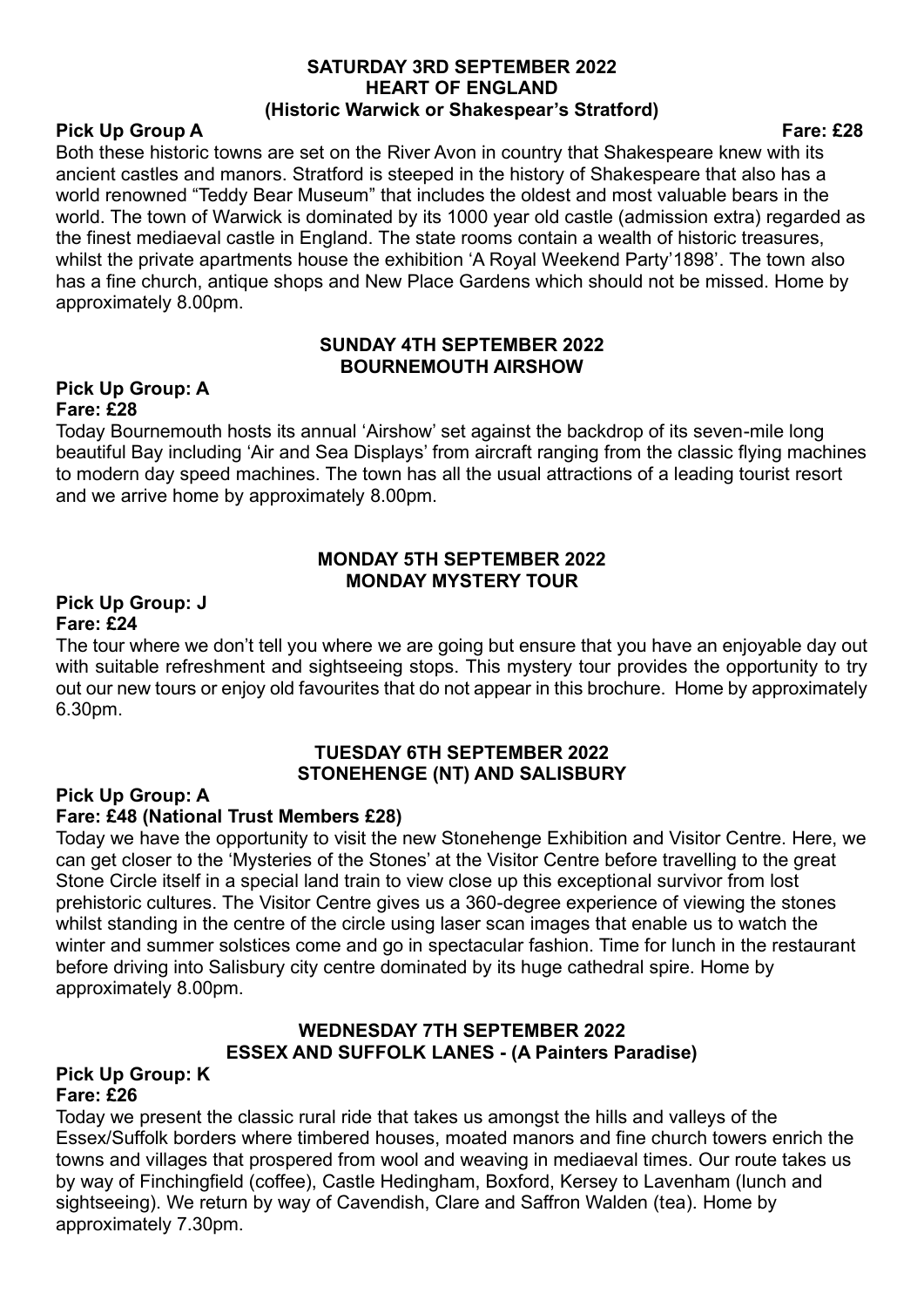#### **THURSDAY 8TH SEPTEMBER 2022 ELEGANT EASTBOURNE**

#### **Pick Up Group: K Fare: £26**

An opportunity to listen to the band in 'Sussex by the Sea' or take a stroll along the front to admire the colourful gardens and feel the energy of endless blue skies all backed by the rolling South Downs. From the Victorian Pier and the three tier promenade to a world class marina and water sports centre Eastbourne is both a classic and modern English seaside town. We have at least four hours in Sussex's premier resort. Home by approximately 8.00pm

#### **FRIDAY 9TH SEPTEMBER 2022 RHS WISLEY GARDENS FLOWER SHOW**

#### **Pick Up Group: D Fare: £28.00 (includes admission – RHS Members only £20)**

This world-famous garden is lovely through all seasons. See every aspect of gardening at its best including rock gardens, extensive herbaceous borders and the new glasshouse providing the opportunity to discover plants from around the world. Today there is the additional attraction of the Flower Show Marquee showing amazing displays from our leading plantsmen and nurseries. There is a good cafeteria, shop and information centre. Home by approximately 6.30pm.

#### **SATURDAY 10TH SEPTEMBER 2022 POOLE OR BROWNSEA ISLAND**

#### **Pick Up Group: A Fare: £28 (Poole only)**

A popular excursion designed to give us the opportunity of enjoying the peace and tranquillity of the National Trust Reserve on Brownsea Island (boat fare extra) which is noteworthy for its colony of red squirrels that run free on the island. Alternatively spend the afternoon at Poole Quay, enjoy a boat trip round the harbour, and visit the unique shops or Poole Museum which has four floors of exhibitions and galleries to explore. Home by approximately 8.00pm.

#### **TUESDAY 13TH SEPTEMBER 2022 CANTERBURY AND HERNE BAY**

#### **Pick Up Group: K Fare: £26**

Drive direct to Canterbury where we have about three hours to explore the sights of our first Cathedral City, including the newly opened 'Beaney Museum' (admission free) which includes displays of thousands of objects from Kent and around the world. The majestic cathedral stands in the heart of the city, surrounded by tranquil precincts and mediaeval streets which blend easily with one of Kent's largest shopping centres. In the afternoon we visit the old seaside resort of Herne Bay for a breath of sea air. Home by approximately 7.30pm.

#### **WEDNESDAY 14TH SEPTEMBER 2022 MARLOW AND NUFFIELD PLACE (NT)**

#### **Pick Up Group: D**

#### **Fare: £36 (Includes admission - National Trust Members £25)**

A new tour that takes us to the Thameside town of Marlow for lunch and in the afternoon visits Nuffield Place, the home of William Morris who as the founder of Morris Motors became an innovator in the mass production of cars. He became one of the richest men in the world, but being a philanthropist gave much of his money away to charities. Despite their great wealth Lord and Lady Nuffield lived modestly in this Oxfordshire country house which is full of personal curiosities including his tool box which Lord Nuffield kept in his bedroom wardrobe. Time for tea in the converted garage before arriving home by 6.30pm.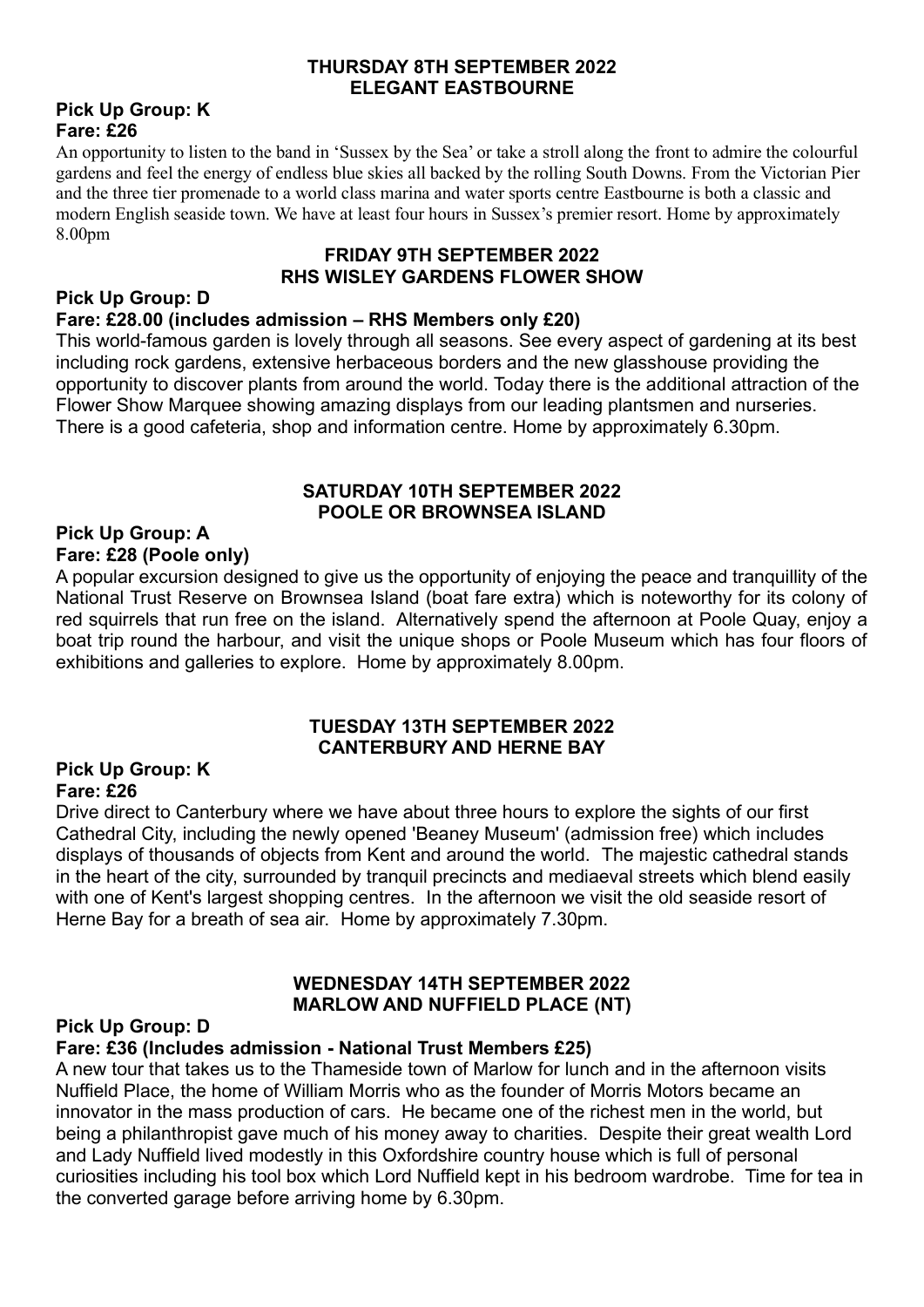#### **THURSDAY 15TH SEPTEMBER 2022 COTSWOLD COUNTRY**

#### **Pick up Group: A Fare: £31**

A tour of the Cotswolds that takes us to Beaconsfield Services (coffee)) and Bourton-On- The-Water (lunch). We then drive around the hills by way of Stanton, Stanway and Broadway to reach Stow-On-The-Wold for tea) returning home by approximately 7.30pm

#### **FRIDAY 16TH SEPTEMBER 2022 SOUTHEND OR WESTCLIFF**

#### **Pick Up Group: E Fare: £24**

If you do not want to travel too far but fancy a breath of sea air and a walk along the promenade, we offer the opportunity of five hours beside the sea at our nearest resort whose latest attractions include the Pier Hill Observation Tower and a completely rebuilt promenade running from the Kursaal to the famous pier. Indeed with the fabulous shopping centre and excellent gardens everything combines to give a day out to remember! Home by approximately 6.30pm.

#### **SATURDAY 17TH SEPTEMBER 2022 HASTINGS SEA FOOD AND WINE FESTIVAL**

#### **Pick Up Group: B**

#### **Fare: £29 (admission extra)**

Lots of good food, drink, music and entertainment await at this weekend's Festival, held on the seafront at the Stade open space. Here there will be about 40 stalls, plus a wine marquee with all sorts of tasty culinary offerings and beverages as Hastings celebrates the richness of fare provided by the local fishing industry. Other attractions in the town include the re-opened pier, large shopping centre, castle ruins perched high on the cliff and of course 'Foyle's Walk' where the famous TV series Foyle's War was filmed amidst the interesting antique shops. Home by approximately 8.00pm

#### **WEDNESDAY 21ST SEPTEMBER 2022 THE TENDRING PENINSULAR & CONSTABLE COUNTRY**

#### **Pick Up Group: K Fare: £28**

One of our more unusual tours that takes us across Essex to Old Harwich where we have time to enjoy the views across the estuaries of the Rivers Stour and Orwell and perhaps to enjoy a crab sandwich on the Halfpenny Pier. We then follow the Stour to Manningtree where there is a large Swannery before crossing the river to drive through the countryside John Constable loved. We stop for tea in Dedham. Home by approximately 7.30pm

#### **FRIDAY 23RD SEPTEMBER 2022 WILTSHIRE WANDERER AND FARMERS MARKET**

#### **Pick Up Group: J Fare: £28**

With almost half its landscape falling within an area of outstanding natural beauty, Wiltshire is a wonderfully diverse county and its timeless nature offers endless opportunities to get off the beaten track. Today, we have lunch in Malmsbury, well known for its Abbey ruins, famous Garden and weekly Farmers Market. In the afternoon we drive to the riverside town of Bradford-on-Avon for tea, a town renowned for its old Saxon Church. Home by approximately 7.30pm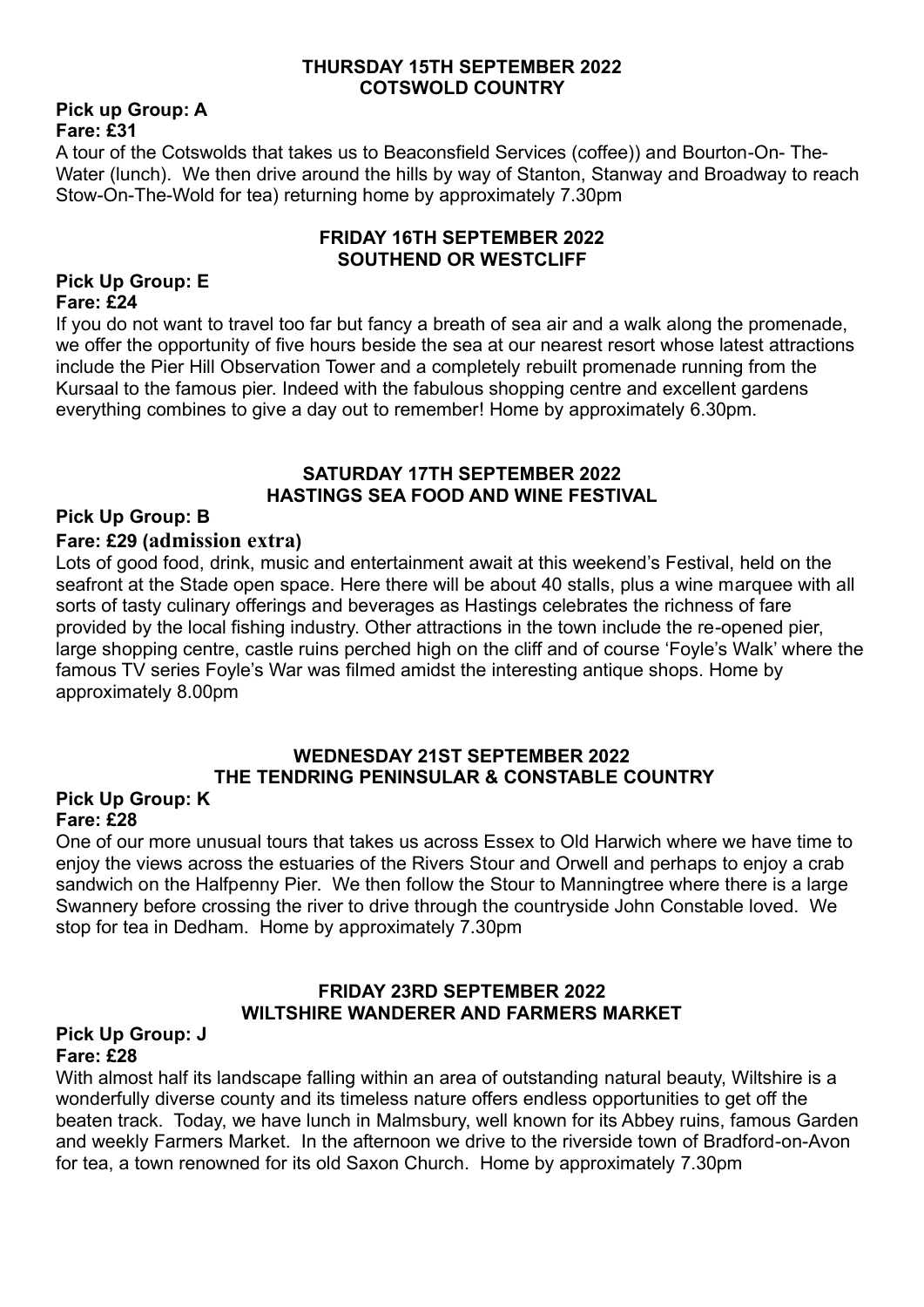#### **SATURDAY 24TH SEPTEMBER 2022 WINCHESTER AND THE WATERCRESS STEAM RAILWAY**

#### **Pick Up Group: A Fare: £40**

Today we drive direct to Winchester the original capital of England. We have time for lunch and sightseeing in this ancient city before driving to Alresford for a steam train ride from Alresford to Alton and return. There is a refreshment room at Alresford Station and an exhibition of memorabilia in the Goods Shed. Home by approximately 7.00pm.

#### **TUESDAY 27TH SEPTEMBER 2022 HITCHIN MARKET AND JORDAN'S CEREALS**

#### **Pick Up Group: D Fare: £22**

A leisurely drive along country lanes brings us to the bustling Hitchin Market where there is time for lunch and shopping in this attractive town. During the afternoon we drive along the Bedfordshire lanes to stop for tea at Jordan's Visitor Centre. Here we can explore the ornamental gardens where crops of cereals and fruit grow alongside ornamental flowers before enjoying a cup of tea in the riverside restaurant. Home by approximately 6.30pm

#### **WEDNESDAY 28TH SEPTEMBER 2022 SHEPPEY'S GOLDEN GAVEL**

#### **Pick Up Group: E**

#### **Fare: £55 (Includes cost of fish & chip lunch and Music Hall Show)**

Estuaries can be magical places with vast expanses of water reflecting the changing light of wide skies and today we visit the Isle of Sheppey where the rivers Thames and Medway flow out into the North Sea. We have arranged a 'Fish & Chip' lunch followed by a Music Hall Show being held at the recently re-opened Criterion Theatre, near Sheerness and trust that we will enjoy the afternoon at this largely forgotten part of the English Coastline. Home by approximately 6.00pm

#### **THURSDAY 29TH SEPTEMBER 2022 BANBURY AND OXFORDSHIRE'S VILLAGES**

#### **Pick Up Group: J Fare: £28**

Outward along the A.41 route that brings us to the bustling town of Banbury (lunch). The town is noted for its cakes, cross and interesting museum of local history. After lunch we drive across the Cotswold Hills through the enchanting villages of Great Tew and Little Tew to reach our tea stop in Woodstock (tea). Home by approximately 7.30pm.

#### **FRIDAY 30TH SEPTEMBER 2022 HAMPSHIRE'S SOLENT VIEWS**

#### **Pick Up Group: J Fare: £28**

A new tour that stops at Fleet Services (coffee) and then takes us along the Meon Valley to enjoy the fine view across Portsmouth Harbour from Portsdown Hill before driving to Lee-On-Solent for Lunch. In the afternoon we drive around Southampton to stop for tea in Romsey, well known for its ancient Abbey the burial place of Earl Mountbatten. We return home along the Test Valley arriving back in Enfield by approximately 7.30pm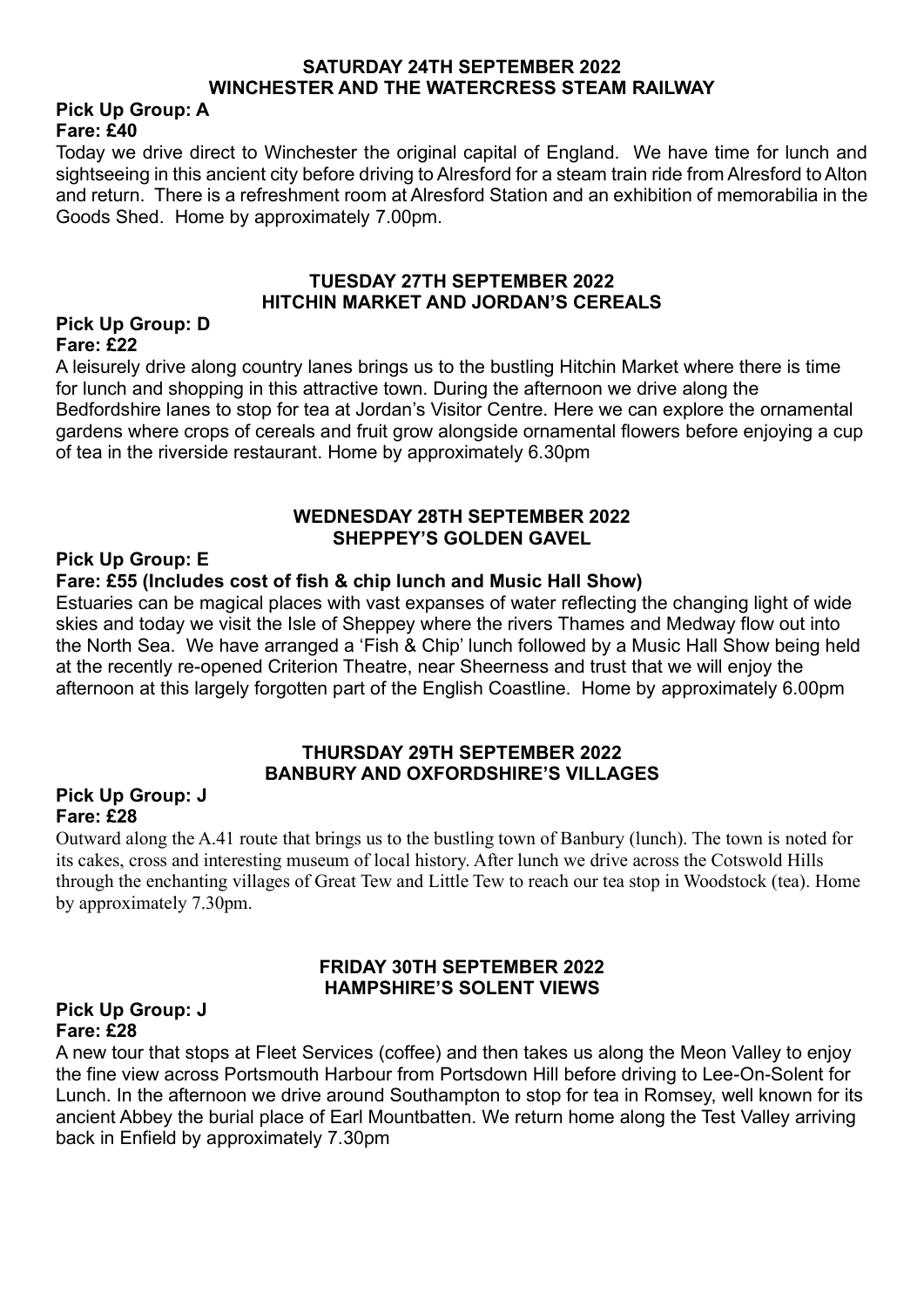# **OCTOBER 2022**

#### **SATURDAY 1ST OCTOBER 2022 BROADSTAIRS FOOD FESTIVAL**

#### **Pick Up Group: B Fare: £27 (Admission Free)**

Drive direct to Broadstairs, the charming seaside resort with its cliff top promenade, winding lanes and cobbled streets overlooking the quaint harbour. Today Victoria Gardens, overlooking Viking Bay is the venue for the annual Food Festival where over 80 stalls showcase Kent's finest food and drink along with special tastings and cooking demonstrations. Admission is free and many restaurants in the town will have special festive menus. Home by approximately 7.30pm.

#### **SATURDAY 1ST OCTOBER 2022 P.S. WAVERLEY TO SOUTHEND "A Thames Experience"**

# **Pick Up Group: C**

#### **Fare: £59 (Includes Paddle Steamer Cruise)**

) The opportunity to cruise 'Big Ship' style aboard the 'Last Sea-Going Paddle Steamer in the World. A nostalgic experience to bring back happy memories of the steamers that once plied the Thames. Our cruise is a single journey from Tower Pier to Southend aboard this beautifully restored vessel that enables us to stroll around the decks, enjoy refreshments and admire the magnificent steam engines turning the huge paddle wheels – surely a must for all steam age enthusiasts. The steamer arrives in Southend at approximately 1.00pm (depending on tides) and our coach returns us home after spending the afternoon in Southend. Home by approximately

#### **WEDNESDAY 5TH OCTOBER 2022**

# **AUTUMN AT HIGHGROVE GARDEN BY ROYAL APPOINTMENT**

#### **Pick Up Group: J**

#### **Fare: £49 (Includes admission and guided Tour of Garden)**

We are pleased to present this rare opportunity to visit the garden of HRH The Prince of Wales. Autumn is a beautiful time to visit the garden. Highgrove takes on a warm glow of colour, resplendent with the Japanese maples and the diverse collection of trees especially chosen for their autumnal hues. Late flowering perennials light up the borders, with the autumn crocus and cyclamen adding highlights in many pockets around the garden. (Note that is advisable to wear strong shoes as the tour involves a considerable amount of walking and there are not many seats on the route. Photography is not allowed, and mobile phones must be left in the coach). We stop for lunch in the interesting town of Tetbury and there is time for tea in the restaurant and a visit to the shop before returning home by approximately 8.00pm

#### **WEDNESDAY 5TH OCTOBER 2022 AUTUMN AT WESTONBIRT ARBORETUM**

#### **Pick Up Group: J**

#### **Fare: £39 (Includes admission)**

Stop for lunch in the interesting town of Tetbury and spend the afternoon at Westonbirt the most magical and inspiring tree garden in the world. It is a unique collection of 15,000 trees from all over the world laid out in a landscape that has made it world famous for its autumn colour. Time for tea amongst the trees before arriving home by approximately 8.00pm.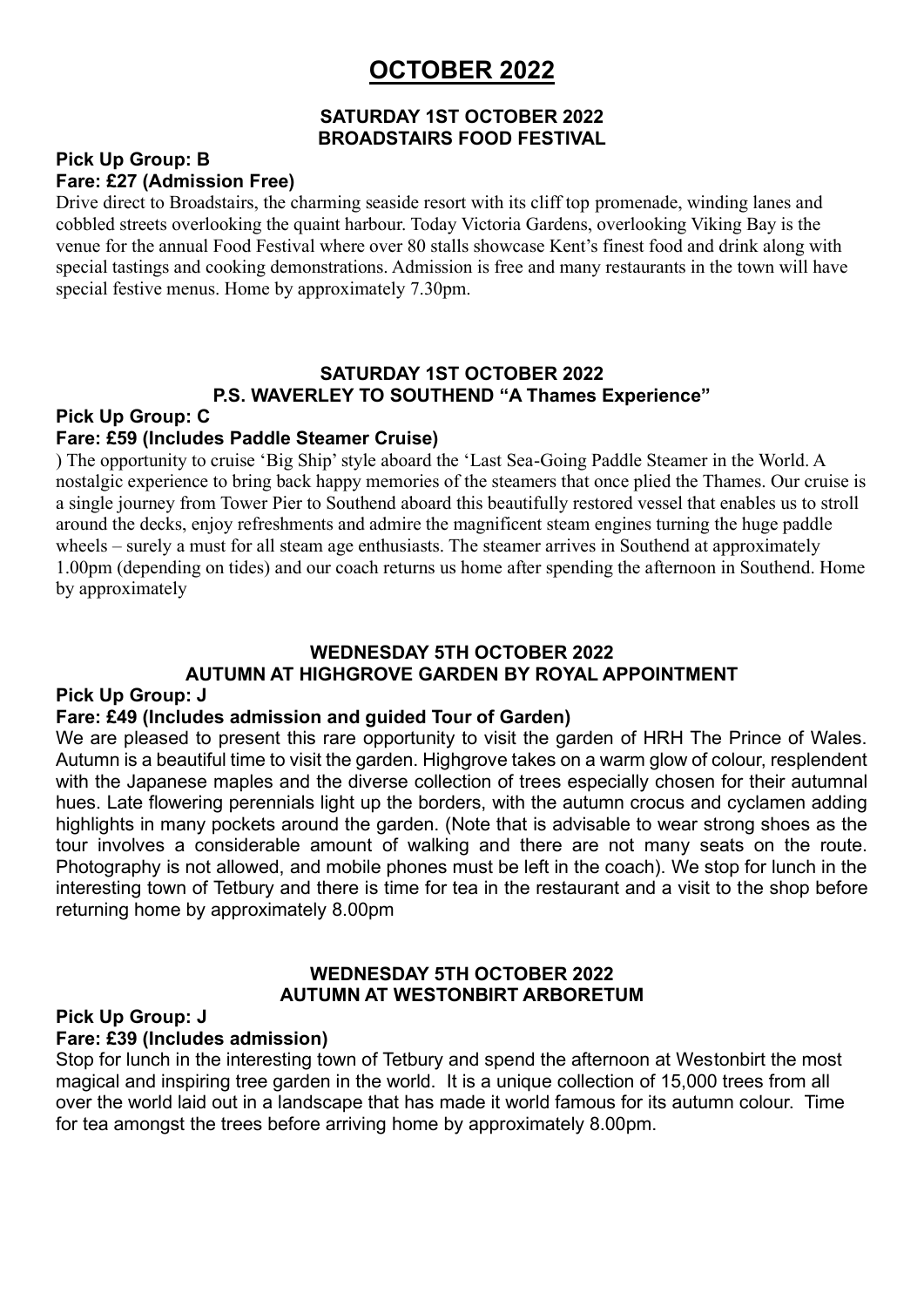#### **SATURDAY 8TH OCTOBER 2022 CITY OF SALISBURY OR WILTON'S GUILD.**

#### **Pick Up Group: A Fare: £25**

The opportunity to either spend the day in Salisbury renowned for its great cathedral that not only has the tallest Spire in the land but also houses one of the original copies of "Magna Carta". The city has three Museums within the Cathedral's Close and an old-fashioned open-air market. Alternatively enjoy lunch in Salisbury and then rejoin the coach to visit "The Guild" at Wilton a new shopping experience designed for the 21<sup>st</sup> century featuring a mix of small crafts people and wellknown brands. Home by approximately 7.30pm

#### **TUESDAY 11TH OCTOBER 2022 SEASIDE SURPRISE**

#### **Pick Up Group: K Fare: £22**

Today is a day for relaxation, so come along with us and enjoy the great British Seaside for a bargain fare. Enjoy the simple things of life – like dipping our feet in the water and feeling the soothing grains of sand between our toes – a stroll along the pier embracing the ozone and fish and chips. Home by approximately 7.30pm

#### **WEDNESDAY 12TH OCTOBER 2022 BURY ST. EDMUNDS MARKET AND A CREAM TEA**

#### **Pick Up Group: K**

#### **Fare: £29 (includes cost of cream tea)**

Drive direct to Bury St. Edmunds, the delightful cathedral city, renowned for its large Wednesday market and the Abbey ruins and gardens. Following time for shopping and sightseeing we drive to Monks Eleigh to enjoy a cream tea at Corncraft before returning home through the quiet Suffolk countryside. Home by approximately 7.30pm

#### **THURSDAY 13TH OCTOBER 2022 DEVILS DYKE AND BRIGHTON**

#### **Pick Up Group: J Fare: £28**

Break for coffee at Denbies Winery and then enjoy a different tour to Brighton as we cross the South Downs to enjoy fantastic views across the Sussex Weald. We enter the resort near the Observation Tower and the rest of the day is free for us to enjoy the many attractions that Brighton has to offer; e.g. Royal Pavilion, Palace Pier, Aquarium, Observation Tower and The Lanes Shopping area. Home by approximately 8.00pm.

#### **FRIDAY 14TH OCTOBER 2022 THREE COTSWOLD GEMS**

#### **Pick Up Group: J Fare: £31**

A different tour of the Cotswolds travelling through this area of outstanding natural beauty seeing the picture postcard towns and villages of Cirencester (lunch), Bibury surely the most beautiful village and the charming town of Burford (tea). Home by approximately 7.30pm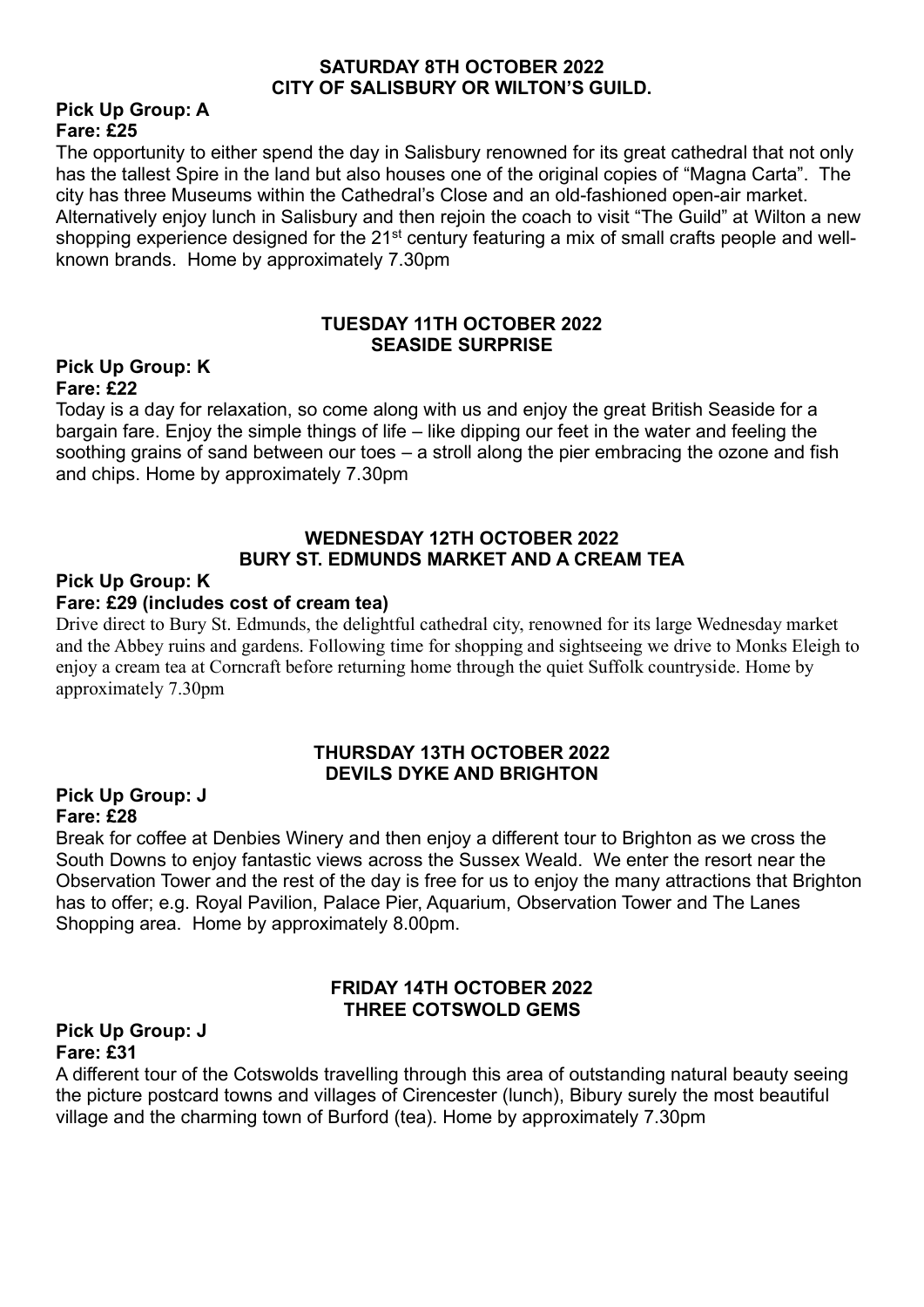#### **SATURDAY 15TH OCTOBER 2022 THE RENAISSANCE OF BIRMINGHAM**

#### **Pick Up Group: C Fare: £33**

Birmingham City Centre has undergone an exciting transformation in recent years, the canals are cleaner and are now noted for their restaurants and antiques market whilst the regenerated 'Bull Ring Shopping Centre' is one of the most impressive in the country containing the largest "Primark Store" in Great Britain. St. Philips Cathedral, the industrial Museum, Centenary Square, Chaimberlain Square home to the Art Gallery with its fine Edwardian Restaurant are all worth a visit. Home by approximately 8.00pm

#### **TUESDAY 18TH OCTOBER 2022 THAME AND WADDESDON MANOR (NT)**

#### **Pick Up Group: D**

#### **Fare: £45 (National Trust Members only £25)**

The outward route takes us through the Chiltern Hills stopping for refreshment in the interesting town of Thame, the setting for ITV's programme 'Midsummer Murders'. We spend the afternoon at Waddesdon Manor. It is a magnificent house and grounds in the style of a French Chateaux built for the Rothchild family in the late 19<sup>th</sup> century and contains a world renowned collection of French furniture, paintings and decorative arts. The house stands majestically in a landscaped park offering stunning panoramas, fountains, grottos and an aviary housing exotic birds. Time for tea at the house before arriving home by approximately 7.00pm.

#### **WEDNESDAY 19TH OCTOBER 2022 BEDFORDSHIRE HEARTLANDS**

#### **Pick Up Group: A Fare: £25**

A rural ride that takes us along the by-ways of the Bedfordshire Heartlands and shows us the interesting villages of Old Warden and Cardington before stopping for lunch at Bedford Market. In the afternoon we drive by way of Podington and Bozeat to Olney, famous for its Pancake Race, where there is time for tea and a look around the church – whose Rector composed 'Amazing Grace' before returning home across the Duke Of Bedford's Woburn Estate. Home by approximately 7.00pm.

#### **THURSDAY 20TH OCTOBER 2022 THE GUIDE DOG EXPERIENCE**

#### **Pick Up Group: A Fare: £27 (admission free)**

We shall drive to Leamington Spa in Warwickshire, famous for its wide boulevards, Georgian and Edwardian architecture and Jephson Gardens. After a short break in the town we shall visit the Guide Dogs for the Blind Training School. It started in 1941 and today trains 220 dogs a year, so you are invited to take part in the Guide Dog Experience and learn about this life-changing work. You can find out how it all began and how a guide dog is trained; meet the dogs and take a picture of your favourite; experience a blind-fold walk; visit the gift shop and meet the owners or puppy walkers. There will be time for tea and biscuits before setting off for home, a stop being made enroute, arriving home by approximately 7.30pm. There is no admission charge but donations to the training school are very welcome. The visit is timed for 1.30pm and that is the only time the centre accepts group visits so the time available in Leamington Spa is restricted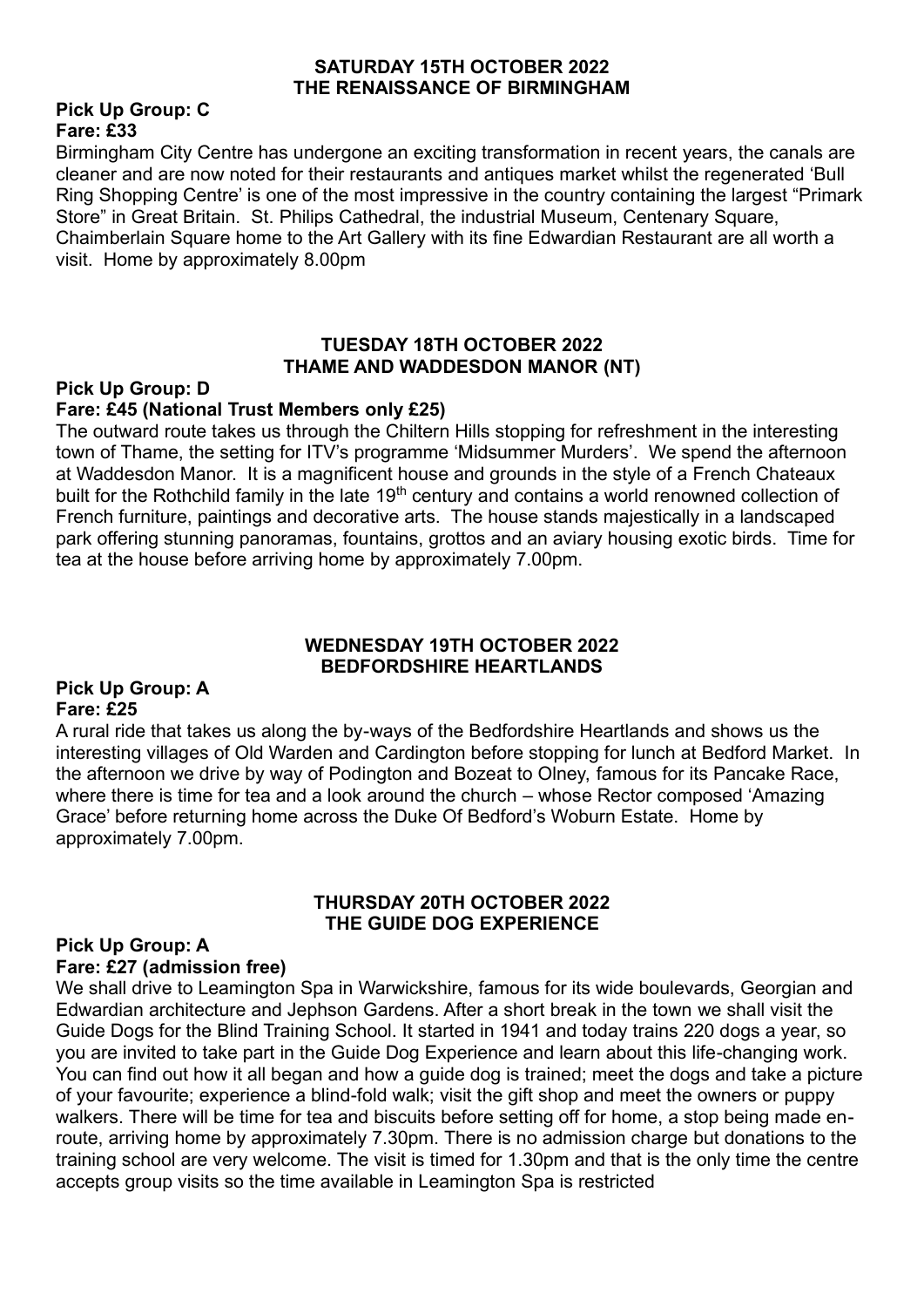#### **FRIDAY 21ST OCTOBER 2022 SOUTHEND OR WESTCLIFF**

#### **Pick Up Group: E Fare: £24**

If you do not want to travel too far but fancy a breath of sea air and a walk along the promenade, we offer the opportunity of five hours beside the sea at our nearest resort whose latest attractions include the Pier Hill Observation Tower and a completely rebuilt promenade running from the Kursaal to the famous pier. Indeed with the fabulous shopping centre and excellent gardens everything combines to give a day out to remember! Home by approximately 6.30pm

#### **SATURDAY 22ND OCTOBER 2022 COTSWOLD COLOUR AND FARMERS MARKET**

#### **Pick Up Group: A Fare: £28**

A tour of the Cotswolds for the month of October when the autumn colours excel. The colour is rampant, the views enchanting and the famous golden limestone takes on a more striking hue. The itinerary includes Tetbury, Stroud Farmers Market (lunch) and Stow-on-the-Wold (tea). Home by approximately 7.30pm

## **TUESDAY 25TH OCTOBER 2022 ESSEX AND SUFFOLK LANES "A Painter's Paradise"**

#### **Pick Up Group: K Fare: £26**

Today we present the classic rural ride that takes us amongst the hills and valleys of the Essex/Suffolk borders where timbered houses, moated manors and fine church towers enrich the towns and villages that prospered from wool and weaving in mediaeval times. Our route takes us by way of Finchingfield (coffee), Castle Hedingham, Boxford, Kersey to Lavenham (lunch and sightseeing). We return by way of Cavendish, Clare and Saffron Walden (tea). Home by approximately 7.30pm.

#### **THURSDAY 27TH OCTOBER 2022 NEWARK AND THE "LEAVES OF SOUTHWELL"**

#### **Pick Up Group: A Fare: £30**

Today we drive up the Great North Road to stop for coffee at the Brampton Garden Centre and lunch in the interesting town of Newark noteworthy for its 12th century castle and parish church which with a spire soaring to 252ft dominates the Market Place that is host to an interesting collectors and antiques market. The interior of the church is noted for an ancient wall painting, known as the "Dance of Death". In the afternoon we visit Southwell Minster, the Cathedral church for Norttinghamshire which displays the "Leaves of Southwell", regarded as one of the best examples of 13th century naturalistic carving in Europe. Time for tea in this elegant Cathedral Town before arriving home by approximately 8.00pm.

#### **FRIDAY 28TH OCTOBER 2022 LEWES AND THE BLUEBELL RAILWAY**

#### **Pick Up Group: K**

#### **Fare: £40 (includes return rail fare)**

We stop for coffee at the Pembury Garden Centre and lunch in the ancient town of Lewes before spending the afternoon on the Bluebell railway enjoying a ride from Sheffield Park to East Grinstead and back. On arriving back at Sheffield Park there will be time for a look around the station and tea in the Tea Room before re-joining our coach for the return journey to Enfield. Home by approximately 7.00pm.